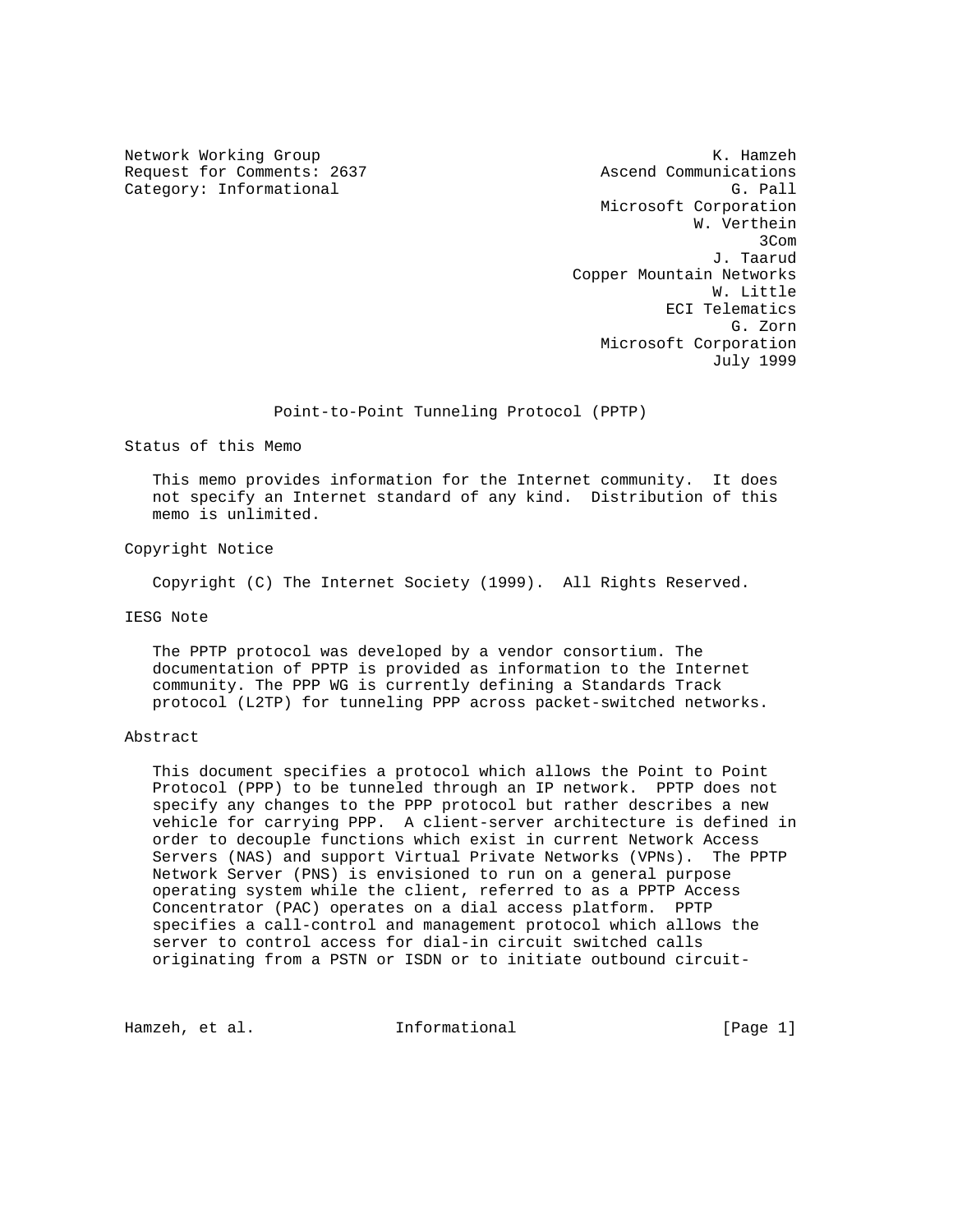switched connections. PPTP uses an enhanced GRE (Generic Routing Encapsulation) mechanism to provide a flow- and congestion-controlled encapsulated datagram service for carrying PPP packets.

Specification of Requirements

 In this document, the key words "MAY", "MUST, "MUST NOT", "optional", "recommended", "SHOULD", and "SHOULD NOT" are to be interpreted as described in [12].

 The words "silently discard", when used in reference to the behavior of an implementation upon receipt of an incoming packet, are to be interpreted as follows: the implementation discards the datagram without further processing, and without indicating an error to the sender. The implementation SHOULD provide the capability of logging the error, including the contents of the discarded datagram, and SHOULD record the event in a statistics counter.

Table of Contents

| 1. Introduction $\ldots \ldots \ldots \ldots \ldots \ldots \ldots \ldots$ | 3   |
|---------------------------------------------------------------------------|-----|
| 1.1. Protocol Goals and Assumptions                                       | 4   |
|                                                                           | 5   |
|                                                                           | 6   |
| 1.3.1. Control Connection Overview                                        | 7   |
| 1.3.2. Tunnel Protocol Overview                                           | 7   |
| 1.4. Message Format and Protocol Extensibility                            | - 8 |
| Control Connection Protocol Specification<br>2.1                          | 10  |
| 2.1.<br>Start-Control-Connection-Request                                  | 10  |
| Start-Control-Connection-Reply<br>2.2.                                    | 12  |
| Stop-Control-Connection-Request<br>2.3.                                   | 15  |
| Stop-Control-Connection-Reply<br>2.4.                                     | 16  |
| 2.5.<br>$\text{Echo-Request}$                                             | 17  |
| 2.6.                                                                      | 18  |
| 2.7.<br>Outgoing-Call-Request                                             | 19  |
| 2.8.                                                                      | 22  |
| 2.9.<br>$Incoming$ -Call-Request                                          | 25  |
| 2.10.                                                                     | 28  |
| Incoming-Call-Connected<br>2.11.                                          | 29  |
| 2.12.                                                                     | 31  |
| Call-Disconnect-Notify<br>2.13.                                           | 32  |
| 2.14.                                                                     | 33  |
| 2.15.                                                                     | 35  |
| 2.16.                                                                     | 36  |
| Control Connection Protocol Operation<br>3 <sub>1</sub>                   | 36  |
| Control Connection States<br>3.1.                                         | 37  |
| 3.1.1. Control Connection Originator (may be PAC or PNS)                  | 37  |
| 3.1.2. Control connection Receiver (may be PAC or PNS)                    | 39  |

Hamzeh, et al. 1nformational 1999 [Page 2]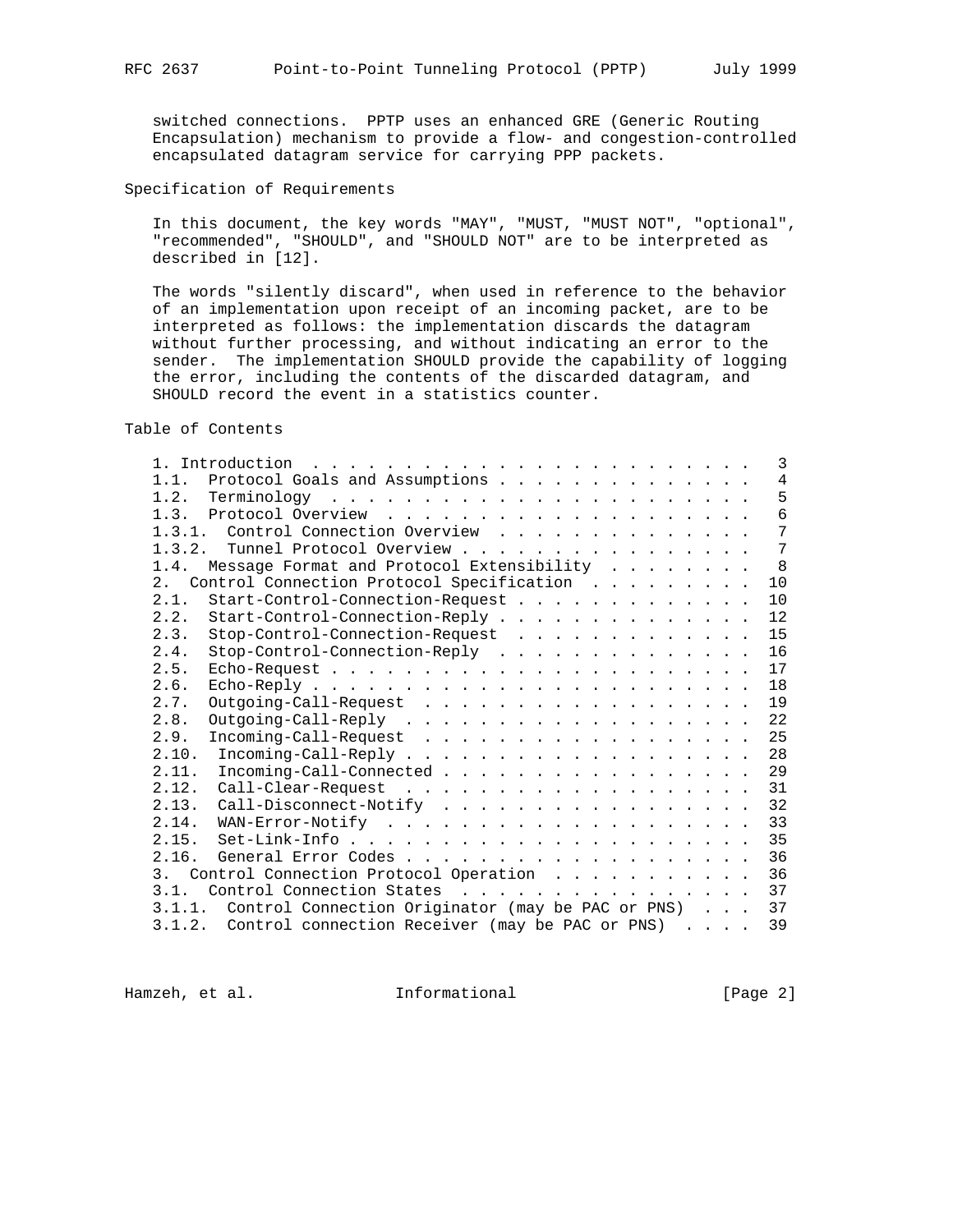| 3.1.3. Start Control Connection Initiation Request Collision. | 40 |
|---------------------------------------------------------------|----|
|                                                               | 40 |
|                                                               | 41 |
| 3.2.1. Timing considerations                                  | 41 |
|                                                               | 41 |
|                                                               | 41 |
|                                                               | 42 |
|                                                               | 43 |
|                                                               | 44 |
| 3.2.4.1. PAC Outgoing Call States                             | 45 |
| 3.2.4.2. PNS Outgoing Call States 46                          |    |
| 4. Tunnel Protocol Operation                                  | 47 |
| 4 1                                                           | 47 |
|                                                               | 49 |
|                                                               | 49 |
|                                                               | 49 |
|                                                               | 50 |
|                                                               | 50 |
| 4.2.5. Multi-packet Acknowledgment                            | 50 |
| 4.3. Out-of-sequence Packets                                  | 50 |
| 4.4. Acknowledgment Time-Outs                                 | 51 |
| 4.4.1. Calculating Adaptive Acknowledgment Time-Out 53        |    |
| 4.4.2. Congestion Control: Adjusting for Time-Out             | 54 |
|                                                               | 54 |
| რ.                                                            | 55 |
| 7.                                                            | 56 |
| 8.                                                            | 57 |

# 1. Introduction

 PPTP allows existing Network Access Server (NAS) functions to be separated using a client-server architecture. Traditionally, the following functions are implemented by a NAS:

 1) Physical native interfacing to PSTN or ISDN and control of external modems or terminal adapters.

 A NAS may interface directly to a telco analog or digital circuit or attach via an external modem or terminal adapter. Control of a circuit-switched connection is accomplished with either modem control or DSS1 ISDN call control protocols.

 The NAS, in conjunction with the modem or terminal adapters, may perform rate adaption, analog to digital conversion, sync to async conversion or a number of other alterations of data streams.

Hamzeh, et al. **Informational** [Page 3]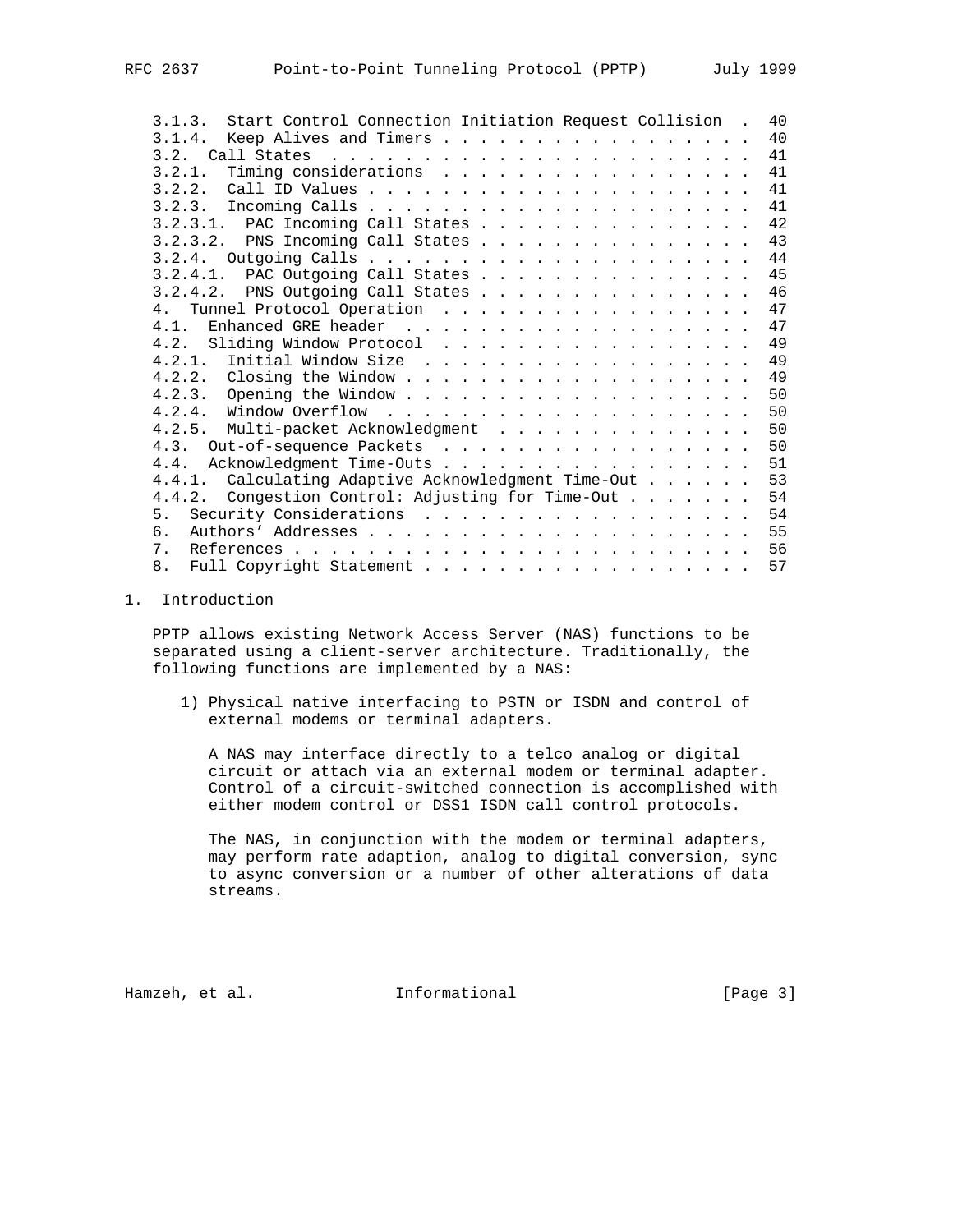- 2) Logical termination of a Point-to-Point-Protocol (PPP) Link Control Protocol (LCP) session.
- 3) Participation in PPP authentication protocols [3,9,10].
- 4) Channel aggregation and bundle management for PPP Multilink Protocol.
- 5) Logical termination of various PPP network control protocols (NCP).
- 6) Multiprotocol routing and bridging between NAS interfaces.

 PPTP divides these functions between the PAC and PNS. The PAC is responsible for functions 1, 2, and possibly 3. The PNS may be responsible for function 3 and is responsible for functions 4, 5, and 6. The protocol used to carry PPP protocol data units (PDUs) between the PAC and PNS, as well as call control and management is addressed by PPTP.

The decoupling of NAS functions offers these benefits:

 Flexible IP address management. Dial-in users may maintain a single IP address as they dial into different PACs as long as they are served from a common PNS. If an enterprise network uses unregistered addresses, a PNS associated with the enterprise assigns addresses meaningful to the private network.

 Support of non-IP protocols for dial networks behind IP networks. This allows Appletalk and IPX, for example to be tunneled through an IP-only provider. The PAC need not be capable of processing these protocols.

 A solution to the "multilink hunt-group splitting" problem. Multilink PPP, typically used to aggregate ISDN B channels, requires that all of the channels composing a multilink bundle be grouped at a single NAS. Since a multilink PPP bundle can be handled by a single PNS, the channels comprising the bundle may be spread across multiple PACs.

1.1. Protocol Goals and Assumptions

 The PPTP protocol is implemented only by the PAC and PNS. No other systems need to be aware of PPTP. Dial networks may be connected to a PAC without being aware of PPTP. Standard PPP client software should continue to operate on tunneled PPP links.

Hamzeh, et al. 1nformational 1999 [Page 4]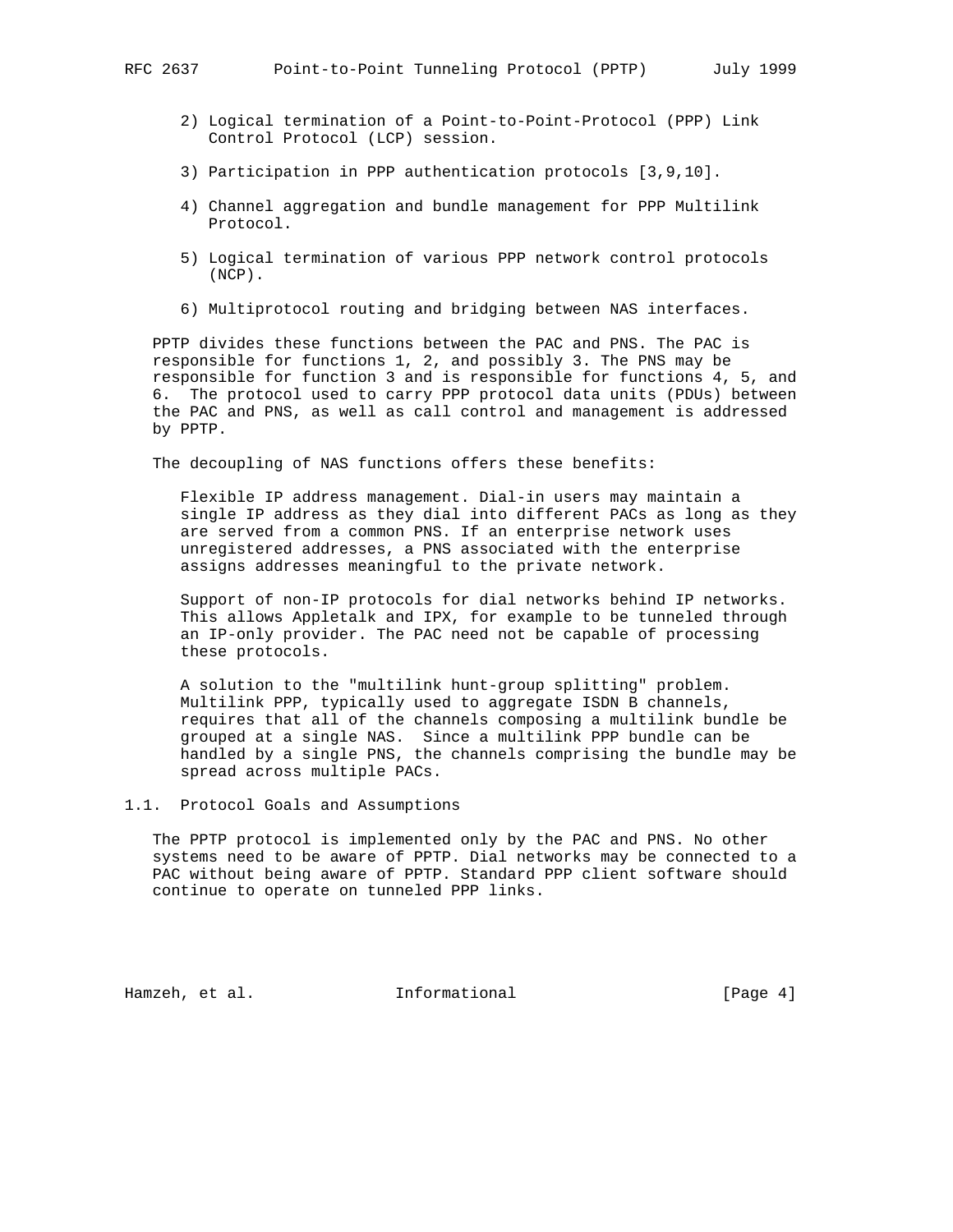PPTP can also be used to tunnel a PPP session over an IP network. In this configuration the PPTP tunnel and the PPP session runs between the same two machines with the caller acting as a PNS.

 It is envisioned that there will be a many-to-many relationship between PACs and PNSs. A PAC may provide service to many PNSs. For example, an Internet service provider may choose to support PPTP for a number of private network clients and create VPNs for them. Each private network may operate one or more PNSs. A single PNS may associate with many PACs to concentrate traffic from a large number of geographically diverse sites.

 PPTP uses an extended version of GRE to carry user PPP packets. These enhancements allow for low-level congestion and flow control to be provided on the tunnels used to carry user data between PAC and PNS. This mechanism allows for efficient use of the bandwidth available for the tunnels and avoids unnecessary retransmisions and buffer overruns. PPTP does not dictate the particular algorithms to be used for this low level control but it does define the parameters that must be communicated in order to allow such algorithms to work. Suggested algorithms are included in section 4.

#### 1.2. Terminology

Analog Channel

 A circuit-switched communication path which is intended to carry 3.1 Khz audio in each direction.

Digital Channel

 A circuit-switched communication path which is intended to carry digital information in each direction.

#### Call

 A connection or attempted connection between two terminal endpoints on a PSTN or ISDN -- for example, a telephone call between two modems.

Control Connection

 A control connection is created for each PAC, PNS pair and operates over TCP [4]. The control connection governs aspects of the tunnel and of sessions assigned to the tunnel.

Hamzeh, et al. **Informational** [Page 5]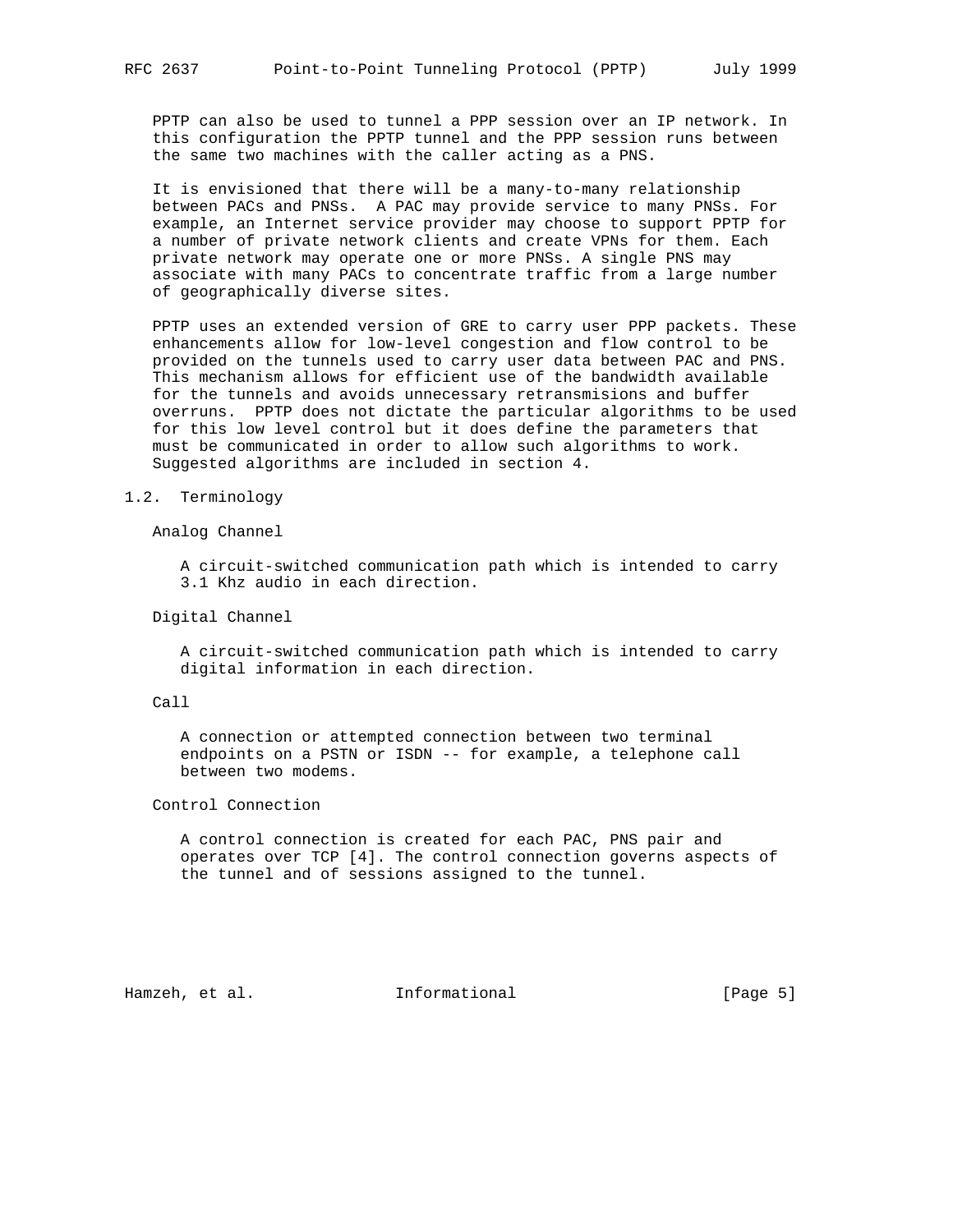Dial User

 An end-system or router attached to an on-demand PSTN or ISDN which is either the initiator or recipient of a call.

Network Access Server (NAS)

 A device providing temporary, on-demand network access to users. This access is point-to-point using PSTN or ISDN lines.

PPTP Access Concentrator (PAC)

 A device attached to one or more PSTN or ISDN lines capable of PPP operation and of handling the PPTP protocol. The PAC need only implement TCP/IP to pass traffic to one or more PNSs. It may also tunnel non-IP protocols.

PPTP Network Server (PNS)

 A PNS is envisioned to operate on general-purpose computing/server platforms. The PNS handles the server side of the PPTP protocol. Since PPTP relies completely on TCP/IP and is independent of the interface hardware, the PNS may use any combination of IP interface hardware including LAN and WAN devices.

Session

 PPTP is connection-oriented. The PNS and PAC maintain state for each user that is attached to a PAC. A session is created when end-to-end PPP connection is attempted between a dial user and the PNS. The datagrams related to a session are sent over the tunnel between the PAC and PNS.

#### Tunnel

 A tunnel is defined by a PNS-PAC pair. The tunnel protocol is defined by a modified version of GRE [1,2]. The tunnel carries PPP datagrams between the PAC and the PNS. Many sessions are multiplexed on a single tunnel. A control connection operating over TCP controls the establishment, release, and maintenance of sessions and of the tunnel itself.

### 1.3. Protocol Overview

 There are two parallel components of PPTP: 1) a Control Connection between each PAC-PNS pair operating over TCP and 2) an IP tunnel operating between the same PAC-PNS pair which is used to transport GRE encapsulated PPP packets for user sessions between the pair.

Hamzeh, et al. 1nformational 1999 [Page 6]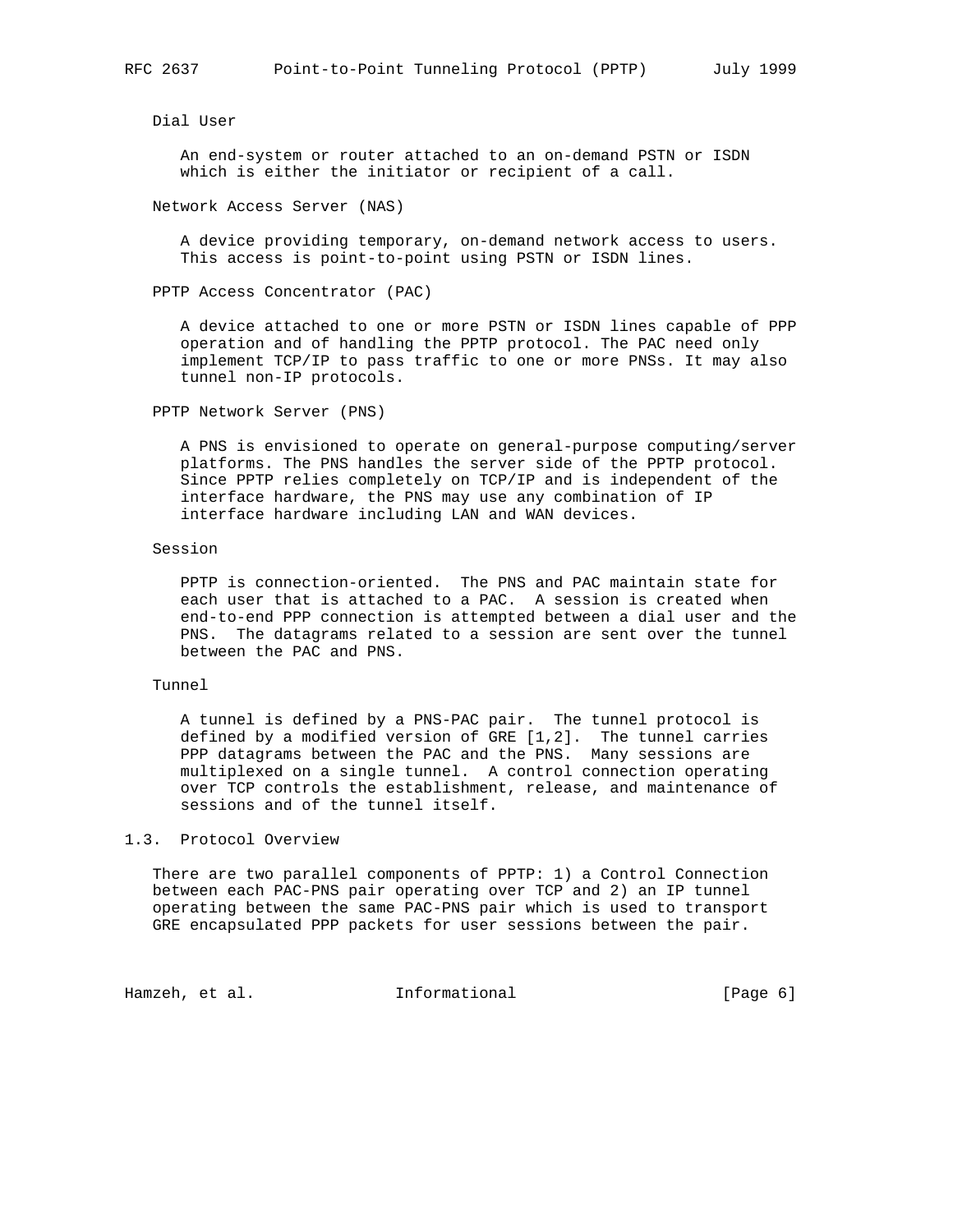# 1.3.1. Control Connection Overview

 Before PPP tunneling can occur between a PAC and PNS, a control connection must be established between them. The control connection is a standard TCP session over which PPTP call control and management information is passed. The control session is logically associated with, but separate from, the sessions being tunneled through a PPTP tunnel. For each PAC-PNS pair both a tunnel and a control connection exist. The control connection is responsible for establishment, management, and release of sessions carried through the tunnel. It is the means by which a PNS is notified of an incoming call at an associated PAC, as well as the means by which a PAC is instructed to place an outgoing dial call.

 A control connection can be established by either the PNS or the PAC. Following the establishment of the required TCP connection, the PNS and PAC establish the control connection using the Start-Control- Connection-Request and -Reply messages. These messages are also used to exchange information about basic operating capabilities of the PAC and PNS. Once the control connection is established, the PAC or PNS may initiate sessions by requesting outbound calls or responding to inbound requests. The control connection may communicate changes in operating characteristics of an individual user session with a Set- Link-Info message. Individual sessions may be released by either the PAC or PNS, also through Control Connection messages.

 The control connection itself is maintained by keep-alive echo messages. This ensures that a connectivity failure between the PNS and the PAC can be detected in a timely manner. Other failures can be reported via the

Wan-Error-Notify message, also on the control connection.

 It is intended that the control connection will also carry management related messages in the future, such as a message allowing the PNS to request the status of a given PAC; these message types have not yet been defined.

# 1.3.2. Tunnel Protocol Overview

 PPTP requires the establishment of a tunnel for each communicating PNS-PAC pair. This tunnel is used to carry all user session PPP packets for sessions involving a given PNS-PAC pair. A key which is present in the GRE header indicates which session a particular PPP packet belongs to.

Hamzeh, et al. **Informational** [Page 7]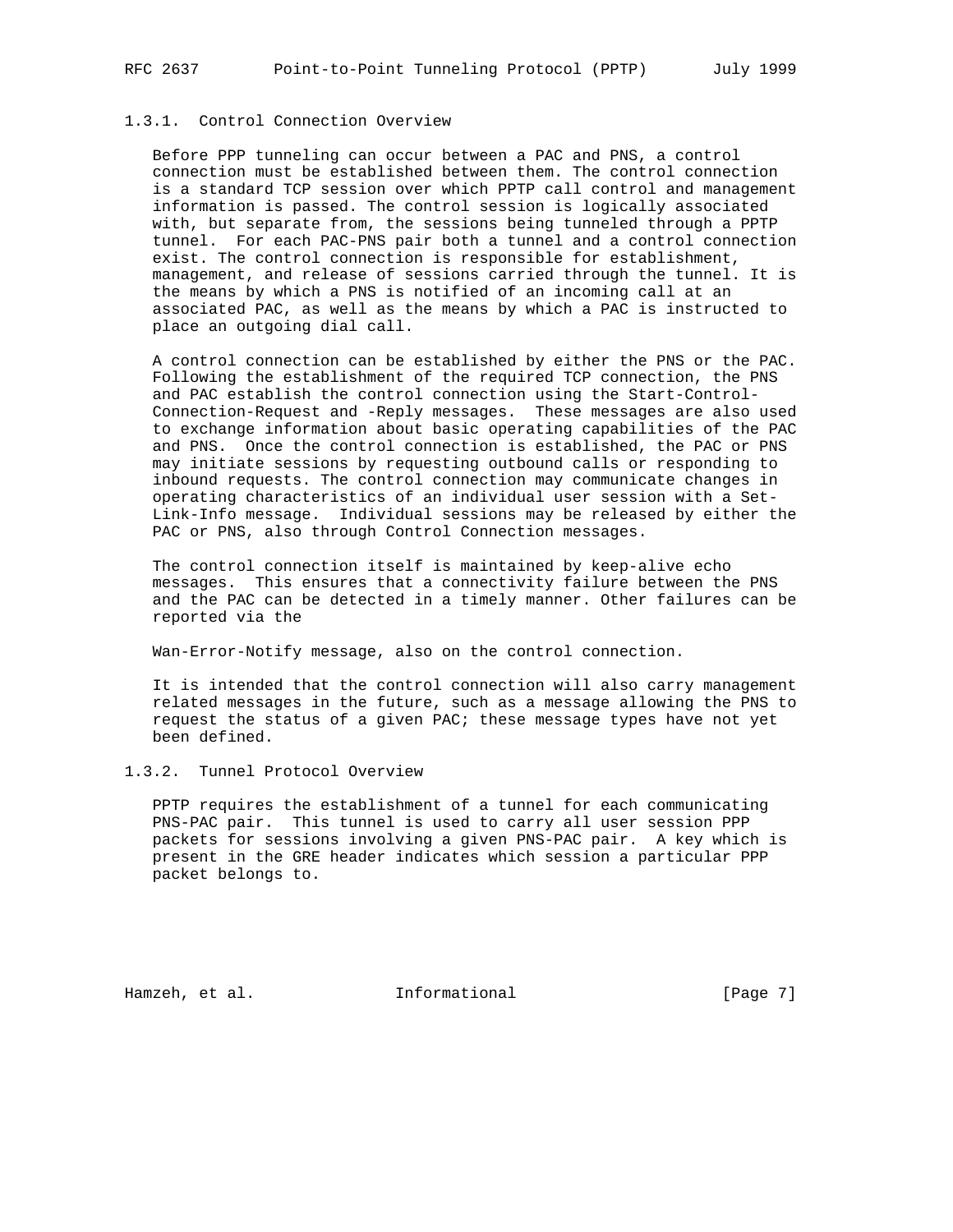In this manner, PPP packets are multiplexed and demultiplexed over a single tunnel between a given PNS-PAC pair. The value to use in the key field is established by the call establishment procedure which takes place on the control connection.

 The GRE header also contains acknowledgment and sequencing information that is used to perform some level of congestion-control and error detection over the tunnel. Again the control connection is used to determine rate and buffering parameters that are used to regulate the flow of PPP packets for a particular session over the tunnel. PPTP does not specify the particular algorithms to use for congestion-control and flow-control. Suggested algorithms for the determination of adaptive time-outs to recover from dropped data or acknowledgments on the tunnel are included in section 4.4 of this document.

1.4. Message Format and Protocol Extensibility

 PPTP defines a set of messages sent as TCP data on the control connection between a PNS and a given PAC. The TCP session for the control connection is established by initiating a TCP connection to port 1723 [6]. The source port is assigned to any unused port number.

 Each PPTP Control Connection message begins with an 8 octet fixed header portion. This fixed header contains the following: the total length of the message, the PPTP Message Type indicator, and a "Magic Cookie".

 Two Control Connection message types are indicated by the PPTP Message Type field:

- 1 Control Message
- 2 Management Message

Management messages are currently not defined.

 The Magic Cookie is always sent as the constant 0x1A2B3C4D. Its basic purpose is to allow the receiver to ensure that it is properly synchronized with the TCP data stream. It should not be used as a means for resynchronizing the TCP data stream in the event that a transmitter issues an improperly formatted message. Loss of synchronization must result in immediate closing of the control connection's TCP session.

 For clarity, all Control Connection message templates in the next section include the entire PPTP Control Connection message header. Numbers preceded by 0x are hexadecimal values.

Hamzeh, et al. **Informational** (Page 8)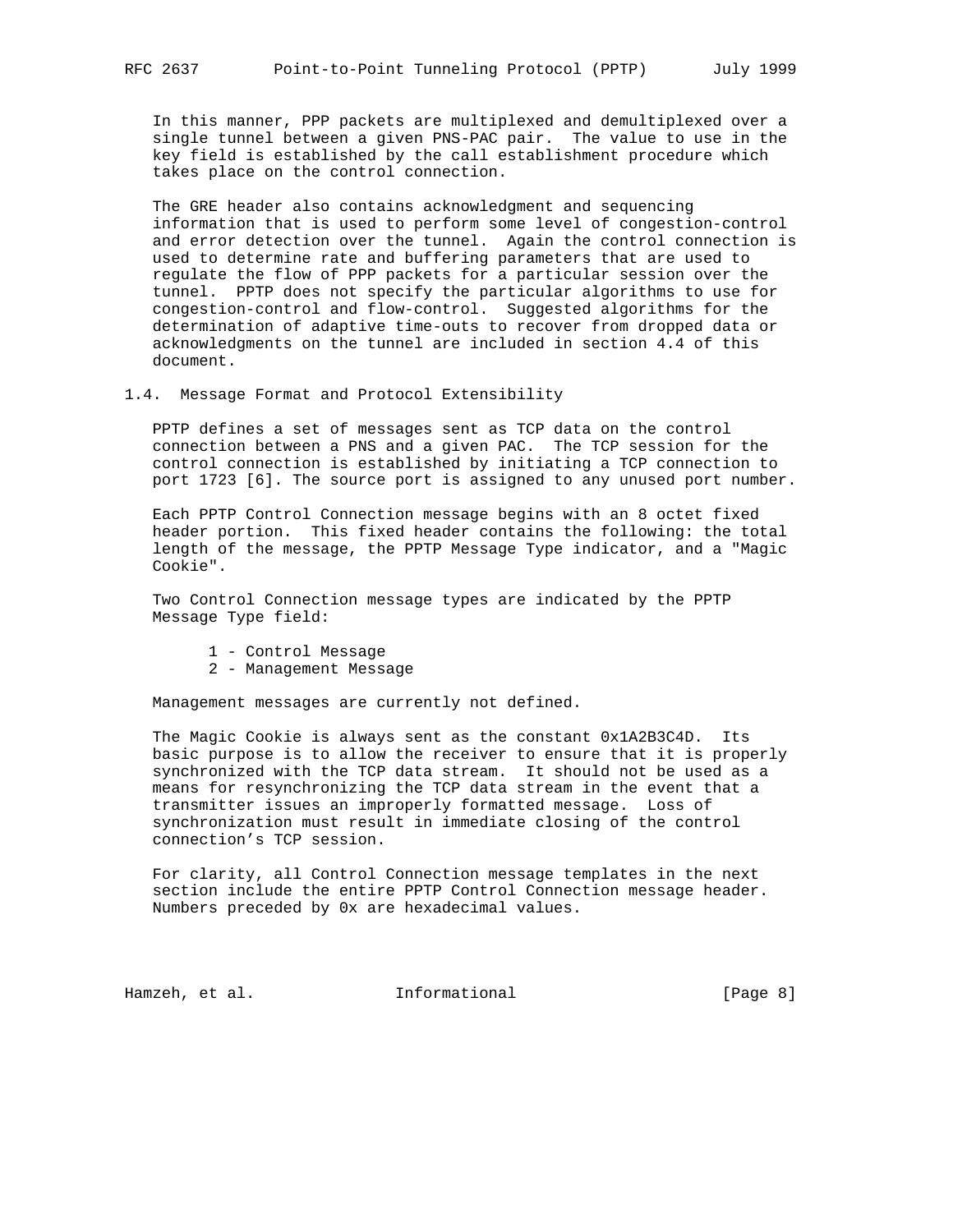The currently defined Control Messages, grouped by function, are:

| Control Message                                                                                                                                                         | Message Code                                                    |  |
|-------------------------------------------------------------------------------------------------------------------------------------------------------------------------|-----------------------------------------------------------------|--|
| (Control Connection Management)                                                                                                                                         |                                                                 |  |
| Start-Control-Connection-Request<br>Start-Control-Connection-Reply<br>Stop-Control-Connection-Request<br>Stop-Control-Connection-Reply<br>Echo-Request<br>Echo-Reply    | 1<br>$\overline{a}$<br>$\mathsf{3}$<br>$\overline{4}$<br>5<br>6 |  |
| (Call Management)                                                                                                                                                       |                                                                 |  |
| Outgoing-Call-Request<br>Outgoing-Call-Reply<br>Incoming-Call-Request<br>Incoming-Call-Reply<br>Incoming-Call-Connected<br>Call-Clear-Request<br>Call-Disconnect-Notify | 7<br>8<br>9<br>10<br>11<br>12<br>13                             |  |
| (Error Reporting)                                                                                                                                                       |                                                                 |  |
| WAN-Error-Notify                                                                                                                                                        | 14                                                              |  |
| (PPP Session Control)                                                                                                                                                   |                                                                 |  |
| $Set$ -Link-Info                                                                                                                                                        | 15                                                              |  |
|                                                                                                                                                                         |                                                                 |  |

 The Start-Control-Connection-Request and -Reply messages determine which version of the Control Connection protocol will be used. The version number field carried in these messages consists of a version number in the high octet and a revision number in the low octet. Version handling is described in section 2. The current value of the version number field is 0x0100 for version 1, revision 0.

 The use of the GRE-like header for the encapsulation of PPP user packets is specified in section 4.1.

 The MTU for the user data packets encapsulated in GRE is 1532 octets, not including the IP and GRE headers.

Hamzeh, et al. 1nformational 1999 [Page 9]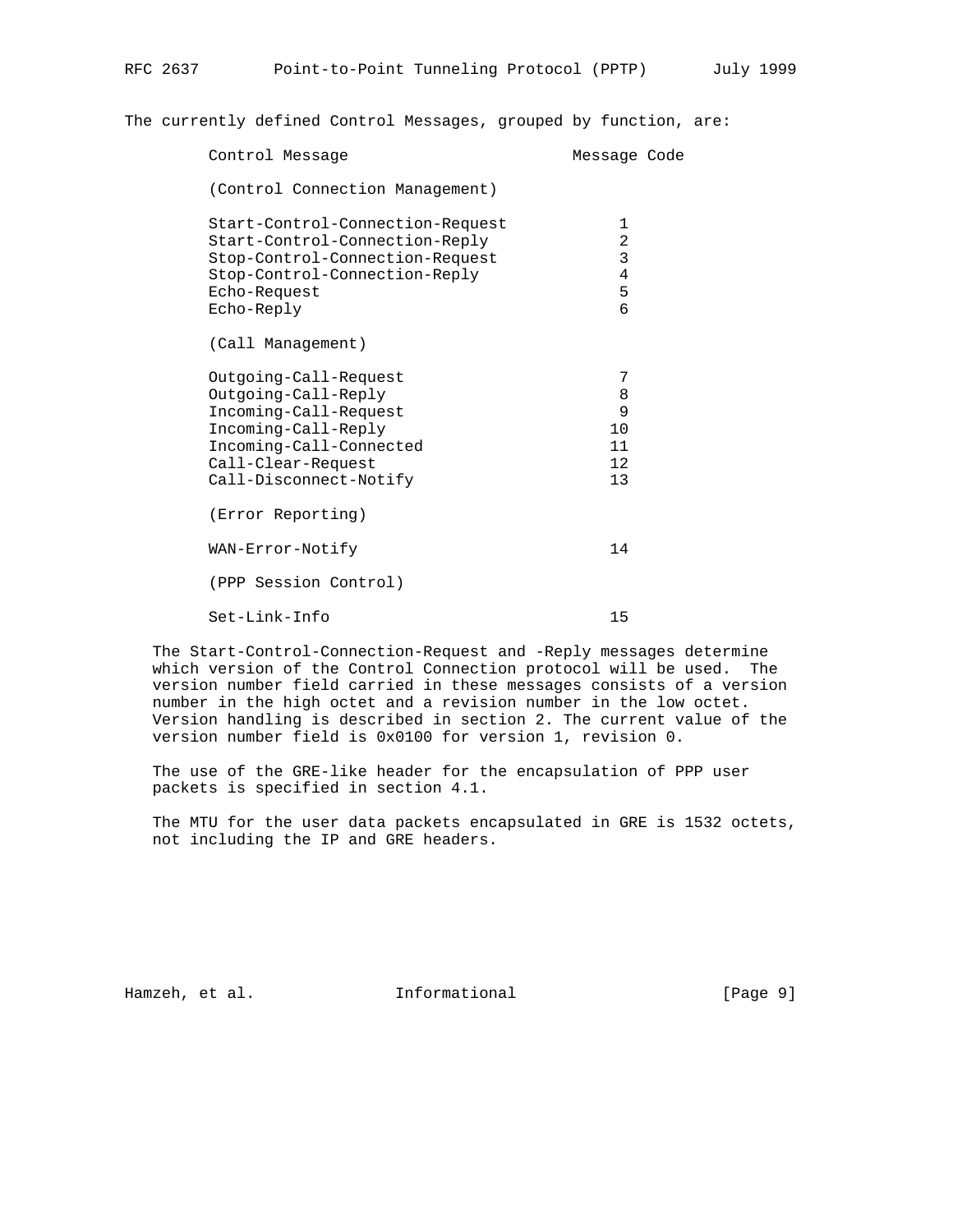# 2. Control Connection Protocol Specification

 Control Connection messages are used to establish and clear user sessions. The first set of Control Connection messages are used to maintain the control connection itself. The control connection is initiated by either the PNS or PAC after they establish the underlying TCP connection. The procedure and configuration information required to determine which TCP connections are established is not covered by this protocol.

 The following Control Connection messages are all sent as user data on the established TCP connection between a given PNS-PAC pair. Note that care has been taken to ensure that all word (2 octet) and longword (4 octet) values begin on appropriate boundaries. All data is sent in network order (high order octets first). Any "reserved" fields MUST be sent as 0 values to allow for protocol extensibility.

#### 2.1. Start-Control-Connection-Request

 The Start-Control-Connection-Request is a PPTP control message used to establish the control connection between a PNS and a PAC. Each PNS-PAC pair requires a dedicated control connection to be established. A control connection must be established before any other PPTP messages can be issued. The establishment of the control connection can be initiated by either the PNS or PAC. A procedure which handles the occurrence of a collision between PNS and PAC Start-Control-Connection-Requests is described in section 3.1.3.

Hamzeh, et al. **Informational** [Page 10]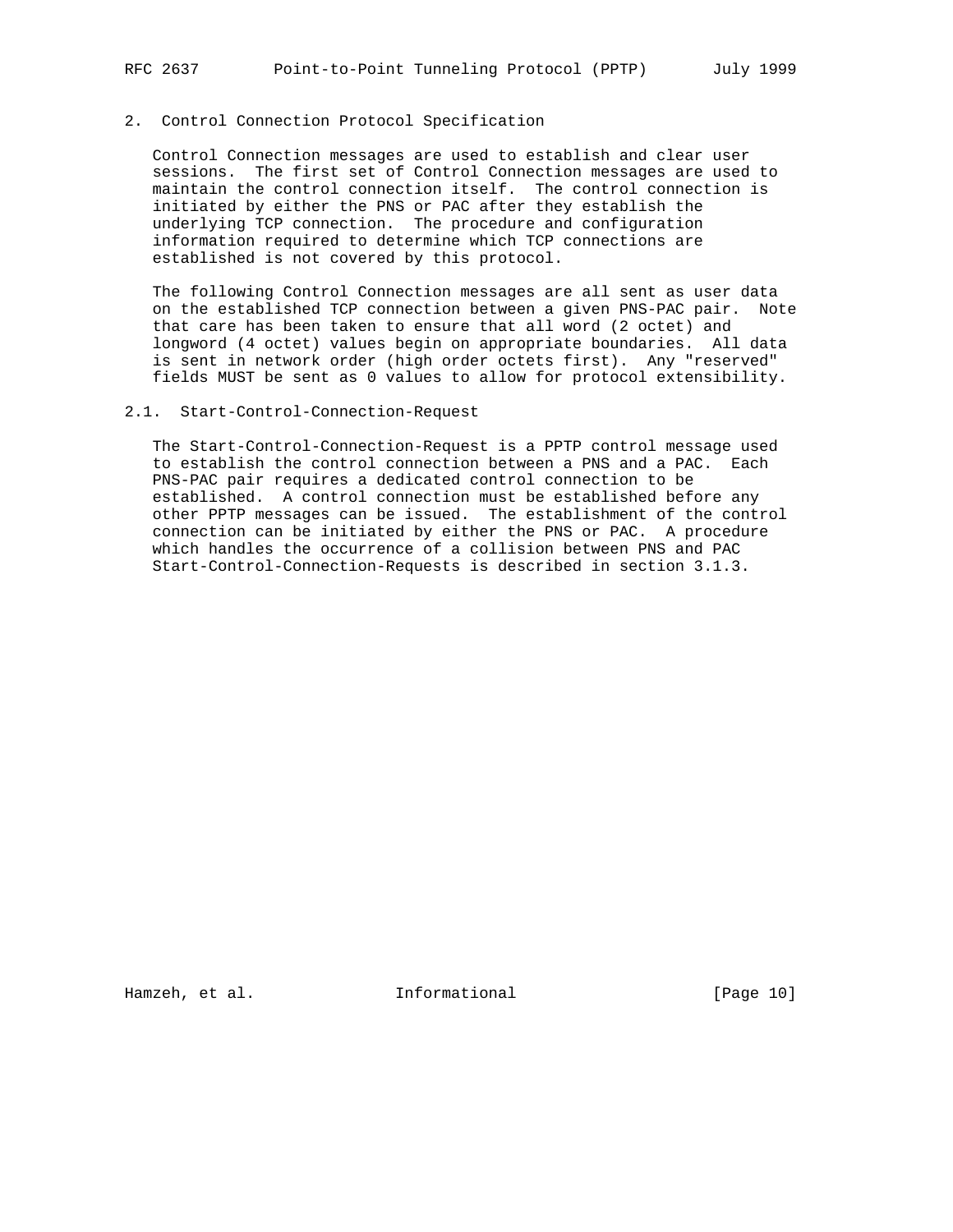$0$  1 2 3 0 1 2 3 4 5 6 7 8 9 0 1 2 3 4 5 6 7 8 9 0 1 2 3 4 5 6 7 8 9 0 1 +-+-+-+-+-+-+-+-+-+-+-+-+-+-+-+-+-+-+-+-+-+-+-+-+-+-+-+-+-+-+-+-+ Length  $|$  PPTP Message Type +-+-+-+-+-+-+-+-+-+-+-+-+-+-+-+-+-+-+-+-+-+-+-+-+-+-+-+-+-+-+-+-+ Magic Cookie +-+-+-+-+-+-+-+-+-+-+-+-+-+-+-+-+-+-+-+-+-+-+-+-+-+-+-+-+-+-+-+-+ | Control Message Type | Reserved0 | +-+-+-+-+-+-+-+-+-+-+-+-+-+-+-+-+-+-+-+-+-+-+-+-+-+-+-+-+-+-+-+-+ Protocol Version | Reserved1 +-+-+-+-+-+-+-+-+-+-+-+-+-+-+-+-+-+-+-+-+-+-+-+-+-+-+-+-+-+-+-+-+ | Framing Capabilities | +-+-+-+-+-+-+-+-+-+-+-+-+-+-+-+-+-+-+-+-+-+-+-+-+-+-+-+-+-+-+-+-+ Bearer Capabilities +-+-+-+-+-+-+-+-+-+-+-+-+-+-+-+-+-+-+-+-+-+-+-+-+-+-+-+-+-+-+-+-+ Maximum Channels | Firmware Revision +-+-+-+-+-+-+-+-+-+-+-+-+-+-+-+-+-+-+-+-+-+-+-+-+-+-+-+-+-+-+-+-+ | | + Host Name (64 octets) + | | +-+-+-+-+-+-+-+-+-+-+-+-+-+-+-+-+-+-+-+-+-+-+-+-+-+-+-+-+-+-+-+-+ | | + Vendor String (64 octets) + | | +-+-+-+-+-+-+-+-+-+-+-+-+-+-+-+-+-+-+-+-+-+-+-+-+-+-+-+-+-+-+-+-+ Length Total length in octets of this PPTP message, including the entire PPTP header. PPTP Message Type 1 for Control Message. Magic Cookie  $0x1A2B3C4D$ . This constant value is used as a sanity check on received messages (see section 1.4). Control Message Type 1 for Start-Control-Connection-Request. Reserved0 This field MUST be 0. Protocol Version The version of the PPTP protocol that the sender wishes to use. Reserved1 This field MUST be 0.

| Hamzeh, et al. | Informational | [Page 11] |  |
|----------------|---------------|-----------|--|
|                |               |           |  |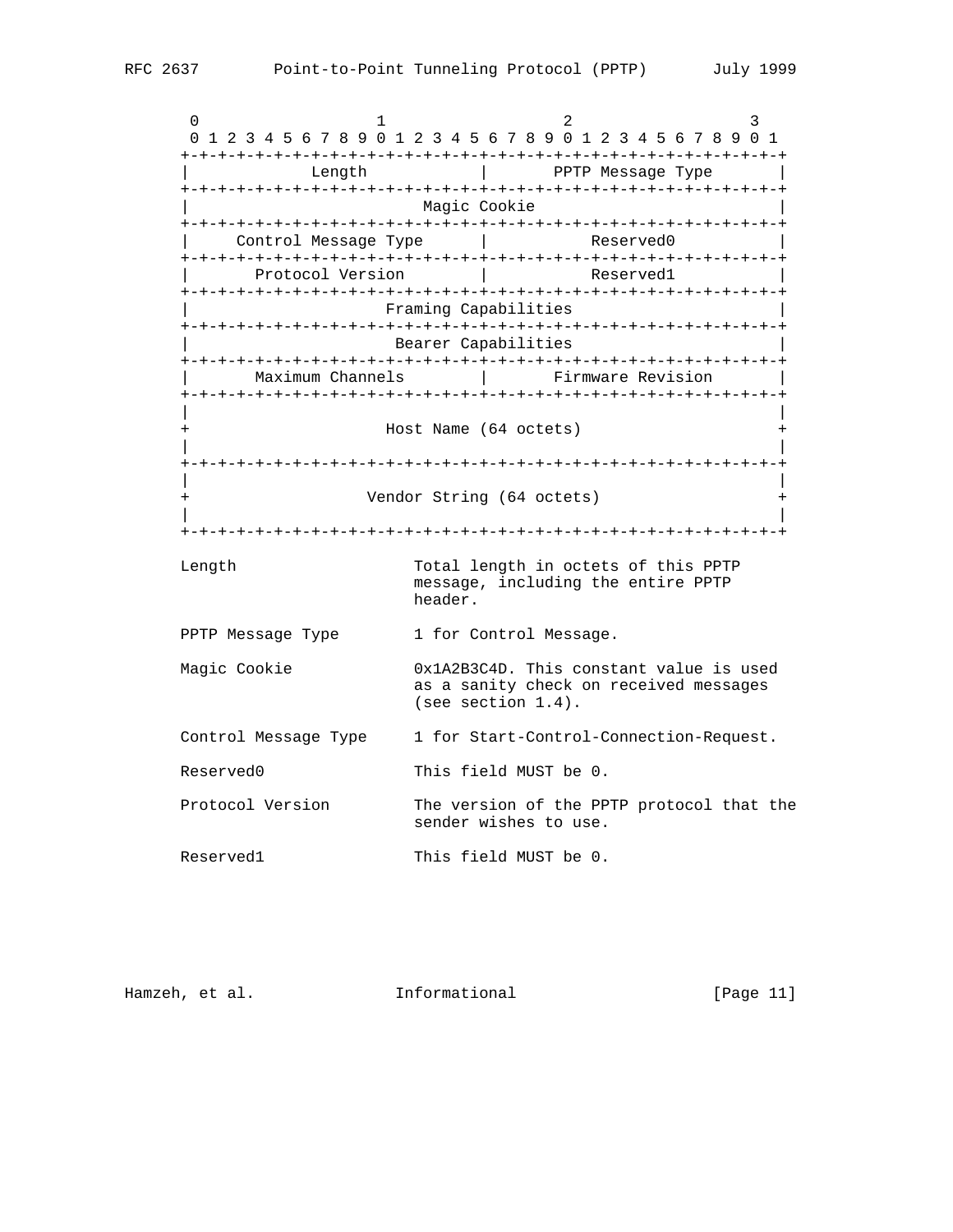- Framing Capabilities A set of bits indicating the type of framing that the sender of this message can provide. The currently defined bit settings are:
	- 1 Asynchronous Framing supported
	- 2 Synchronous Framing supported
- Bearer Capabilities A set of bits indicating the bearer capabilities that the sender of this message can provide. The currently defined bit settings are:
	- 1 Analog access supported
	- 2 Digital access supported
- Maximum Channels The total number of individual PPP sessions this PAC can support. In Start-Control- Connection-Requests issued by the PNS, this value SHOULD be set to 0. It MUST be ignored by the PAC.
- Firmware Revision This field contains the firmware revision number of the issuing PAC, when issued by the PAC, or the version of the PNS PPTP driver if issued by the PNS.
- Host Name  $A = A + B$  and  $A = A + B$  and  $A = A + B$  and  $A = A + B$  and  $A = A + B$  and  $A = A + B$  and  $A = A + B$  and  $A = A + B$  and  $A = A + B$  and  $A = A + B$  and  $A = A + B$  and  $A = A + B$  and  $A = A + B$  and  $A = A + B$  and  $A = A + B$  and  $A = A + B$  and  $A = A + B$  and  $A = A + B$  the issuing PAC or PNS. If less than 64 octets in length, the remainder of this field SHOULD be filled with octets of value  $\overline{\mathbf{0}}$ .
	- Vendor Name A 64 octet field containing a vendor specific string describing the type of PAC being used, or the type of PNS software being used if this request is issued by the PNS. If less than 64 octets in length, the remainder of this field SHOULD be filled with octets of value 0.

# 2.2. Start-Control-Connection-Reply

 The Start-Control-Connection-Reply is a PPTP control message sent in reply to a received Start-Control-Connection-Request message. This message contains a result code indicating the result of the control connection establishment attempt.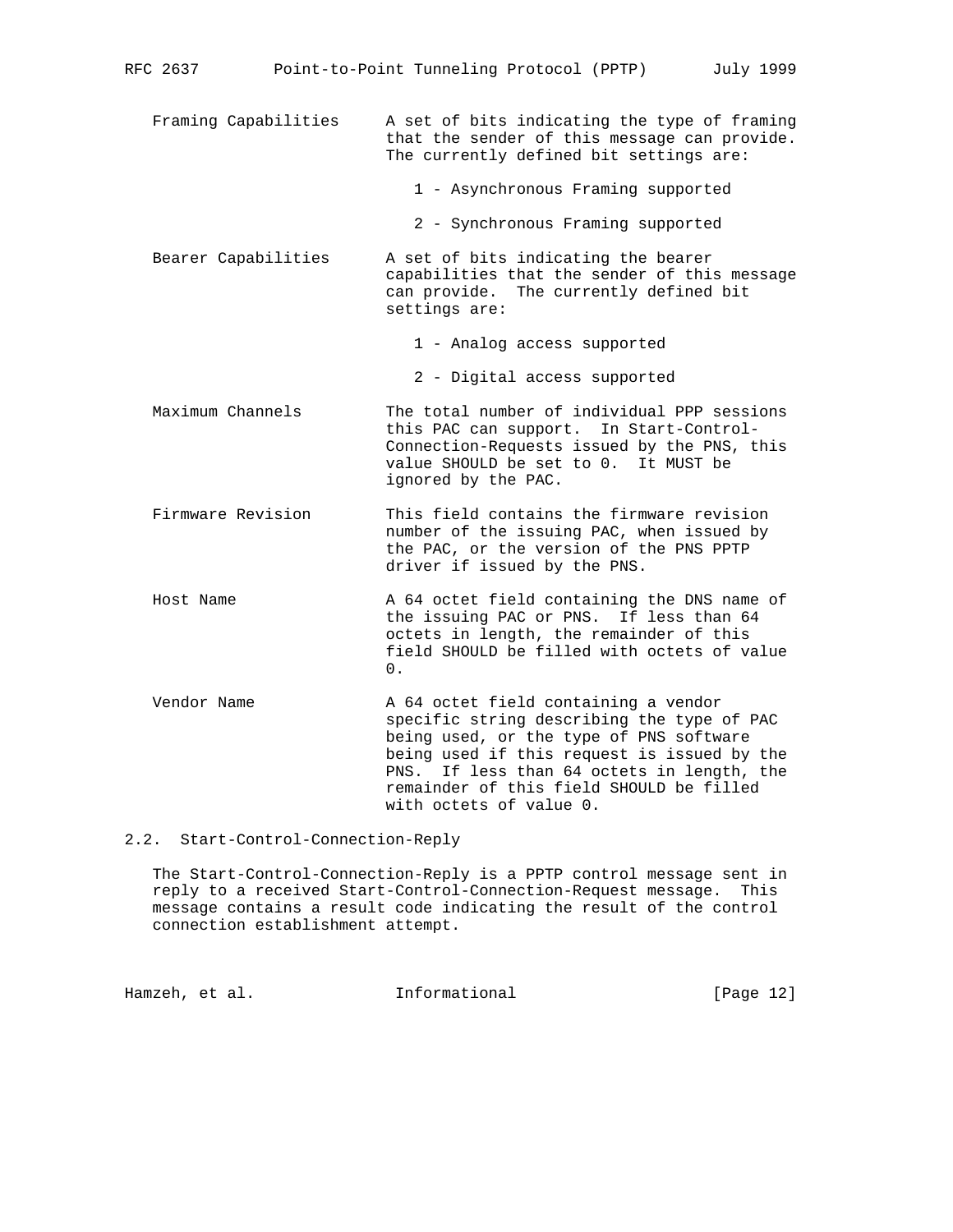$0$  1 2 3 0 1 2 3 4 5 6 7 8 9 0 1 2 3 4 5 6 7 8 9 0 1 2 3 4 5 6 7 8 9 0 1 +-+-+-+-+-+-+-+-+-+-+-+-+-+-+-+-+-+-+-+-+-+-+-+-+-+-+-+-+-+-+-+-+ Length  $|$  PPTP Message Type +-+-+-+-+-+-+-+-+-+-+-+-+-+-+-+-+-+-+-+-+-+-+-+-+-+-+-+-+-+-+-+-+ Magic Cookie +-+-+-+-+-+-+-+-+-+-+-+-+-+-+-+-+-+-+-+-+-+-+-+-+-+-+-+-+-+-+-+-+ | Control Message Type | Reserved0 | +-+-+-+-+-+-+-+-+-+-+-+-+-+-+-+-+-+-+-+-+-+-+-+-+-+-+-+-+-+-+-+-+ Protocol Version | Result Code | Error Code | +-+-+-+-+-+-+-+-+-+-+-+-+-+-+-+-+-+-+-+-+-+-+-+-+-+-+-+-+-+-+-+-+ | Framing Capability | +-+-+-+-+-+-+-+-+-+-+-+-+-+-+-+-+-+-+-+-+-+-+-+-+-+-+-+-+-+-+-+-+ Bearer Capability +-+-+-+-+-+-+-+-+-+-+-+-+-+-+-+-+-+-+-+-+-+-+-+-+-+-+-+-+-+-+-+-+ | Maximum Channels | Firmware Revision | +-+-+-+-+-+-+-+-+-+-+-+-+-+-+-+-+-+-+-+-+-+-+-+-+-+-+-+-+-+-+-+-+ | | + Host Name (64 octets) + | | +-+-+-+-+-+-+-+-+-+-+-+-+-+-+-+-+-+-+-+-+-+-+-+-+-+-+-+-+-+-+-+-+ | | + Vendor String (64 octets) + | | +-+-+-+-+-+-+-+-+-+-+-+-+-+-+-+-+-+-+-+-+-+-+-+-+-+-+-+-+-+-+-+-+ Length Total length in octets of this PPTP message, including the entire PPTP header. PPTP Message Type 1 for Control Message. Magic Cookie 0x1A2B3C4D. Control Message Type 2 for Start-Control-Connection-Reply. Reserved0 This field MUST be 0. Protocol Version The version of the PPTP protocol that the sender wishes to use. Result Code The Indicates the result of the command channel establishment attempt. Current valid Result Code values are: 1 - Successful channel establishment 2 - General error -- Error Code indicates the problem Hamzeh, et al. 1nformational [Page 13]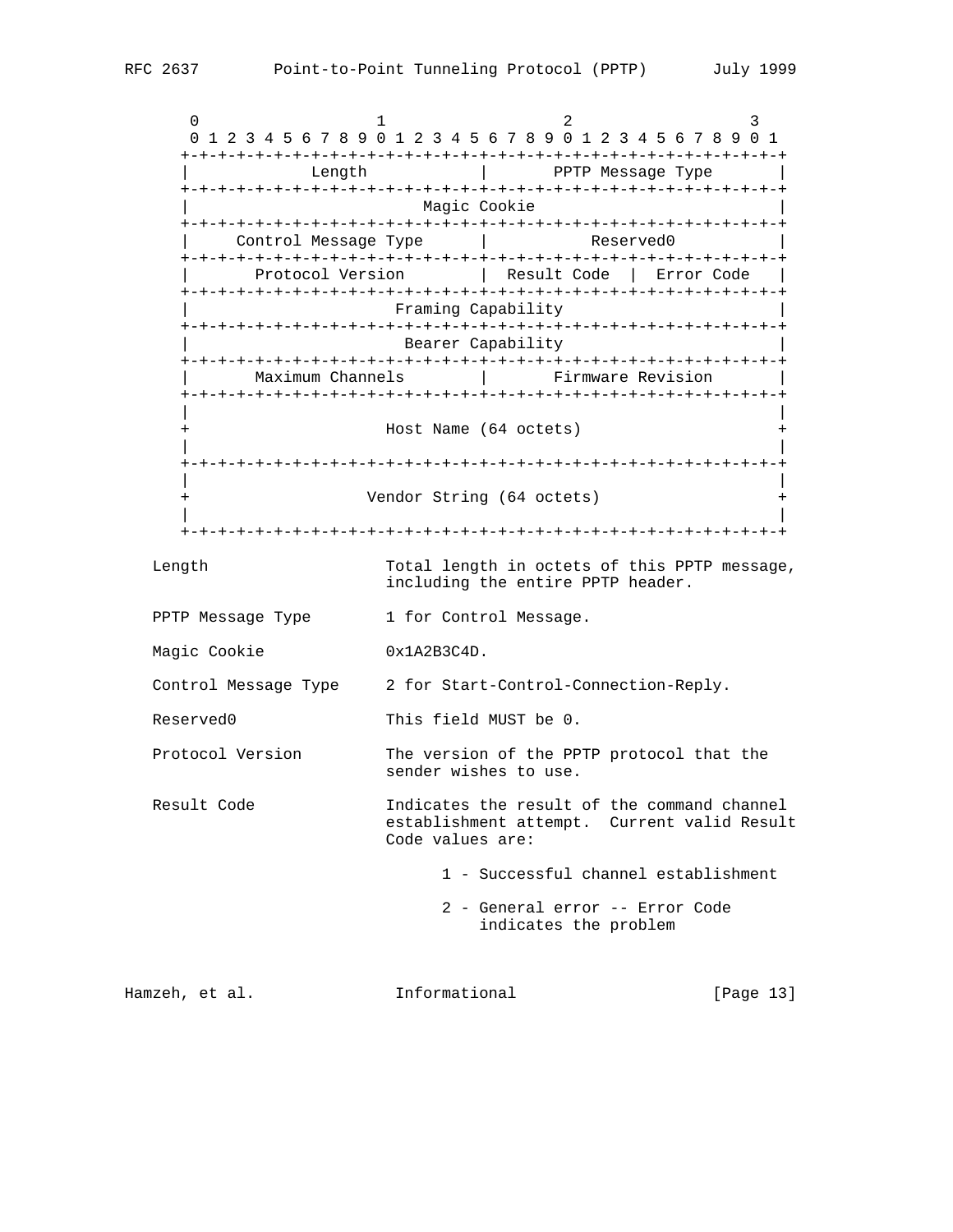- 3 Command channel already exists;
- 4 Requester is not authorized to establish a command channel
- 5 The protocol version of the requester is not supported
- Error Code This field is set to 0 unless a "General Error" exists, in which case Result Code is set to 2 and this field is set to the value corresponding to the general error condition as specified in section 2.2.
- Framing Capabilities A set of bits indicating the type of framing that the sender of this message can provide. The currently defined bit settings are:
	- 1 Asynchronous Framing supported
	- 2 Synchronous Framing supported.
- Bearer Capabilities A set of bits indicating the bearer capabilities that the sender of this message can provide. The currently defined bit settings are:

1 - Analog access supported

- 2 Digital access supported
- Maximum Channels The total number of individual PPP sessions this PAC can support. In a Start-Control- Connection-Reply issued by the PNS, this value SHOULD be set to 0 and it must be ignored by the PAC. The PNS MUST NOT use this value to try to track the remaining number of PPP sessions that the PAC will allow.
- Firmware Revision This field contains the firmware revision number of the issuing PAC, or the version of the PNS PPTP driver if issued by the PNS.

Hamzeh, et al. **Informational** [Page 14]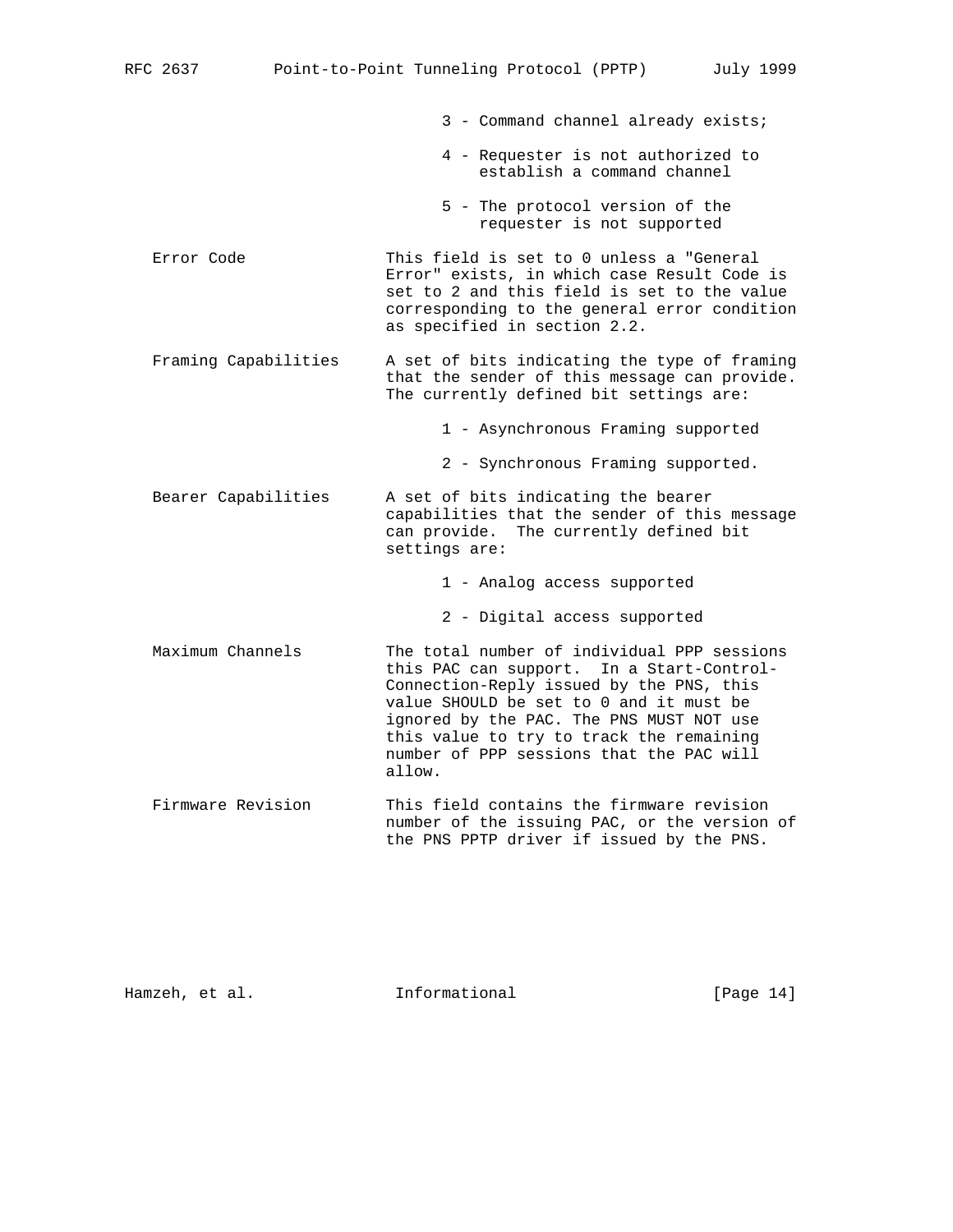Host Name  $A \t64$  octet field containing the DNS name of the issuing PAC or PNS. If less than 64 octets in length, the remainder of this field SHOULD be filled with octets of value  $\overline{\mathbf{0}}$ .

Vendor Name  $A \ 64$  octet field containing a vendor specific string describing the type of PAC being used, or the type of PNS software being used if this request is issued by the PNS. If less than 64 octets in length, the remainder of this field SHOULD be filled with octets of value 0.

# 2.3. Stop-Control-Connection-Request

 The Stop-Control-Connection-Request is a PPTP control message sent by one peer of a PAC-PNS control connection to inform the other peer that the control connection should be closed. In addition to closing the control connection, all active user calls are implicitly cleared. The reason for issuing this request is indicated in the Reason field.

| 0 1 2 3 4 5 6 7 8 9 0 1 2 3 4 5 6 7 8 9 0 1 2 3 4 5 6 7 8 9 |              |                   |  |  |  |  |
|-------------------------------------------------------------|--------------|-------------------|--|--|--|--|
|                                                             |              |                   |  |  |  |  |
| Length                                                      |              | PPTP Message Type |  |  |  |  |
|                                                             |              |                   |  |  |  |  |
|                                                             | Magic Cookie |                   |  |  |  |  |
|                                                             |              |                   |  |  |  |  |
| Control Message Type                                        |              | Reserved0         |  |  |  |  |
|                                                             |              |                   |  |  |  |  |
| Reason                                                      | Reserved1    | Reserved2         |  |  |  |  |
|                                                             |              |                   |  |  |  |  |

 Length Total length in octets of this PPTP message, including the entire PPTP header.

- PPTP Message Type 1 for Control Message.
- Magic Cookie 0x1A2B3C4D.

Control Message Type 3 for Stop-Control-Connection-Request.

Reserved0 This field MUST be 0.

 Reason Indicates the reason for the control connection being closed. Current valid Reason values are:

Hamzeh, et al. 1nformational [Page 15]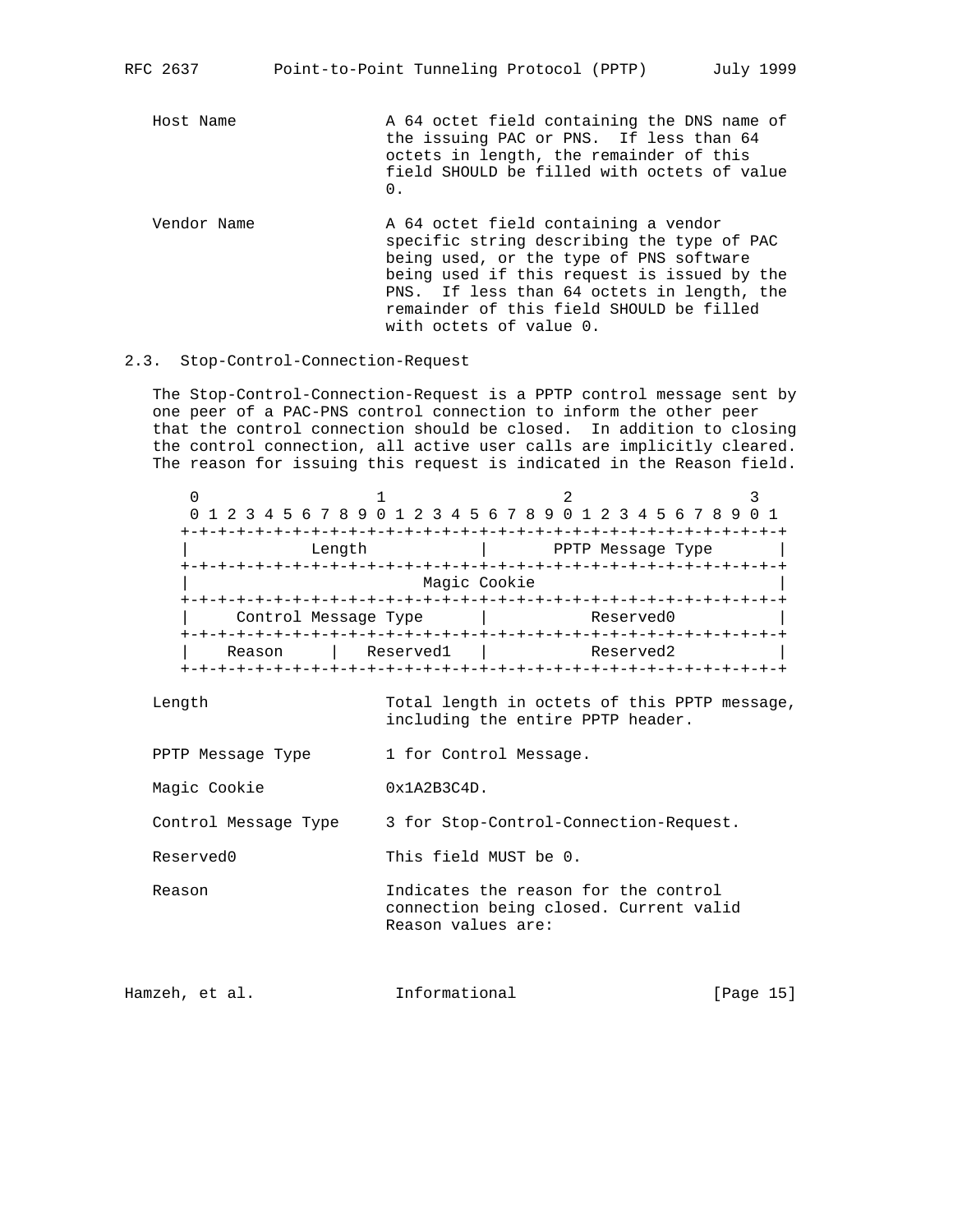- 1 (None) General request to clear control connection
- 2 (Stop-Protocol) Can't support peer's version of the protocol
- 3 (Stop-Local-Shutdown) Requester is being shut down

Reserved1, Reserved2 These fields MUST be 0.

#### 2.4. Stop-Control-Connection-Reply

 The Stop-Control-Connection-Reply is a PPTP control message sent by one peer of a PAC-PNS control connection upon receipt of a Stop- Control-Connection-Request from the other peer.

0  $1$  2 3 0 1 2 3 4 5 6 7 8 9 0 1 2 3 4 5 6 7 8 9 0 1 2 3 4 5 6 7 8 9 0 1 +-+-+-+-+-+-+-+-+-+-+-+-+-+-+-+-+-+-+-+-+-+-+-+-+-+-+-+-+-+-+-+-+ | Length | PPTP Message Type | +-+-+-+-+-+-+-+-+-+-+-+-+-+-+-+-+-+-+-+-+-+-+-+-+-+-+-+-+-+-+-+-+ Magic Cookie +-+-+-+-+-+-+-+-+-+-+-+-+-+-+-+-+-+-+-+-+-+-+-+-+-+-+-+-+-+-+-+-+ | Control Message Type | Reserved0 | +-+-+-+-+-+-+-+-+-+-+-+-+-+-+-+-+-+-+-+-+-+-+-+-+-+-+-+-+-+-+-+-+ Result Code | Error Code | Reserved1 +-+-+-+-+-+-+-+-+-+-+-+-+-+-+-+-+-+-+-+-+-+-+-+-+-+-+-+-+-+-+-+-+

 Length Total length in octets of this PPTP message, including the entire PPTP header.

PPTP Message Type 1 for Control Message.

Magic Cookie 0x1A2B3C4D.

Control Message Type 4 for Stop-Control-Connection-Reply.

Reserved0 This field MUST be 0.

 Result Code Indicates the result of the attempt to close the control connection. Current valid Result Code values are:

Hamzeh, et al. 1nformational [Page 16]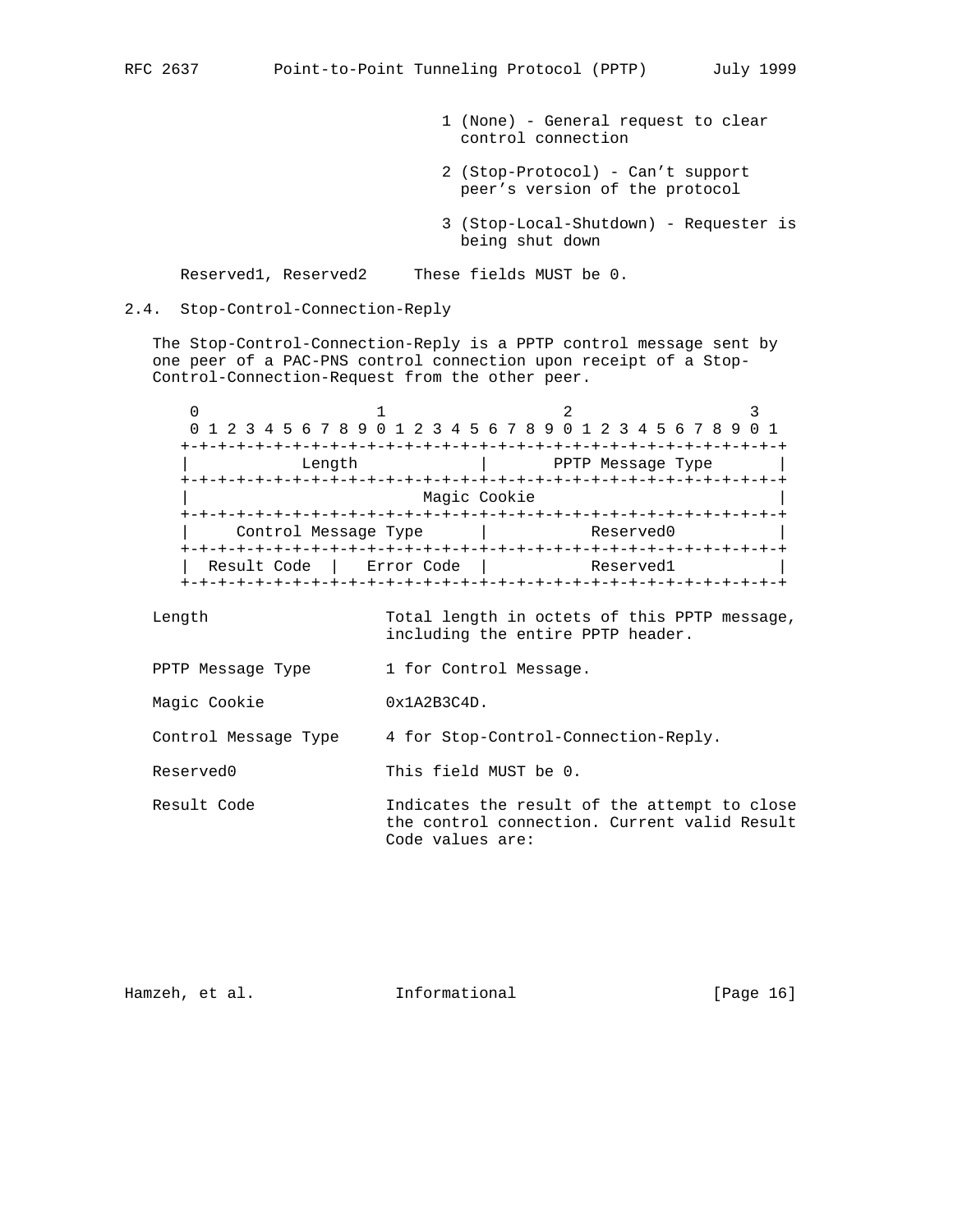1 (OK) - Control connection closed

- 2 (General Error) Control connection not closed for reason indicated in Error Code
- Error Code This field is set to 0 unless a "General Error" exists, in which case Result Code is set to 2 and this field is set to the value corresponding to the general error condition as specified in section 2.2.

Reserved1 This field MUST be 0.

# 2.5. Echo-Request

 The Echo-Request is a PPTP control message sent by either peer of a PAC-PNS control connection. This control message is used as a "keep alive" for the control connection. The receiving peer issues an Echo-Reply to each Echo-Request received. As specified in section 3.1.4, if the sender does not receive an Echo-Reply in response to an Echo-Request, it will eventually clear the control connection.

|                      | 0 1 2 3 4 5 6 7 8 9 0 1 2 3 4 5 6 7 8 9 0 1 2 3 4 5 6 7 8 9 |  |  |  |  |
|----------------------|-------------------------------------------------------------|--|--|--|--|
|                      |                                                             |  |  |  |  |
| Length               | PPTP Message Type                                           |  |  |  |  |
|                      |                                                             |  |  |  |  |
| Magic Cookie         |                                                             |  |  |  |  |
|                      |                                                             |  |  |  |  |
| Control Message Type | Reserved0                                                   |  |  |  |  |
|                      |                                                             |  |  |  |  |
|                      | Identifier                                                  |  |  |  |  |
|                      |                                                             |  |  |  |  |

 Length Total length in octets of this PPTP message, including the entire PPTP header.

- PPTP Message Type 1 for Control Message.
- Magic Cookie 0x1A2B3C4D.

Control Message Type 5 for Echo-Request.

Reserved0 This field MUST be 0.

Hamzeh, et al. **Informational** [Page 17]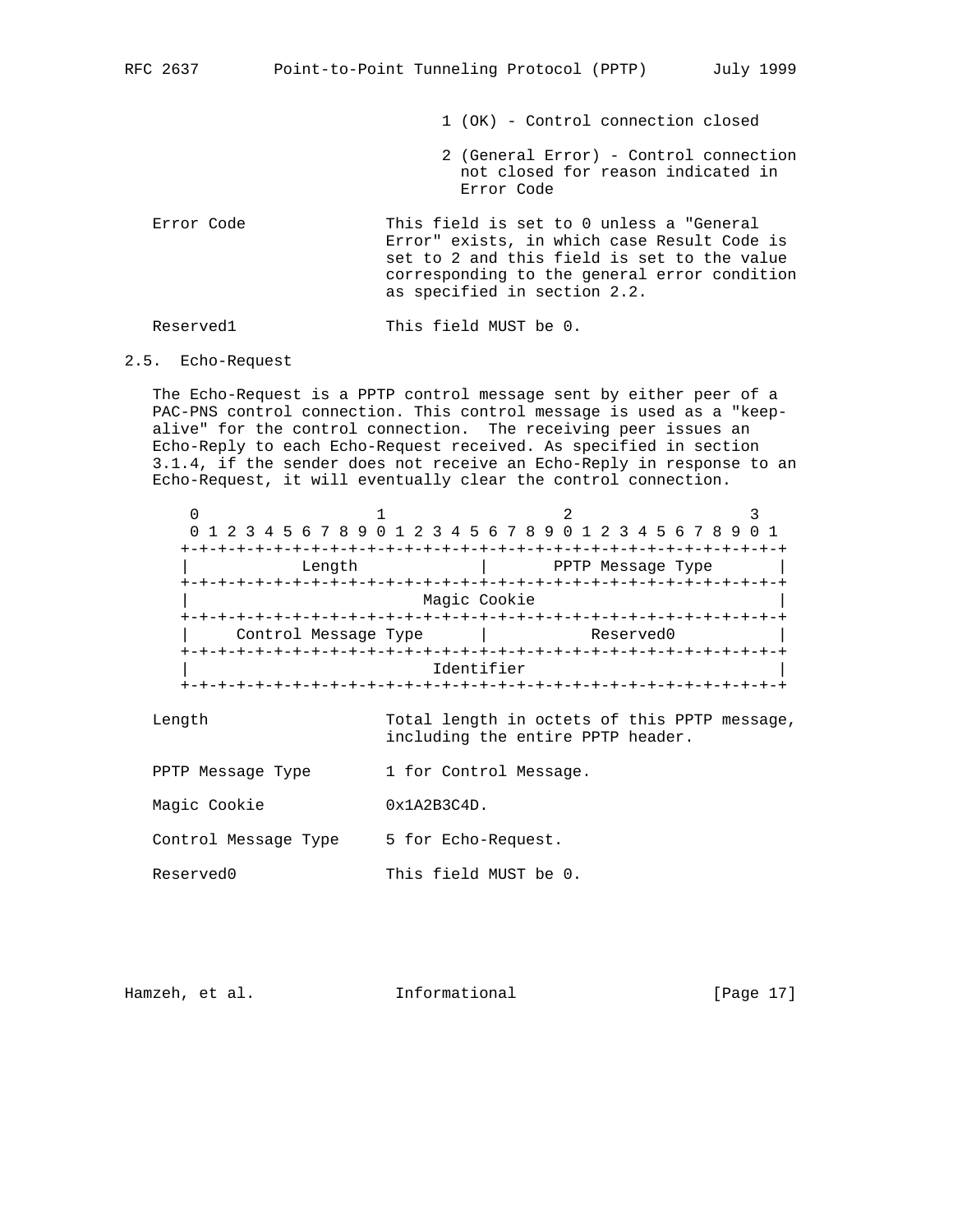Identifier A value set by the sender of the Echo- Request that is used to match the reply with the corresponding request.

# 2.6. Echo-Reply

 The Echo-Reply is a PPTP control message sent by either peer of a PAC-PNS control connection in response to the receipt of an Echo- Request.

 $0$  1 2 3 0 1 2 3 4 5 6 7 8 9 0 1 2 3 4 5 6 7 8 9 0 1 2 3 4 5 6 7 8 9 0 1 +-+-+-+-+-+-+-+-+-+-+-+-+-+-+-+-+-+-+-+-+-+-+-+-+-+-+-+-+-+-+-+-+ | Length | PPTP Message Type | +-+-+-+-+-+-+-+-+-+-+-+-+-+-+-+-+-+-+-+-+-+-+-+-+-+-+-+-+-+-+-+-+ Magic Cookie +-+-+-+-+-+-+-+-+-+-+-+-+-+-+-+-+-+-+-+-+-+-+-+-+-+-+-+-+-+-+-+-+ Control Message Type | Reserved0 +-+-+-+-+-+-+-+-+-+-+-+-+-+-+-+-+-+-+-+-+-+-+-+-+-+-+-+-+-+-+-+-+ Identifier +-+-+-+-+-+-+-+-+-+-+-+-+-+-+-+-+-+-+-+-+-+-+-+-+-+-+-+-+-+-+-+-+ | Result Code | Error Code | Reserved1 | +-+-+-+-+-+-+-+-+-+-+-+-+-+-+-+-+-+-+-+-+-+-+-+-+-+-+-+-+-+-+-+-+

 Length Total length in octets of this PPTP message, including the entire PPTP header.

- PPTP Message Type 1 for Control Message.
- Magic Cookie 0x1A2B3C4D.

Control Message Type 6 for Echo-Reply.

Reserved0 This field MUST be 0.

- Identifier The contents of the identify field from the received Echo-Request is copied to this field.
- Result Code The Indicates the result of the receipt of the Echo-Request. Current valid Result Code values are:

1 (OK) - The Echo-Reply is valid

 2 (General Error) - Echo-Request not accepted for the reason indicated in Error Code

Hamzeh, et al. 1nformational [Page 18]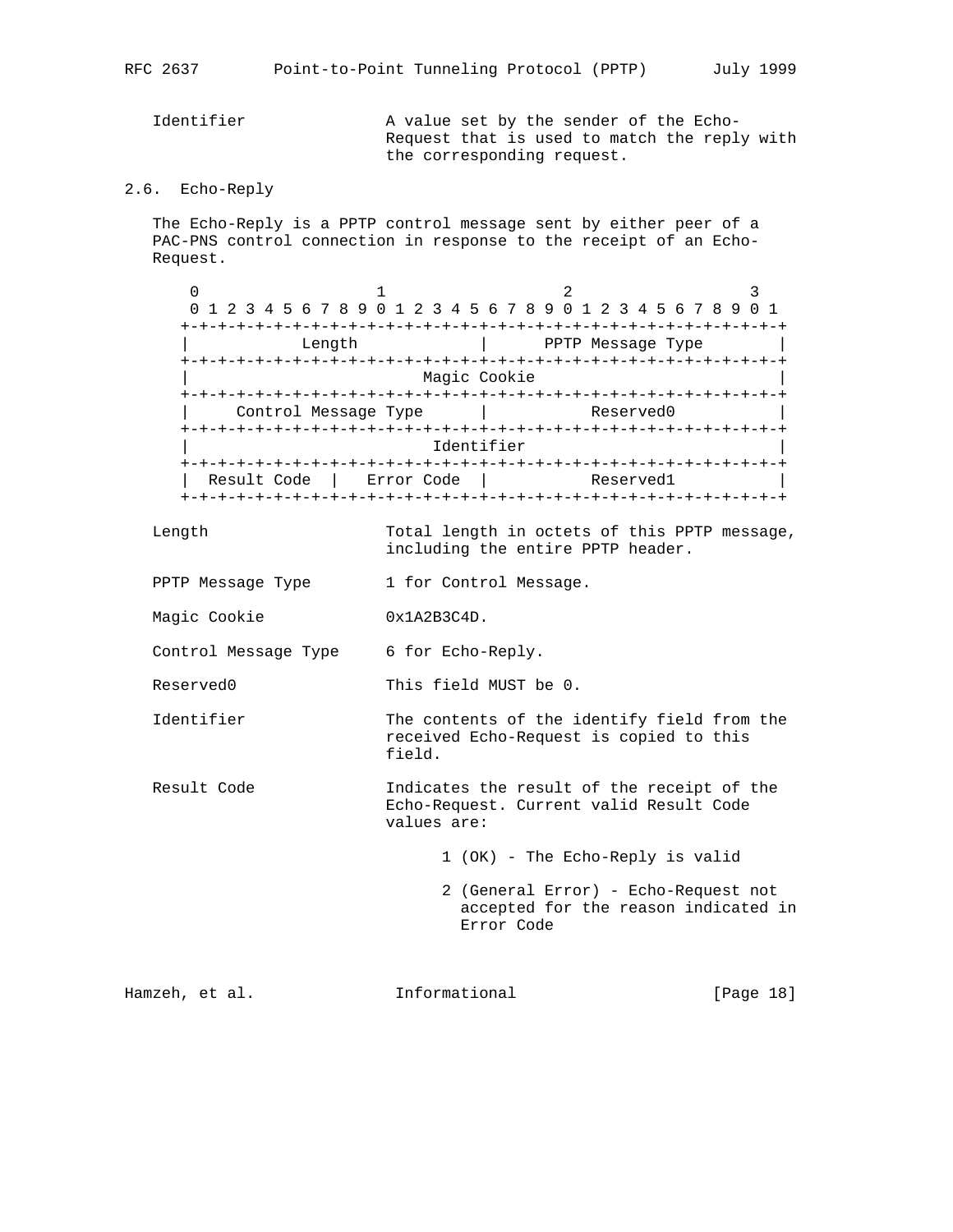Error Code This field is set to 0 unless a "General Error" condition exists, in which case Result Code is set to 2 and this field is set to the value corresponding to the general error condition as specified in section 2.2.

Reserved1 This field MUST be 0.

2.7. Outgoing-Call-Request

 The Outgoing-Call-Request is a PPTP control message sent by the PNS to the PAC to indicate that an outbound call from the PAC is to be established. This request provides the PAC with information required to make the call. It also provides information to the PAC that is used to regulate the transmission of data to the PNS for this session once it is established.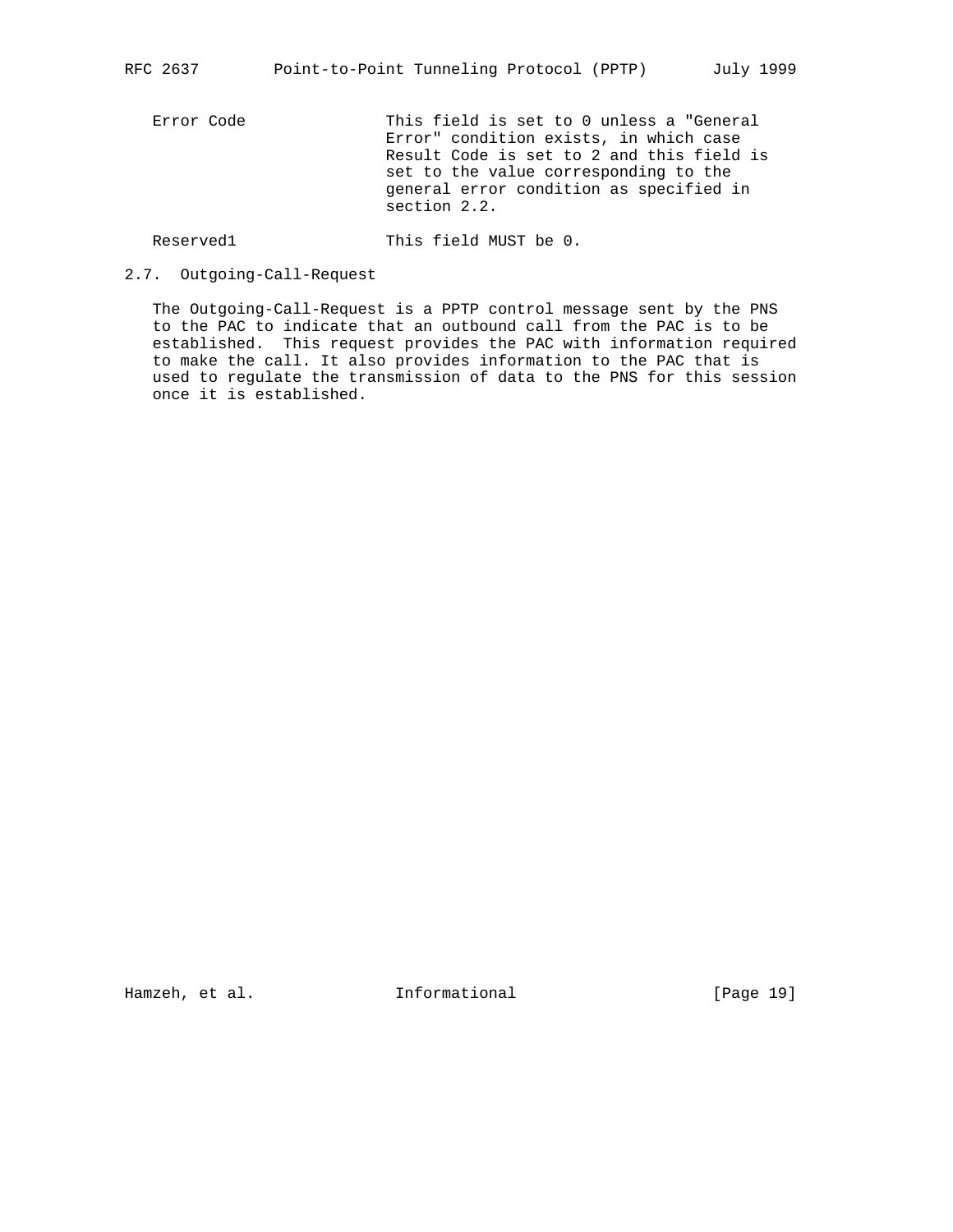$0$  1 2 3 0 1 2 3 4 5 6 7 8 9 0 1 2 3 4 5 6 7 8 9 0 1 2 3 4 5 6 7 8 9 0 1 +-+-+-+-+-+-+-+-+-+-+-+-+-+-+-+-+-+-+-+-+-+-+-+-+-+-+-+-+-+-+-+-+ Length  $|$  PPTP Message Type +-+-+-+-+-+-+-+-+-+-+-+-+-+-+-+-+-+-+-+-+-+-+-+-+-+-+-+-+-+-+-+-+ Magic Cookie +-+-+-+-+-+-+-+-+-+-+-+-+-+-+-+-+-+-+-+-+-+-+-+-+-+-+-+-+-+-+-+-+ Control Message Type | Reserved0 +-+-+-+-+-+-+-+-+-+-+-+-+-+-+-+-+-+-+-+-+-+-+-+-+-+-+-+-+-+-+-+-+ | Call ID | Call Serial Number | +-+-+-+-+-+-+-+-+-+-+-+-+-+-+-+-+-+-+-+-+-+-+-+-+-+-+-+-+-+-+-+-+ | Minimum BPS | +-+-+-+-+-+-+-+-+-+-+-+-+-+-+-+-+-+-+-+-+-+-+-+-+-+-+-+-+-+-+-+-+ | Maximum BPS | +-+-+-+-+-+-+-+-+-+-+-+-+-+-+-+-+-+-+-+-+-+-+-+-+-+-+-+-+-+-+-+-+ Bearer Type +-+-+-+-+-+-+-+-+-+-+-+-+-+-+-+-+-+-+-+-+-+-+-+-+-+-+-+-+-+-+-+-+ | Framing Type | +-+-+-+-+-+-+-+-+-+-+-+-+-+-+-+-+-+-+-+-+-+-+-+-+-+-+-+-+-+-+-+-+ Packet Recv. Window Size | Packet Processing Delay | +-+-+-+-+-+-+-+-+-+-+-+-+-+-+-+-+-+-+-+-+-+-+-+-+-+-+-+-+-+-+-+-+ Phone Number Length | Reserved1 +-+-+-+-+-+-+-+-+-+-+-+-+-+-+-+-+-+-+-+-+-+-+-+-+-+-+-+-+-+-+-+-+ | | + Phone Number (64 octets) + | | +-+-+-+-+-+-+-+-+-+-+-+-+-+-+-+-+-+-+-+-+-+-+-+-+-+-+-+-+-+-+-+-+ | | + Subaddress (64 octets) + | | +-+-+-+-+-+-+-+-+-+-+-+-+-+-+-+-+-+-+-+-+-+-+-+-+-+-+-+-+-+-+-+-+ Length Total length in octets of this PPTP message, including the entire PPTP header. PPTP Message Type 1 for Control Message. Magic Cookie 0x1A2B3C4D. Control Message Type 7 for Outgoing-Call-Request. Reserved0 This field MUST be 0.

Hamzeh, et al. 1nformational [Page 20]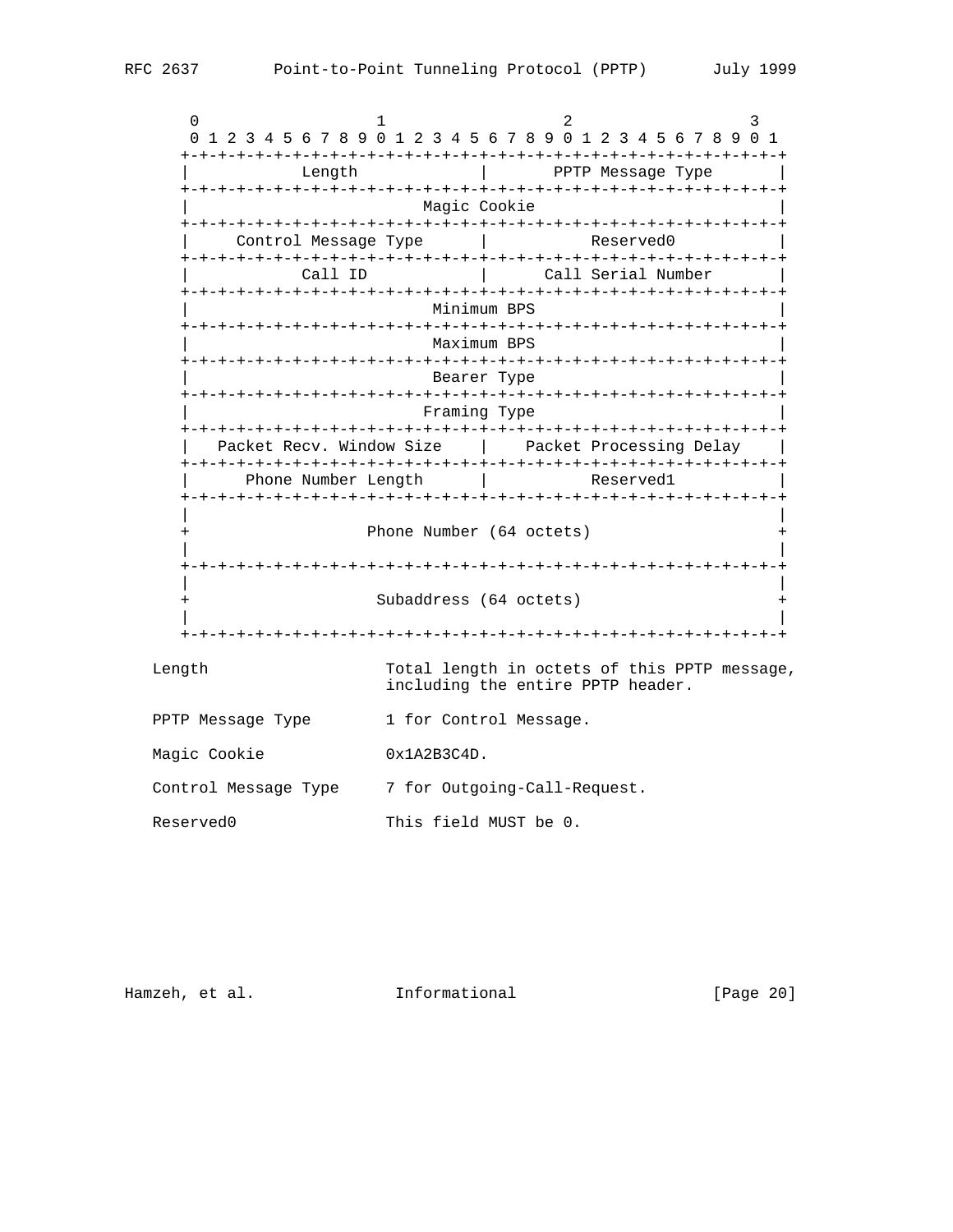| RFC 2637 | Point-to-Point Tunneling Protocol (PPTP) |  | July 1999 |  |
|----------|------------------------------------------|--|-----------|--|
|          |                                          |  |           |  |

Call ID A unique identifier, unique to a particular PAC-PNS pair assigned by the PNS to this session. It is used to multiplex and demultiplex data sent over the tunnel between the PNS and PAC involved in this session.

 Call Serial Number An identifier assigned by the PNS to this session for the purpose of identifying this particular session in logged session information. Unlike the Call ID, both the PNS and PAC associate the same Call Serial Number with a given session. The combination of IP address and call serial number SHOULD be unique.

 Minimum BPS The lowest acceptable line speed (in bits/second) for this session.

Maximum BPS The highest acceptable line speed (in bits/second) for this session.

Bearer Type  $\longrightarrow$  A value indicating the bearer capability required for this outgoing call. The currently defined values are:

> 1 - Call to be placed on an analog channel

- 2 Call to be placed on a digital channel
- 3 Call can be placed on any type of channel

Framing Type  $\lambda$  value indicating the type of PPP framing to be used for this outgoing call.

1 - Call to use Asynchronous framing

2 - Call to use Synchronous framing

 3 - Call can use either type of framing

 Packet Recv. Window Size The number of received data packets the PNS will buffer for this session.

Hamzeh, et al. **Informational** [Page 21]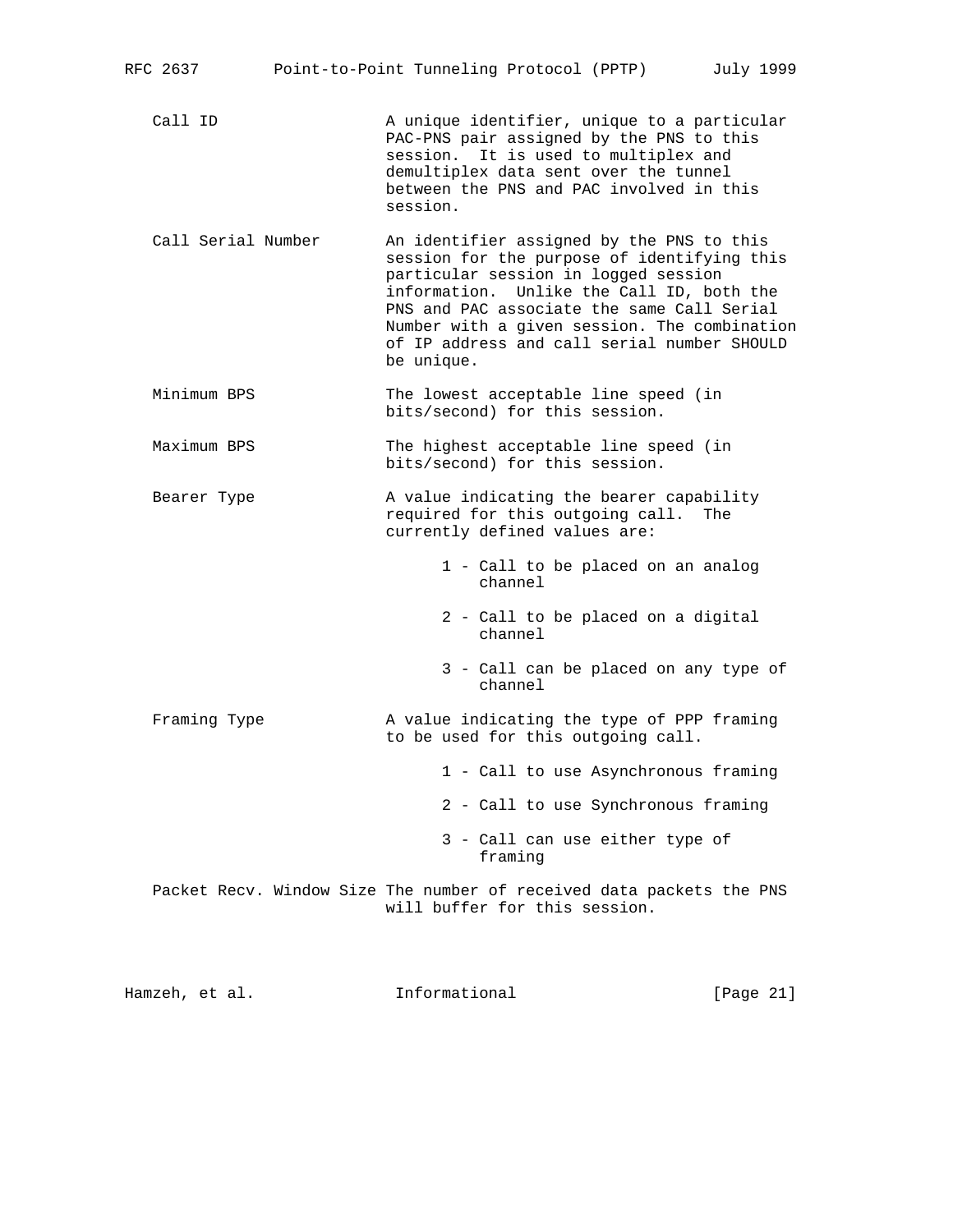- Packet Processing Delay A measure of the packet processing delay that might be imposed on data sent to the PNS from the PAC. This value is specified in units of 1/10 seconds. For the PNS this number should be very small. See section 4.4 for a description of how this value is determined and used.
- Phone Number Length The actual number of valid digits in the Phone Number field.

Reserved1 This field MUST be 0.

- Phone Number The number to be dialed to establish the outgoing session. For ISDN and analog calls this field is an ASCII string. If the Phone Number is less than 64 octets in length, the remainder of this field is filled with octets of value 0.
- Subaddress The A 64 octet field used to specify additional dialing information. If the subaddress is less than 64 octets long, the remainder of this field is filled with octets of value 0.

# 2.8. Outgoing-Call-Reply

 The Outgoing-Call-Reply is a PPTP control message sent by the PAC to the PNS in response to a received Outgoing-Call-Request message. The reply indicates the result of the outgoing call attempt. It also provides information to the PNS about particular parameters used for the call. It provides information to allow the PNS to regulate the transmission of data to the PAC for this session.

Hamzeh, et al. **Informational** [Page 22]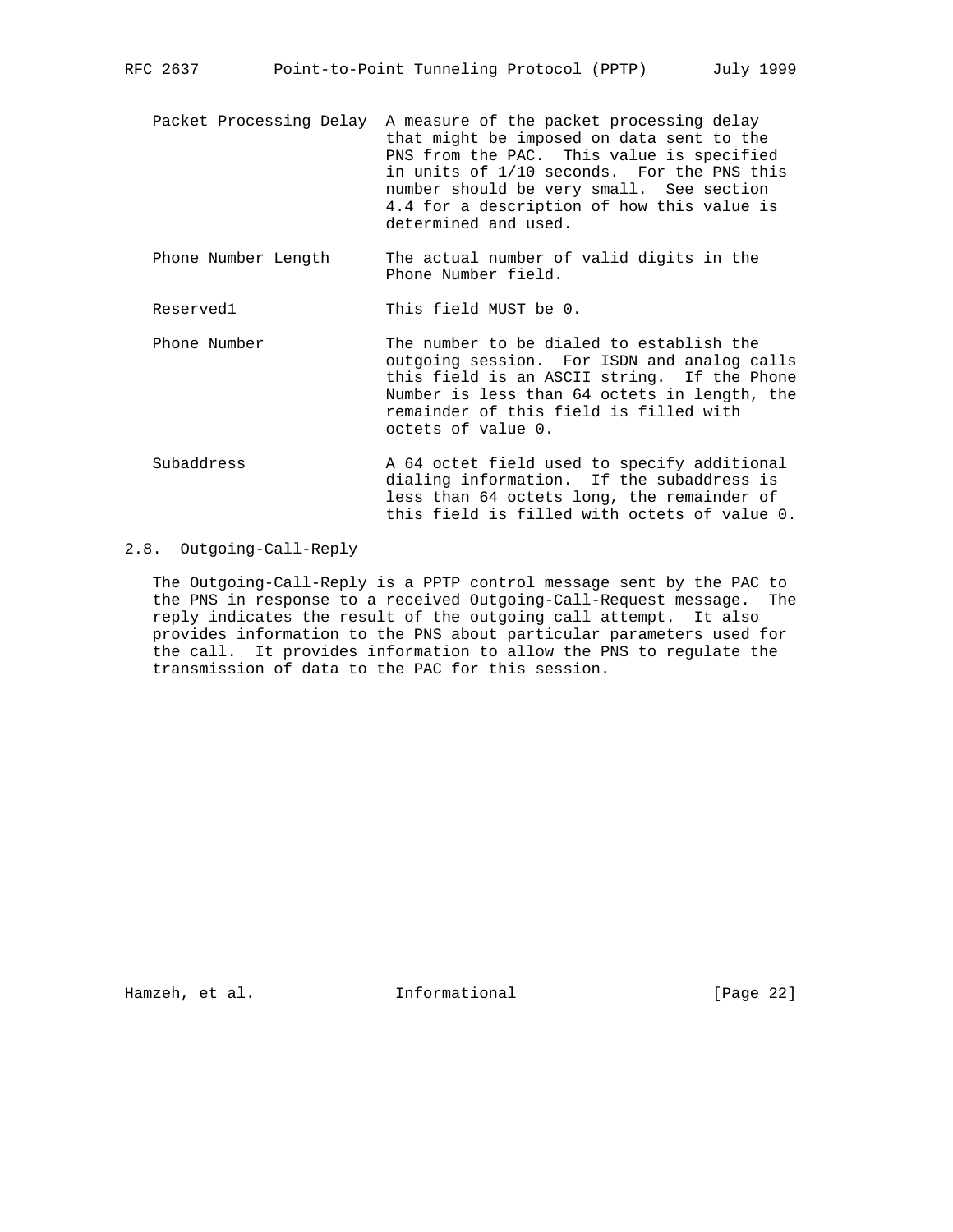$0$  1 2 3 0 1 2 3 4 5 6 7 8 9 0 1 2 3 4 5 6 7 8 9 0 1 2 3 4 5 6 7 8 9 0 1 +-+-+-+-+-+-+-+-+-+-+-+-+-+-+-+-+-+-+-+-+-+-+-+-+-+-+-+-+-+-+-+-+ | Length | PPTP Message Type | +-+-+-+-+-+-+-+-+-+-+-+-+-+-+-+-+-+-+-+-+-+-+-+-+-+-+-+-+-+-+-+-+ Magic Cookie +-+-+-+-+-+-+-+-+-+-+-+-+-+-+-+-+-+-+-+-+-+-+-+-+-+-+-+-+-+-+-+-+ | Control Message Type | Reserved0 +-+-+-+-+-+-+-+-+-+-+-+-+-+-+-+-+-+-+-+-+-+-+-+-+-+-+-+-+-+-+-+-+ Call ID | Peer's Call ID +-+-+-+-+-+-+-+-+-+-+-+-+-+-+-+-+-+-+-+-+-+-+-+-+-+-+-+-+-+-+-+-+ Result Code | Error Code | Cause Code +-+-+-+-+-+-+-+-+-+-+-+-+-+-+-+-+-+-+-+-+-+-+-+-+-+-+-+-+-+-+-+-+ Connect Speed

 +-+-+-+-+-+-+-+-+-+-+-+-+-+-+-+-+-+-+-+-+-+-+-+-+-+-+-+-+-+-+-+-+ Packet Recv. Window Size | Packet Processing Delay +-+-+-+-+-+-+-+-+-+-+-+-+-+-+-+-+-+-+-+-+-+-+-+-+-+-+-+-+-+-+-+-+ Physical Channel ID +-+-+-+-+-+-+-+-+-+-+-+-+-+-+-+-+-+-+-+-+-+-+-+-+-+-+-+-+-+-+-+-+

 Length Total length in octets of this PPTP message, including the entire PPTP header.

- PPTP Message Type 1 for Control Message.
- Magic Cookie 0x1A2B3C4D.

Control Message Type 8 for Outgoing-Call-Reply.

Reserved0 This field MUST be 0.

- Call ID **A** unique identifier for the tunnel, assigned by the PAC to this session. It is used to multiplex and demultiplex data sent over the tunnel between the PNS and PAC involved in this session.
- Peer's Call ID This field is set to the value received in the Call ID field of the corresponding Outgoing-Call-Request message. It is used by the PNS to match the Outgoing-Call-Reply with the Outgoing-Call-Request it issued. It also is used as the value sent in the GRE header for mux/demuxing.

Hamzeh, et al. 1nformational [Page 23]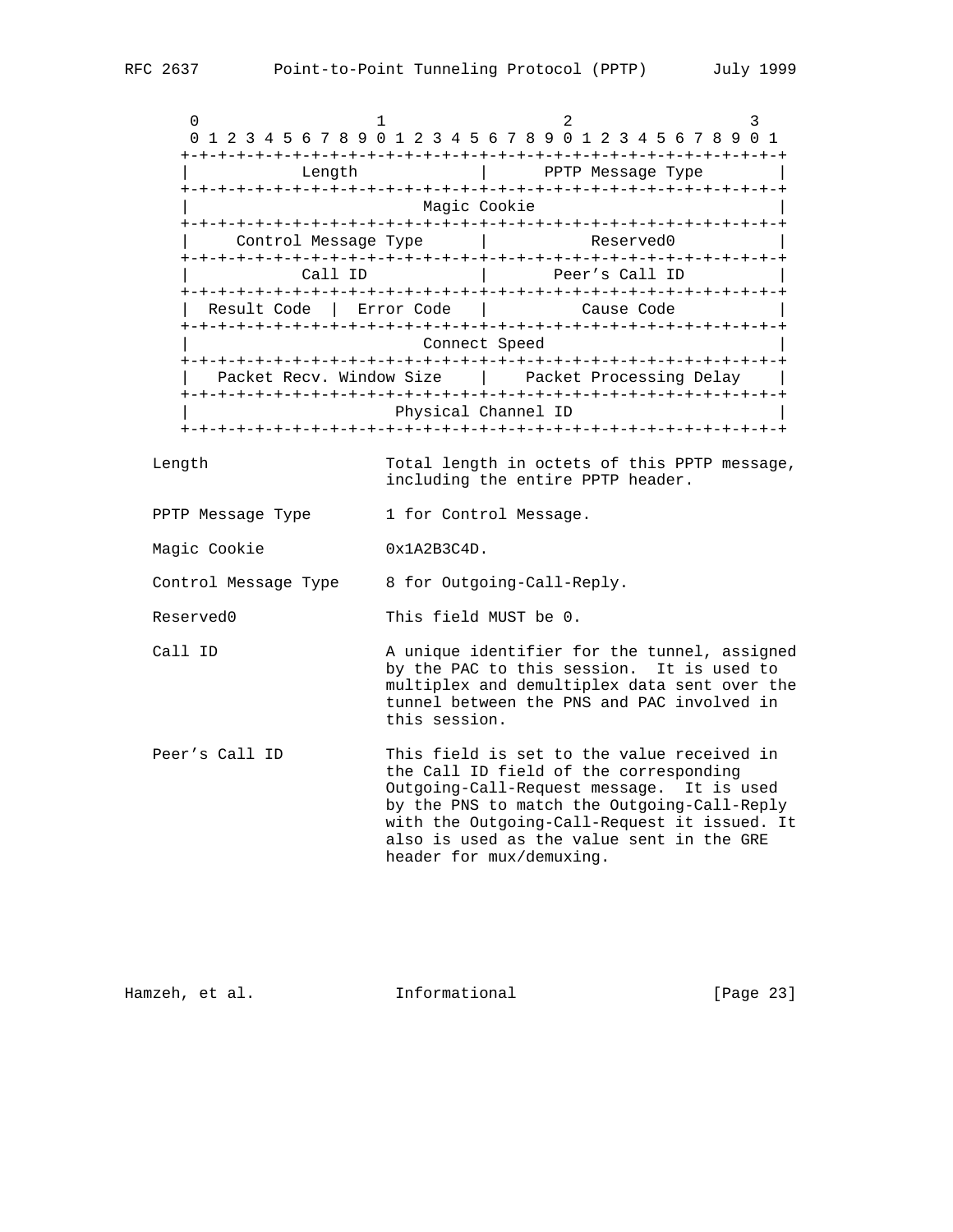| Result Code   | This value indicates the result of the<br>Outgoing-Call-Request attempt. Currently<br>valid values are:                                                                                                                             |
|---------------|-------------------------------------------------------------------------------------------------------------------------------------------------------------------------------------------------------------------------------------|
|               | 1 (Connected) - Call established with<br>no errors                                                                                                                                                                                  |
|               | 2 (General Error) - Outgoing Call not<br>established for the reason indicated<br>in Error Code                                                                                                                                      |
|               | 3 (No Carrier) - Outgoing Call failed<br>due to no carrier detected                                                                                                                                                                 |
|               | 4 (Busy) - Outgoing Call failed due to<br>detection of a busy signal                                                                                                                                                                |
|               | 5 (No Dial Tone) - Outgoing Call<br>failed due to lack of a dial tone                                                                                                                                                               |
|               | 6 (Time-out) - Outgoing Call was not<br>established within time allotted by<br><b>PAC</b>                                                                                                                                           |
|               | 7 (Do Not Accept) - Outgoing Call<br>administratively prohibited                                                                                                                                                                    |
| Error Code    | This field is set to 0 unless a "General<br>Error" condition exists, in which case<br>Result Code is set to 2 and this field is<br>set to the value corresponding to the<br>general error condition as specified in<br>section 2.2. |
| Cause Code    | This field gives additional failure<br>information. Its value can vary depending<br>upon the type of call attempted. For ISDN<br>call attempts it is the Q.931 cause code.                                                          |
| Connect Speed | The actual connection speed used, in<br>bits/second.                                                                                                                                                                                |
|               | Packet Recv. Window Size The number of received data packets the PAC<br>will buffer for this session.                                                                                                                               |
|               |                                                                                                                                                                                                                                     |

Hamzeh, et al. 1nformational [Page 24]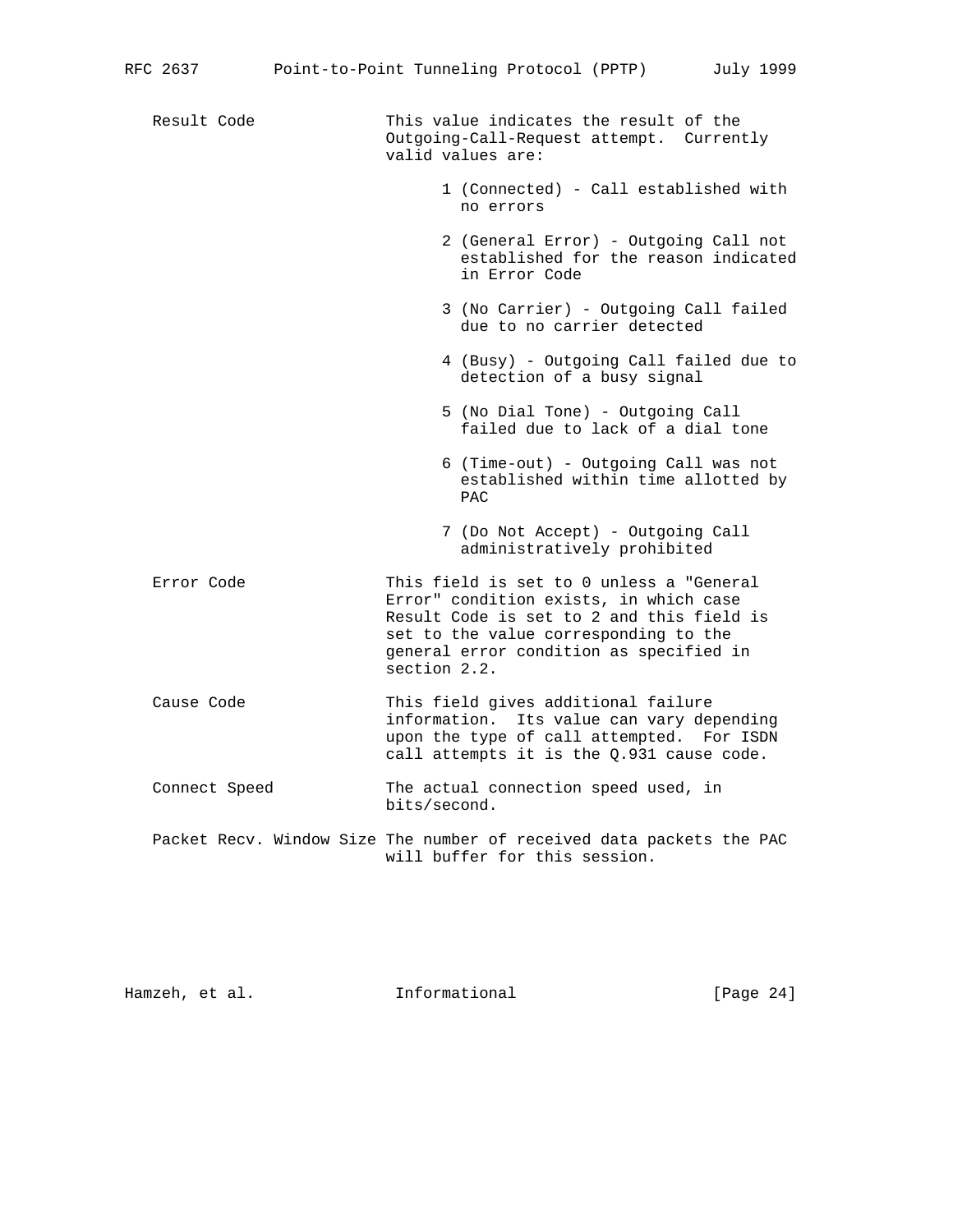- Packet Processing Delay A measure of the packet processing delay that might be imposed on data sent to the PAC from the PNS. This value is specified in units of 1/10 seconds. For the PAC, this number is related to the size of the buffer used to hold packets to be sent to the client and to the speed of the link to the client. This value should be set to the maximum delay that can normally occur between the time a packet arrives at the PAC and is delivered to the client. See section 4.4 for an example of how this value is determined and used.
- Physical Channel ID This field is set by the PAC in a vendor specific manner to the physical channel number used to place this call. It is used for logging purposes only.

2.9. Incoming-Call-Request

 The Incoming-Call-Request is a PPTP control message sent by the PAC to the PNS to indicate that an inbound call is to be established from the PAC. This request provides the PNS with parameter information for the incoming call.

 This message is the first in the "three-way handshake" used by PPTP for establishing incoming calls. The PAC may defer answering the call until it has received an Incoming-Call-Reply from the PNS indicating that the call should be established. This mechanism allows the PNS to obtain sufficient information about the call before it is answered to determine whether the call should be answered or not.

Hamzeh, et al. **Informational** [Page 25]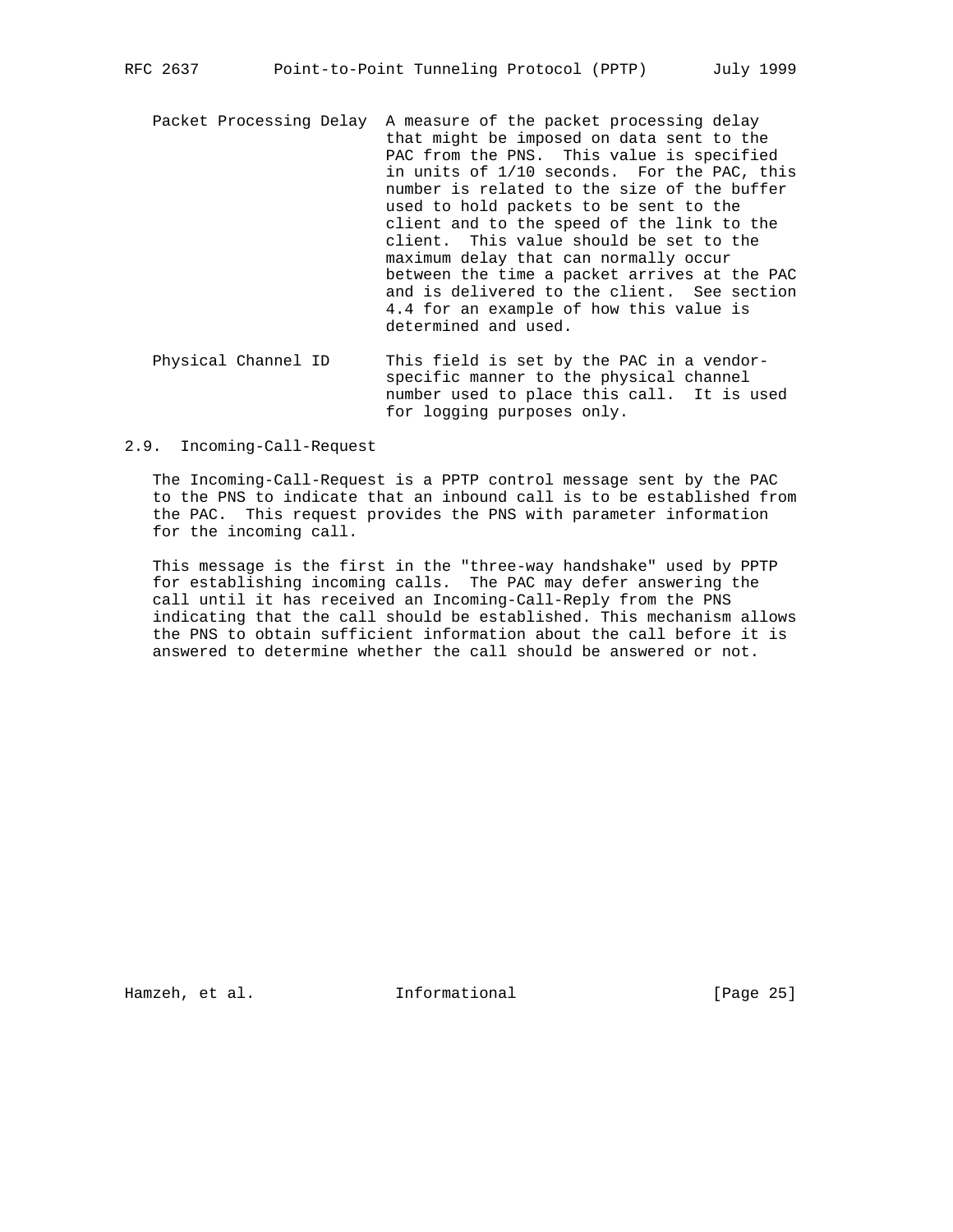$0$  1 2 3 0 1 2 3 4 5 6 7 8 9 0 1 2 3 4 5 6 7 8 9 0 1 2 3 4 5 6 7 8 9 0 1 +-+-+-+-+-+-+-+-+-+-+-+-+-+-+-+-+-+-+-+-+-+-+-+-+-+-+-+-+-+-+-+-+ Length  $|$  PPTP Message Type +-+-+-+-+-+-+-+-+-+-+-+-+-+-+-+-+-+-+-+-+-+-+-+-+-+-+-+-+-+-+-+-+ Magic Cookie +-+-+-+-+-+-+-+-+-+-+-+-+-+-+-+-+-+-+-+-+-+-+-+-+-+-+-+-+-+-+-+-+ Control Message Type | Reserved0 +-+-+-+-+-+-+-+-+-+-+-+-+-+-+-+-+-+-+-+-+-+-+-+-+-+-+-+-+-+-+-+-+ Call ID | Call Serial Number +-+-+-+-+-+-+-+-+-+-+-+-+-+-+-+-+-+-+-+-+-+-+-+-+-+-+-+-+-+-+-+-+ Call Bearer Type +-+-+-+-+-+-+-+-+-+-+-+-+-+-+-+-+-+-+-+-+-+-+-+-+-+-+-+-+-+-+-+-+ | Physical Channel ID | +-+-+-+-+-+-+-+-+-+-+-+-+-+-+-+-+-+-+-+-+-+-+-+-+-+-+-+-+-+-+-+-+ Dialed Number Length | Dialing Number Length +-+-+-+-+-+-+-+-+-+-+-+-+-+-+-+-+-+-+-+-+-+-+-+-+-+-+-+-+-+-+-+-+ | | Dialed Number (64 octets) | | +-+-+-+-+-+-+-+-+-+-+-+-+-+-+-+-+-+-+-+-+-+-+-+-+-+-+-+-+-+-+-+-+ | | + Dialing Number (64 octets) + | +-+-+-+-+-+-+-+-+-+-+-+-+-+-+-+-+-+-+-+-+-+-+-+-+-+-+-+-+-+-+-+-+ | | Subaddress (64 octets) + | | +-+-+-+-+-+-+-+-+-+-+-+-+-+-+-+-+-+-+-+-+-+-+-+-+-+-+-+-+-+-+-+-+ Length Total length in octets of this PPTP message, including the entire PPTP header. PPTP Message Type 1 for Control Message. Magic Cookie 0x1A2B3C4D. Control Message Type 9 for Incoming-Call-Request. Reserved0 This field MUST be 0. Call ID  $A$  unique identifier for this tunnel, assigned by the PAC to this session. It is used to multiplex and demultiplex data sent over the tunnel between the PNS and PAC involved in this session.

Hamzeh, et al. 1nformational [Page 26]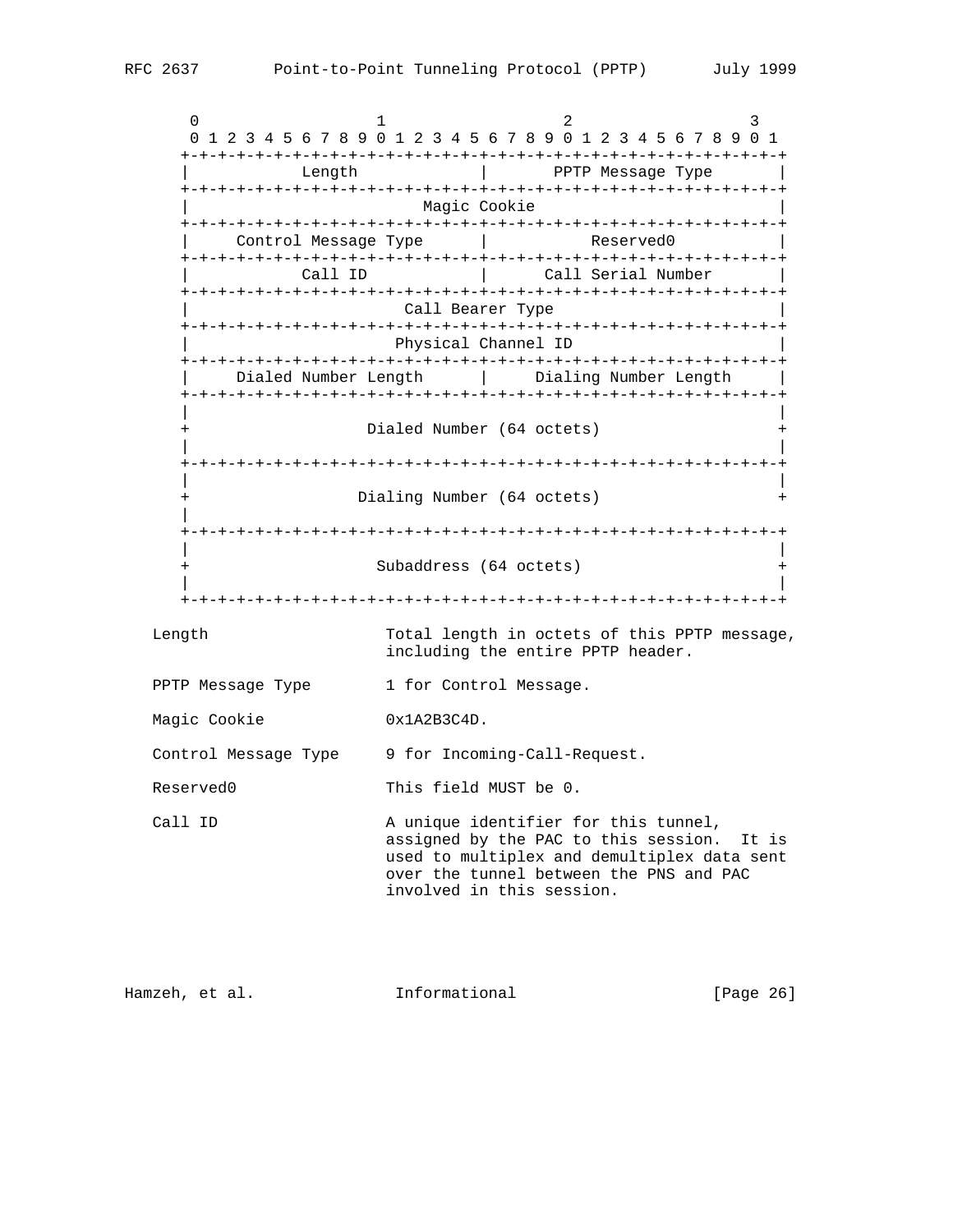- Call Serial Number An identifier assigned by the PAC to this session for the purpose of identifying this particular session in logged session information. Unlike the Call ID, both the PNS and PAC associate the same Call Serial Number to a given session. The combination of IP address and call serial number should be unique.
- Bearer Type  $\longrightarrow$  A value indicating the bearer capability used for this incoming call. Currently defined values are:

1 - Call is on an analog channel

2 - Call is on a digital channel

- Physical Channel ID This field is set by the PAC in a vendor specific manner to the number of the physical channel this call arrived on.
- Dialed Number Length The actual number of valid digits in the Dialed Number field.
- Dialing Number Length The actual number of valid digits in the Dialing Number field.
- Dialed Number The number that was dialed by the caller. For ISDN and analog calls this field is an ASCII string. If the Dialed Number is less than 64 octets in length, the remainder of this field is filled with octets of value 0.
- Dialing Number The number from which the call was placed. For ISDN and analog calls this field is an ASCII string. If the Dialing Number is less than 64 octets in length, the remainder of this field is filled with octets of value 0.
- Subaddress The A 64 octet field used to specify additional dialing information. If the subaddress is less than 64 octets long, the remainder of this field is filled with octets of value 0.

Hamzeh, et al. 1nformational [Page 27]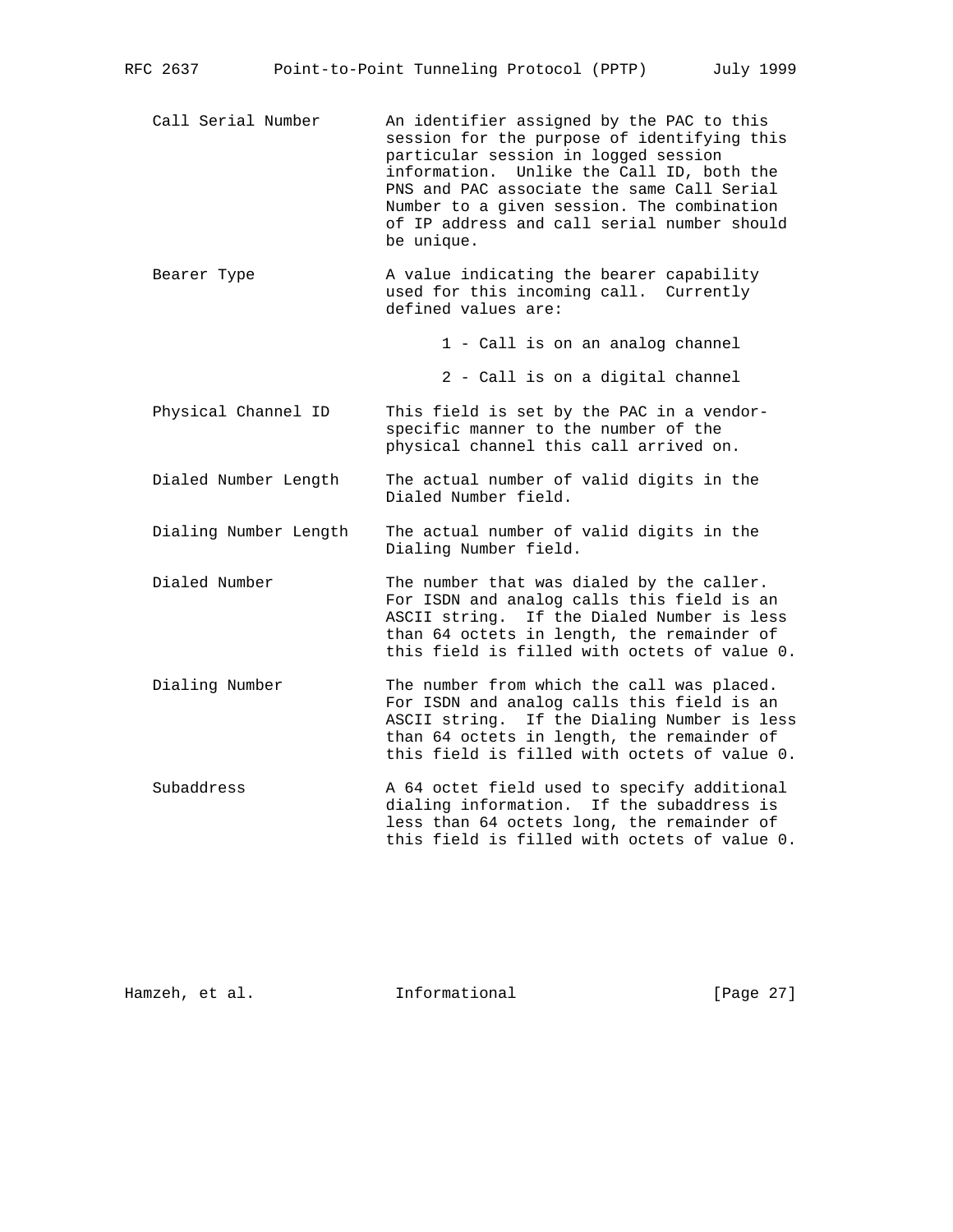2.10. Incoming-Call-Reply

 The Incoming-Call-Reply is a PPTP control message sent by the PNS to the PAC in response to a received Incoming-Call-Request message. The reply indicates the result of the incoming call attempt. It also provides information to allow the PAC to regulate the transmission of data to the PNS for this session.

 This message is the second in the three-way handshake used by PPTP for establishing incoming calls. It indicates to the PAC whether the call should be answered or not.

| 0 1 2 3 4 5 6 7 8 9 0 1 2 3 4 5 6 7 8 9 0 1 2 3 4 5 6 7 8 9 |                               |              |                                      |                   |  |
|-------------------------------------------------------------|-------------------------------|--------------|--------------------------------------|-------------------|--|
|                                                             |                               |              | -+-+-+-+-+-+-+-+-+-+-+-+-+-+-+-+-+-+ |                   |  |
| Length                                                      |                               |              |                                      | PPTP Message Type |  |
|                                                             |                               |              |                                      |                   |  |
|                                                             |                               | Magic Cookie |                                      |                   |  |
|                                                             |                               |              |                                      |                   |  |
| Control Message Type                                        |                               |              |                                      | Reserved0         |  |
|                                                             |                               |              | .+-+-+-+-+-+-+-+-+-+-+-+-+-+-+       |                   |  |
| Call ID                                                     |                               |              | Peer's Call ID                       |                   |  |
| -+-+-+-+-+-+-+-+-+-+-+-+-+-+-+-+-+-+                        |                               |              |                                      |                   |  |
| Result Code                                                 | Error Code                    |              | Packet Recv. Window Size             |                   |  |
|                                                             | -+-+-+-+-+-+-+-+-+            |              |                                      |                   |  |
| Packet Transmit Delay                                       |                               |              |                                      | Reserved1         |  |
|                                                             | +-+-+-+-+-+-+-+-+-+-+-+-+-+-+ |              |                                      |                   |  |

 Length Total length in octets of this PPTP message, including the entire PPTP header.

- PPTP Message Type 1 for Control Message.
- Magic Cookie 0x1A2B3C4D.

Control Message Type 10 for Incoming-Call-Reply.

Reserved0 This field MUST be 0.

- Call ID A unique identifier for this tunnel assigned by the PNS to this session. It is used to multiplex and demultiplex data sent over the tunnel between the PNS and PAC involved in this session.
- Peer's Call ID This field is set to the value received in the Call ID field of the corresponding Incoming-Call-Request message. It is used by

Hamzeh, et al. 1nformational [Page 28]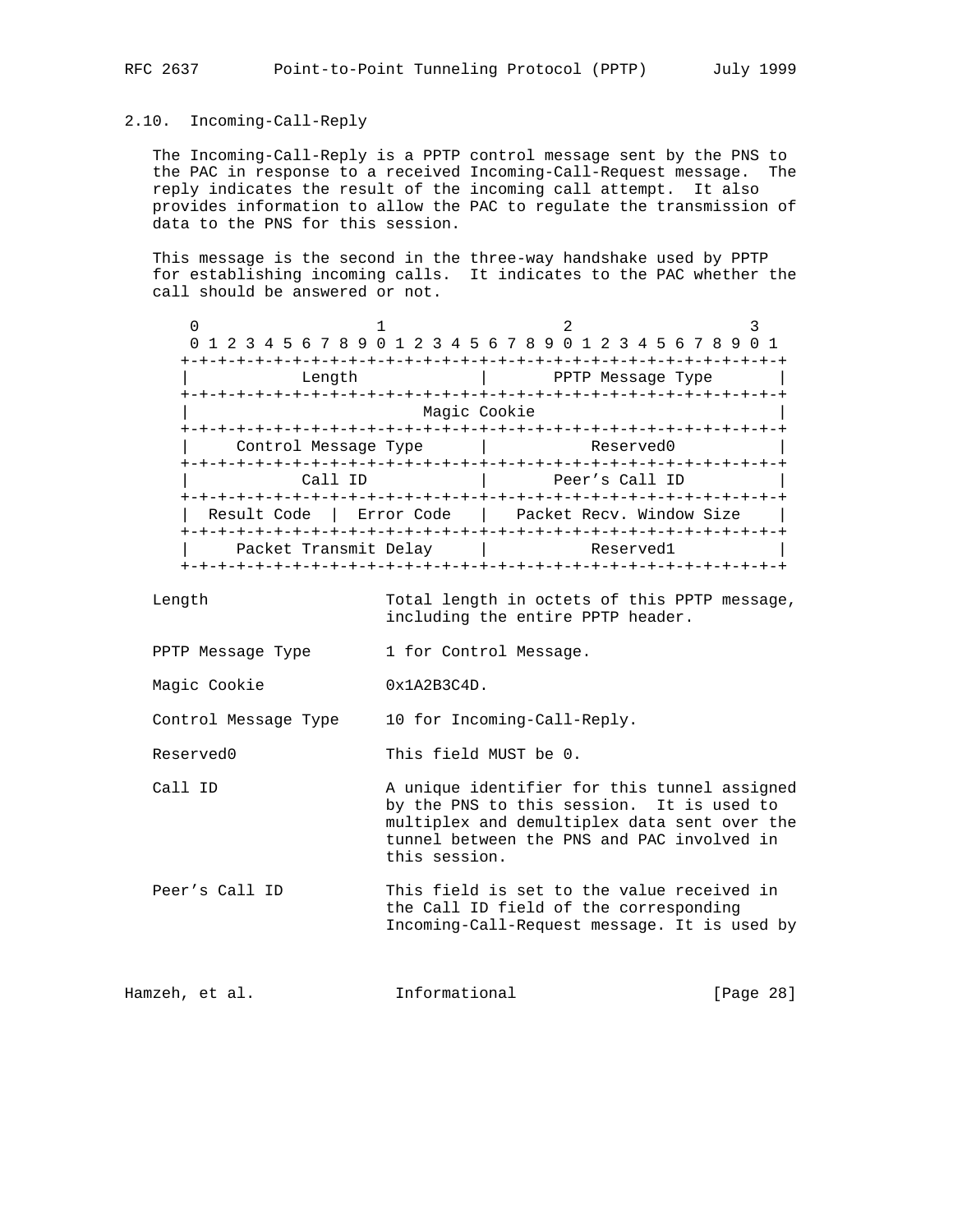the PAC to match the Incoming-Call-Reply with the Incoming-Call-Request it issued. This value is included in the GRE header of transmitted data packets for this session.

- Result Code This value indicates the result of the Incoming-Call-Request attempt. Current valid Result Code values are:
	- 1 (Connect) The PAC should answer the incoming call
	- 2 (General Error) The Incoming Call should not be established due to the reason indicated in Error Code
	- 3 (Do Not Accept) The PAC should not accept the incoming call. It should hang up or issue a busy indication
- Error Code This field is set to 0 unless a "General Error" condition exists, in which case Result Code is set to 2 and this field is set to the value corresponding to the general error condition as specified in section 2.2.
- Packet Recv. Window Size The number of received data packets the PAC will buffer for this session.
- Packet Transmit Delay A measure of the packet processing delay that might be imposed on data sent to the PAC from the PNS. This value is specified in units of 1/10 seconds.

Reserved1 This field MUST be 0.

2.11. Incoming-Call-Connected

 The Incoming-Call-Connected message is a PPTP control message sent by the PAC to the PNS in response to a received Incoming-Call-Reply. It provides information to the PNS about particular parameters used for the call. It also provides information to allow the PNS to regulate the transmission of data to the PAC for this session.

 This message is the third in the three-way handshake used by PPTP for establishing incoming calls. It provides a mechanism for providing the PNS with additional information about the call that cannot, in

Hamzeh, et al. 1nformational [Page 29]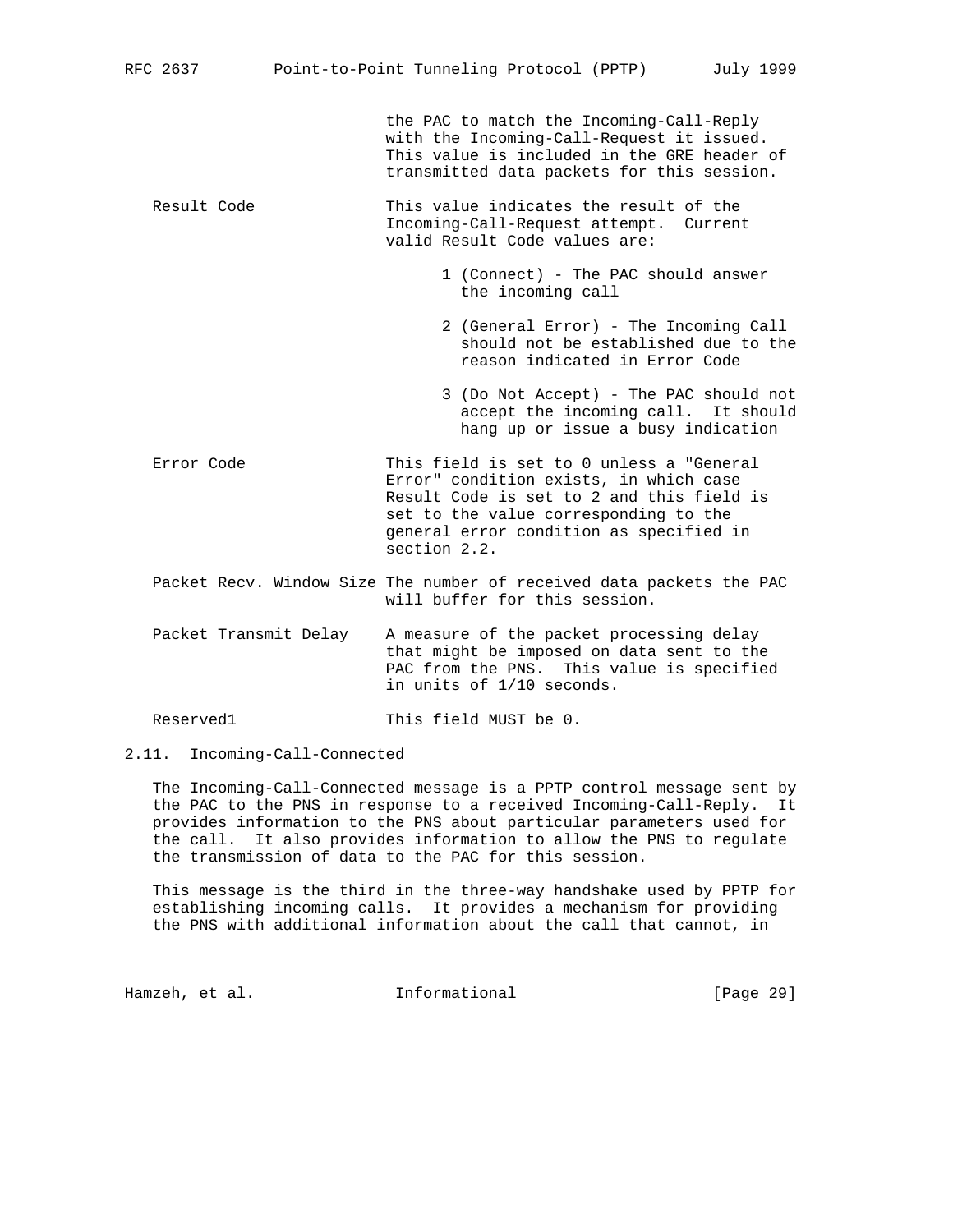general, be obtained at the time the Incoming-Call-Request is issued by the PAC.

 $0$  1 2 3 0 1 2 3 4 5 6 7 8 9 0 1 2 3 4 5 6 7 8 9 0 1 2 3 4 5 6 7 8 9 0 1 +-+-+-+-+-+-+-+-+-+-+-+-+-+-+-+-+-+-+-+-+-+-+-+-+-+-+-+-+-+-+-+-+ | Length | PPTP Message Type | +-+-+-+-+-+-+-+-+-+-+-+-+-+-+-+-+-+-+-+-+-+-+-+-+-+-+-+-+-+-+-+-+ Magic Cookie +-+-+-+-+-+-+-+-+-+-+-+-+-+-+-+-+-+-+-+-+-+-+-+-+-+-+-+-+-+-+-+-+ Control Message Type | Reserved0 +-+-+-+-+-+-+-+-+-+-+-+-+-+-+-+-+-+-+-+-+-+-+-+-+-+-+-+-+-+-+-+-+ Peer's Call ID | Reserved1 +-+-+-+-+-+-+-+-+-+-+-+-+-+-+-+-+-+-+-+-+-+-+-+-+-+-+-+-+-+-+-+-+ Connect Speed +-+-+-+-+-+-+-+-+-+-+-+-+-+-+-+-+-+-+-+-+-+-+-+-+-+-+-+-+-+-+-+-+ Packet Recv. Window Size | Packet Transmit Delay +-+-+-+-+-+-+-+-+-+-+-+-+-+-+-+-+-+-+-+-+-+-+-+-+-+-+-+-+-+-+-+-+ | Framing Type | +-+-+-+-+-+-+-+-+-+-+-+-+-+-+-+-+-+-+-+-+-+-+-+-+-+-+-+-+-+-+-+-+

 Length Total length in octets of this PPTP message, including the entire PPTP header.

- PPTP Message Type 1 for Control Message.
- Magic Cookie 0x1A2B3C4D.

Control Message Type 11 for Incoming-Call-Connected.

Reserved0 This field MUST be 0.

- Peer's Call ID This field is set to the value received in the Call ID field of the corresponding Incoming-Call-Reply message. It is used by the PNS to match the Incoming-Call-Connected with the Incoming-Call-Reply it issued.
- Connect Speed The actual connection speed used, in bits/second.

 Packet Recv. Window Size The number of received data packets the PAC will buffer for this session.

 Packet Transmit Delay A measure of the packet processing delay that might be imposed on data sent to the PAC from the PNS. This value is specified in units of 1/10 seconds.

Hamzeh, et al. 1nformational [Page 30]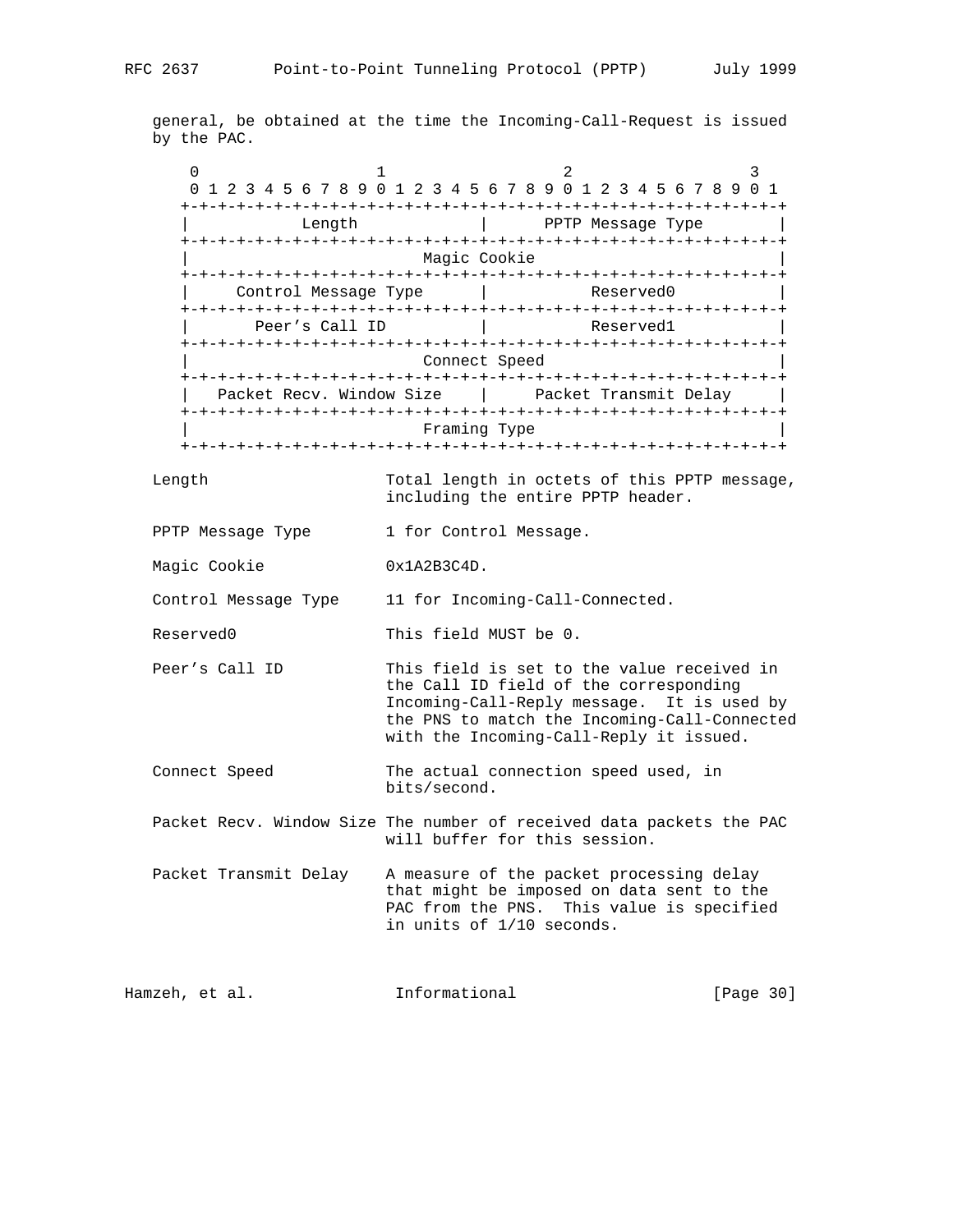Framing Type  $\lambda$  value indicating the type of PPP framing being used by this incoming call.

1 - Call uses asynchronous framing

2 - Call uses synchronous framing

```
2.12. Call-Clear-Request
```
 The Call-Clear-Request is a PPTP control message sent by the PNS to the PAC indicating that a particular call is to be disconnected. The call being cleared can be either an incoming or outgoing call, in any state. The PAC responds to this message with a Call-Disconnect- Notify message.

|                      | 0 1 2 3 4 5 6 7 8 9 0 1 2 3 4 5 6 7 8 9 0 1 2 3 4 5 6 7 8 9 |                   |  |
|----------------------|-------------------------------------------------------------|-------------------|--|
|                      |                                                             |                   |  |
| Length               |                                                             | PPTP Message Type |  |
|                      |                                                             |                   |  |
|                      | Magic Cookie                                                |                   |  |
|                      |                                                             |                   |  |
| Control Message Type |                                                             | Reserved0         |  |
|                      |                                                             |                   |  |
| Call ID              |                                                             | Reserved1         |  |
|                      |                                                             |                   |  |

 Length Total length in octets of this PPTP message, including the entire PPTP header.

PPTP Message Type 1 for Control Message.

Magic Cookie 0x1A2B3C4D.

Control Message Type 12 for Call-Clear-Request.

Reserved0 This field MUST be 0.

```
Call ID The Call ID assigned by the PNS to this
                        call. This value is used instead of the
                        Peer's Call ID because the latter may not be
                        known to the PNS if the call must be aborted
                        during call establishment.
```

```
Reserved1 This field MUST be 0.
```
Hamzeh, et al. **Informational** [Page 31]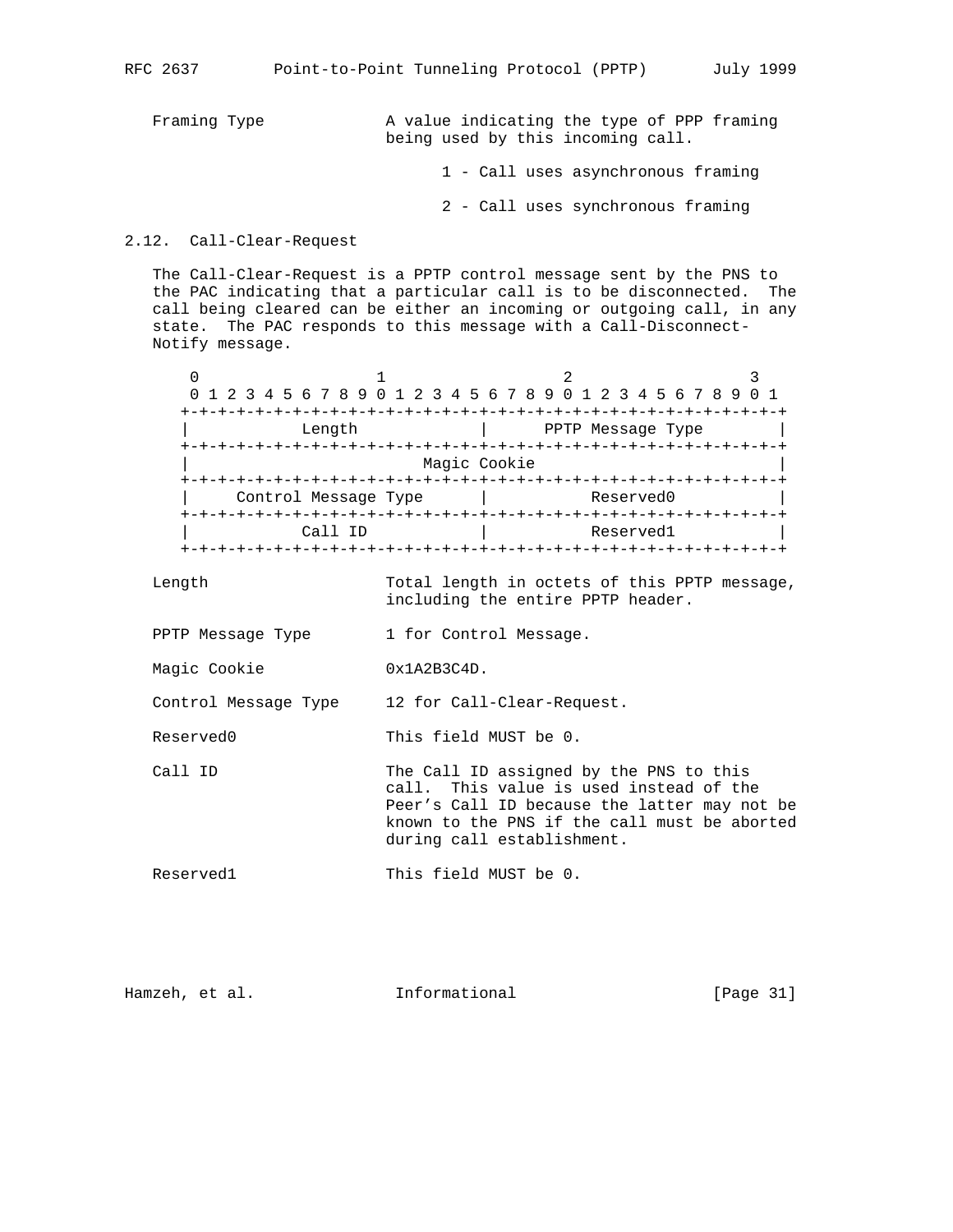# 2.13. Call-Disconnect-Notify

 The Call-Disconnect-Notify message is a PPTP control message sent by the PAC to the PNS. It is issued whenever a call is disconnected, due to the receipt by the PAC of a Call-Clear-Request or for any other reason. Its purpose is to inform the PNS of both the disconnection and the reason for it.

0  $1$  2 3 0 1 2 3 4 5 6 7 8 9 0 1 2 3 4 5 6 7 8 9 0 1 2 3 4 5 6 7 8 9 0 1 +-+-+-+-+-+-+-+-+-+-+-+-+-+-+-+-+-+-+-+-+-+-+-+-+-+-+-+-+-+-+-+-+ | Length | PPTP Message Type | +-+-+-+-+-+-+-+-+-+-+-+-+-+-+-+-+-+-+-+-+-+-+-+-+-+-+-+-+-+-+-+-+ Magic Cookie +-+-+-+-+-+-+-+-+-+-+-+-+-+-+-+-+-+-+-+-+-+-+-+-+-+-+-+-+-+-+-+-+ Control Message Type | Reserved +-+-+-+-+-+-+-+-+-+-+-+-+-+-+-+-+-+-+-+-+-+-+-+-+-+-+-+-+-+-+-+-+ | Call ID | Result Code | Error Code | +-+-+-+-+-+-+-+-+-+-+-+-+-+-+-+-+-+-+-+-+-+-+-+-+-+-+-+-+-+-+-+-+ | Cause Code | Reserved1 +-+-+-+-+-+-+-+-+-+-+-+-+-+-+-+-+-+-+-+-+-+-+-+-+-+-+-+-+-+-+-+-+ | | + Call Statistics (128 octets) + | | +-+-+-+-+-+-+-+-+-+-+-+-+-+-+-+-+-+-+-+-+-+-+-+-+-+-+-+-+-+-+-+-+

 Length Total length in octets of this PPTP message, including the entire PPTP header.

PPTP Message Type 1 for Control Message.

Magic Cookie 0x1A2B3C4D.

Control Message Type 13 for Call-Disconnect-Notify.

Reserved0 This field MUST be 0.

Call ID The value of the Call ID assigned by the PAC to this call. This value is used instead of the Peer's Call ID because the latter may not be known to the PNS if the call must be aborted during call establishment.

Hamzeh, et al. 1nformational [Page 32]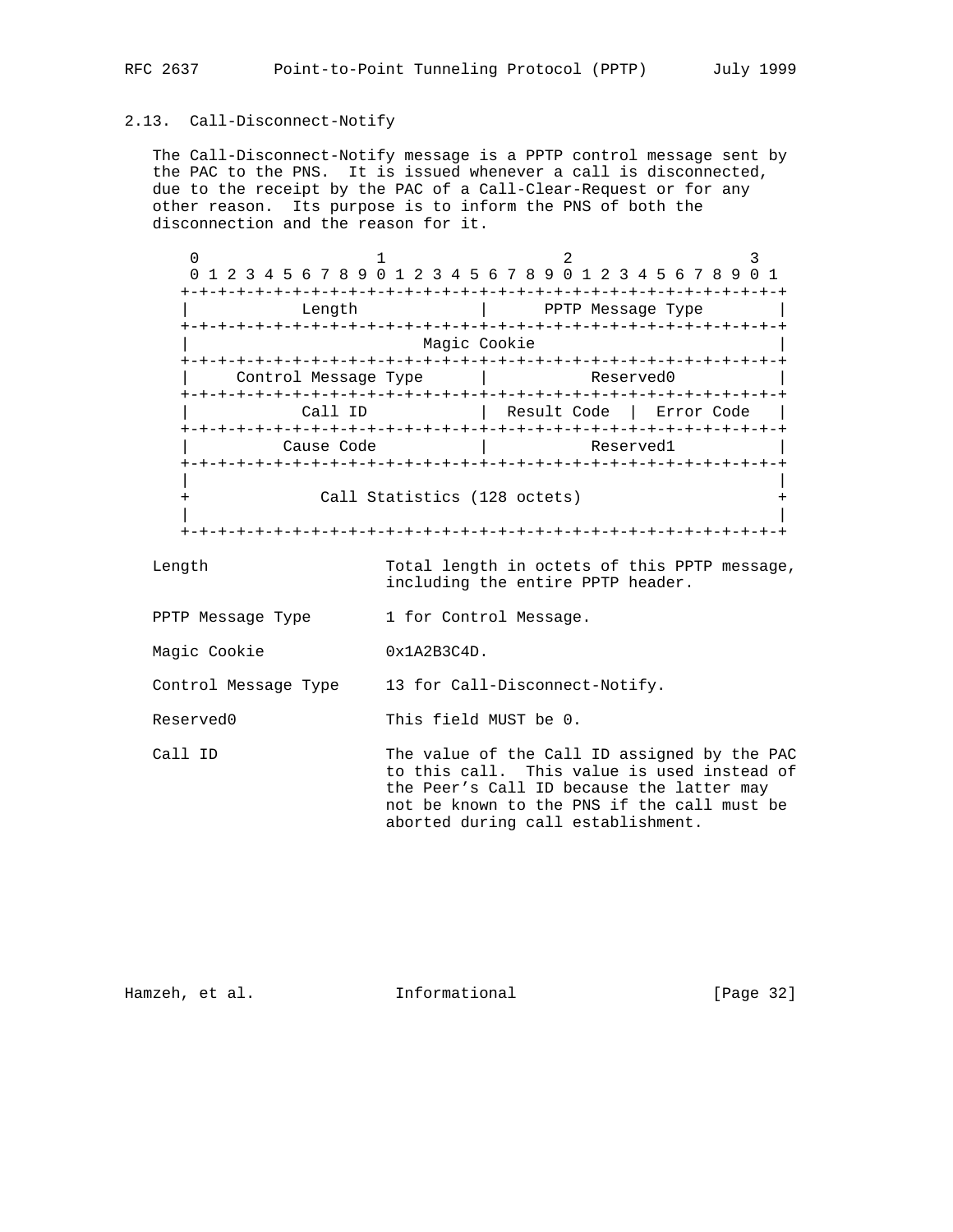Result Code This value indicates the reason for the disconnect. Current valid Result Code values are: 1 (Lost Carrier) - Call disconnected due to loss of carrier 2 (General Error) - Call disconnected for the reason indicated in Error <u>Code de la componentación de la code de la code de la code de la code de la code de la code de la code de la c</u> 3 (Admin Shutdown) - Call disconnected for administrative reasons 4 (Request) - Call disconnected due to received Call-Clear-Request Error Code This field is set to 0 unless a "General Error" condition exists, in which case the Result Code is set to 2 and this field is set to the value corresponding to the general error condition as specified in section 2.2. Cause Code This field gives additional disconnect information. Its value varies depending on the type of call being disconnected. For ISDN calls it is the Q.931 cause code. Call Statistics This field is an ASCII string containing vendor-specific call statistics that can be logged for diagnostic purposes. If the length of the string is less than 128, the remainder of the field is filled with octets of value 0.

# 2.14. WAN-Error-Notify

 The WAN-Error-Notify message is a PPTP control message sent by the PAC to the PNS to indicate WAN error conditions (conditions that occur on the interface supporting PPP). The counters in this message are cumulative. This message should only be sent when an error occurs, and not more than once every 60 seconds. The counters are reset when a new call is established.

Hamzeh, et al. **Informational** [Page 33]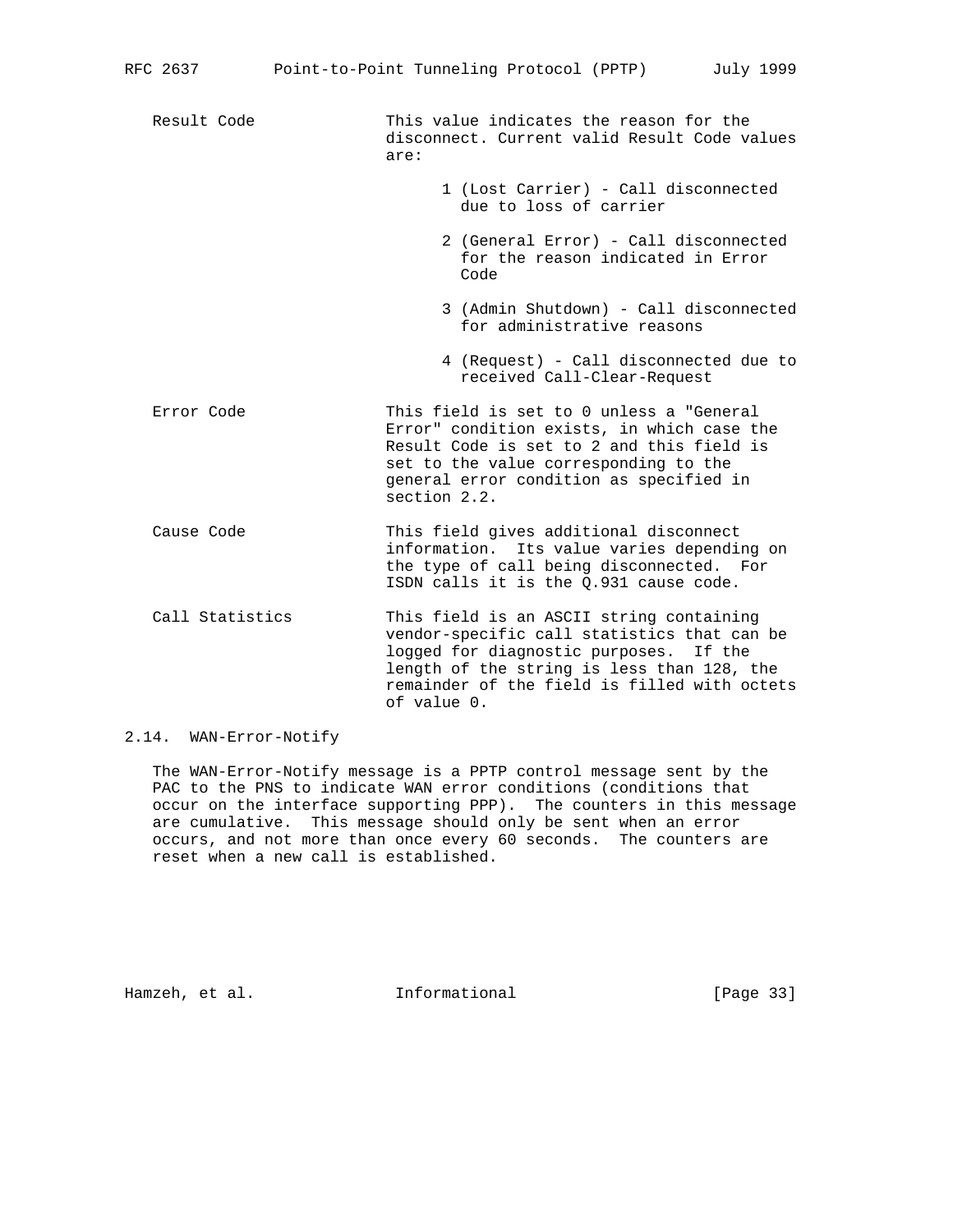| 0<br>0 1 2 3 4 5 6 7 8 9 0 1 2 3 4 5 6 7 8 9 0 1 2 3 4 5 6 7 8 9 0 1 | 1                                                                                 |                   | 2 |                   | 3         |  |
|----------------------------------------------------------------------|-----------------------------------------------------------------------------------|-------------------|---|-------------------|-----------|--|
| Length                                                               |                                                                                   |                   |   | PPTP Message Type |           |  |
|                                                                      |                                                                                   | Magic Cookie      |   |                   |           |  |
|                                                                      | Control Message type                                                              |                   |   | Reserved0         |           |  |
| Peer's Call ID                                                       |                                                                                   |                   |   | Reservedl         |           |  |
|                                                                      |                                                                                   | CRC Errors        |   |                   |           |  |
|                                                                      |                                                                                   | Framing Errors    |   |                   |           |  |
|                                                                      |                                                                                   | Hardware Overruns |   |                   |           |  |
|                                                                      |                                                                                   | Buffer Overruns   |   |                   |           |  |
|                                                                      |                                                                                   | Time-out Errors   |   |                   |           |  |
|                                                                      |                                                                                   | Alignment Errors  |   |                   |           |  |
| Length                                                               | Total length in octets of this PPTP message,<br>including the entire PPTP header. |                   |   |                   |           |  |
| PPTP Message Type                                                    | 1 for Control Message.                                                            |                   |   |                   |           |  |
| Magic Cookie                                                         | 0x1A2B3C4D.                                                                       |                   |   |                   |           |  |
| Control Message Type                                                 | 14 for WAN-Error-Notify.                                                          |                   |   |                   |           |  |
| Reserved0                                                            | This field MUST be 0.                                                             |                   |   |                   |           |  |
| Peer's Call ID                                                       | Th Call ID assigned by the PNS to this call.                                      |                   |   |                   |           |  |
| CRC Errors                                                           | Number of PPP frames received with CRC<br>errors since session was established.   |                   |   |                   |           |  |
| Framing Errors                                                       | Number of improperly framed PPP packets<br>received.                              |                   |   |                   |           |  |
| Hardware Overruns                                                    | Number of receive buffer over-runs since<br>session was established.              |                   |   |                   |           |  |
| Buffer Overruns                                                      | Number of buffer over-runs detected since<br>session was established.             |                   |   |                   |           |  |
| Hamzeh, et al.                                                       | Informational                                                                     |                   |   |                   | [Page 34] |  |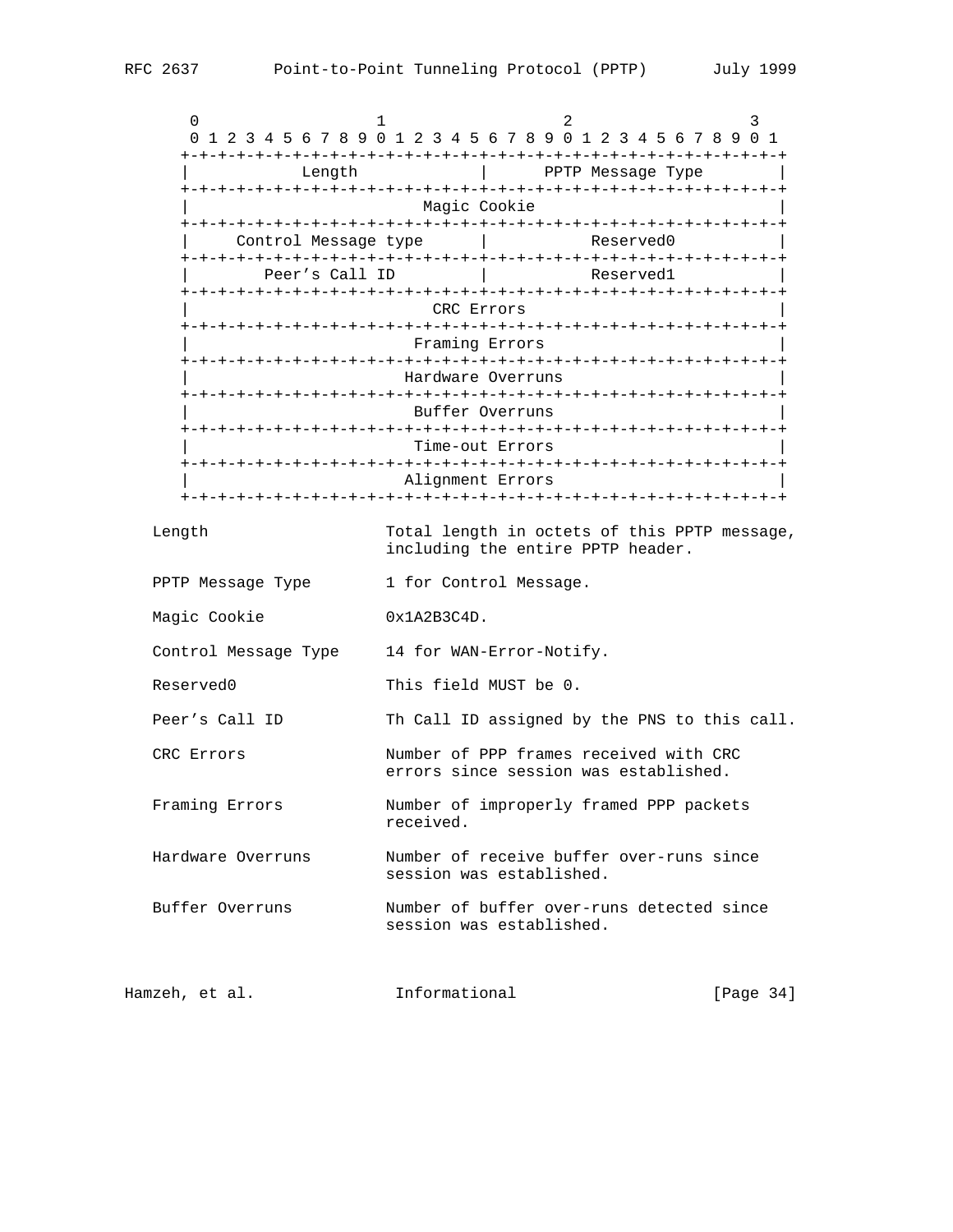- Time-out Errors Number of time-outs since call was established.
- Alignment Errors Number of alignment errors since call was established.

2.15. Set-Link-Info

 The Set-Link-Info message is a PPTP control message sent by the PNS to the PAC to set PPP-negotiated options. Because these options can change at any time during the life of the call, the PAC must be able to update its internal call information dynamically and perform PPP negotiation on an active PPP session.

| 0 | 1 2 3 4 5 6 7 8 9 0 1 2 3 4 5 6 7 8 9 0 1 2 3 4 5 6 7 8 9                           |                    |              |                   |  |
|---|-------------------------------------------------------------------------------------|--------------------|--------------|-------------------|--|
|   | Length                                                                              |                    | -+-+-+-+-+-+ | PPTP Message Type |  |
|   | Magic Cookie                                                                        |                    |              |                   |  |
|   |                                                                                     | -+-+-+-+-+-+-+-+-+ |              |                   |  |
|   | Control Message type                                                                |                    |              | Reserved0         |  |
|   |                                                                                     |                    |              |                   |  |
|   | Peer's Call ID                                                                      |                    | Reserved1    |                   |  |
|   | ----------<br>- - - - - - - -<br>+-+-+-+-+-+-+-+-+-<br>Send ACCM<br>+-+-+-+-+-+-+-+ |                    |              |                   |  |
|   | -+-+-+-+-+-+-+-+<br>Receive ACCM                                                    |                    |              |                   |  |

 Length Total length in octets of this PPTP message, including the entire PPTP header.

PPTP Message Type 1 for Control Message.

Magic Cookie 0x1A2B3C4D.

Control Message Type 15 for Set-Link-Info.

Reserved0 This field MUST be 0.

Peer's Call ID The value of the Call ID assigned by the PAC to this call.

Reserved1 This field MUST be 0.

| Informational<br>Hamzeh, et al. | [Page 35] |
|---------------------------------|-----------|
|---------------------------------|-----------|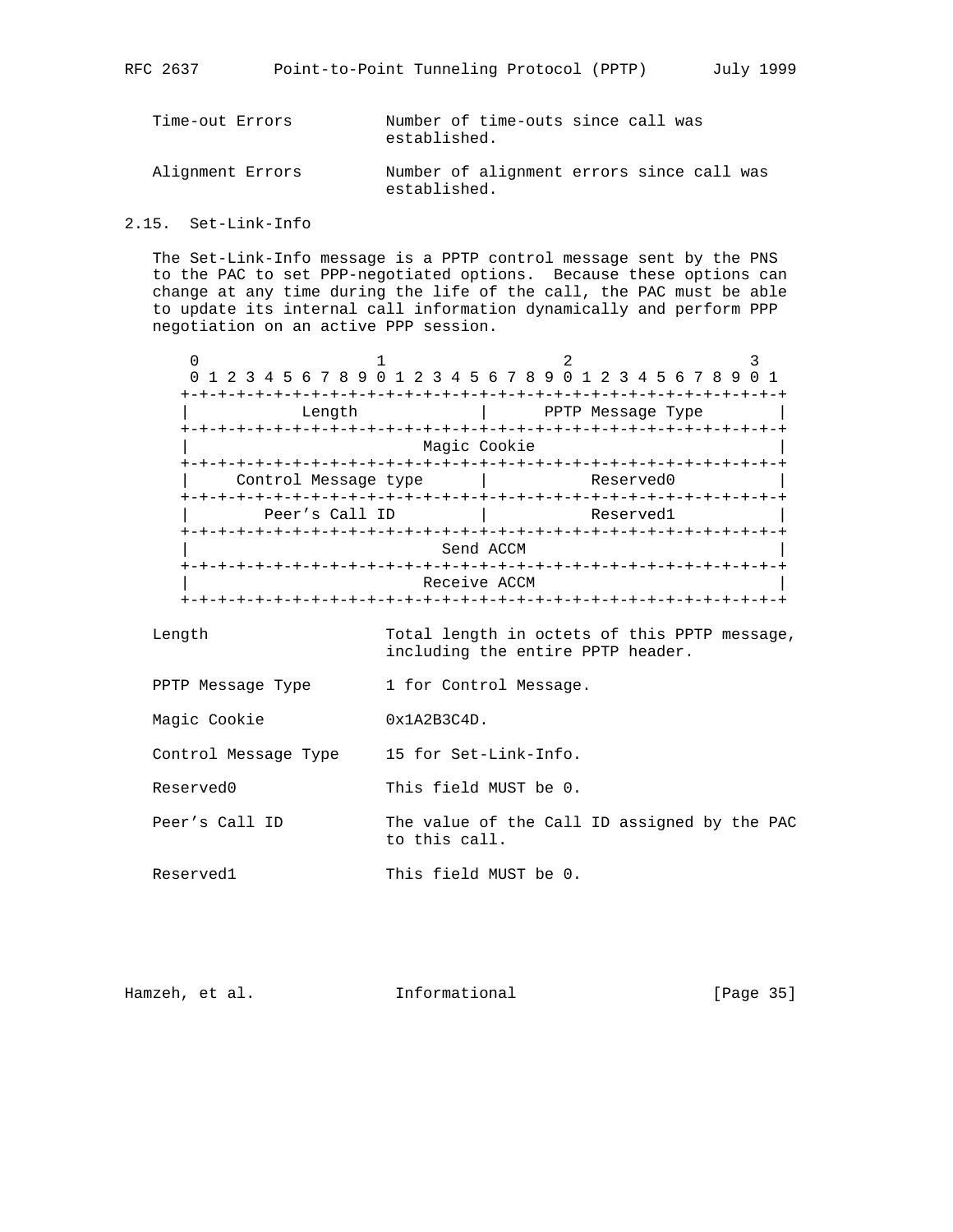RFC 2637 Point-to-Point Tunneling Protocol (PPTP) July 1999

Send ACCM The send ACCM value the client should use to process outgoing PPP packets. The default value used by the client until this message is received is 0XFFFFFFFF. See [7].

- Receive ACCM The receive ACCM value the client should use to process incoming PPP packets. The default value used by the client until this message is received is 0XFFFFFFFF. See [7].
- 2.16. General Error Codes

 General error codes pertain to types of errors which are not specific to any particular PPTP request, but rather to protocol or message format errors. If a PPTP reply indicates in its Result Code that a general error occurred, the General Error value should be examined to determined what the error was. The currently defined General Error codes and their meanings are:

| $\Omega$ | (None)          | - No general error                                                            |
|----------|-----------------|-------------------------------------------------------------------------------|
|          |                 | 1 (Not-Connected) - No control connection exists yet for this<br>PAC-PNS pair |
|          | 2 (Bad-Format)  | - Length is wrong or Magic Cookie value is<br>incorrect                       |
|          | 3 (Bad-Value)   | - One of the field values was out of range or<br>reserved field was non-zero  |
|          | 4 (No-Resource) | - Insufficient resources to handle this command<br>now                        |
|          | 5 (Bad-Call ID) | - The Call ID is invalid in this context                                      |
| 6        | (PAC-Error)     | - A generic vendor-specific error occurred in<br>the PAC                      |

3. Control Connection Protocol Operation

 This section describes the operation of various PPTP control connection functions and the Control Connection messages which are used to support them. The protocol operation of the control connection is simplified because TCP is used to provide a reliable transport mechanism. Ordering and retransmission of messages is not a concern at this level. The TCP connection itself, however, can close at any time and an appropriate error recovery mechanism must be provided to handle this case.

Hamzeh, et al. 1nformational [Page 36]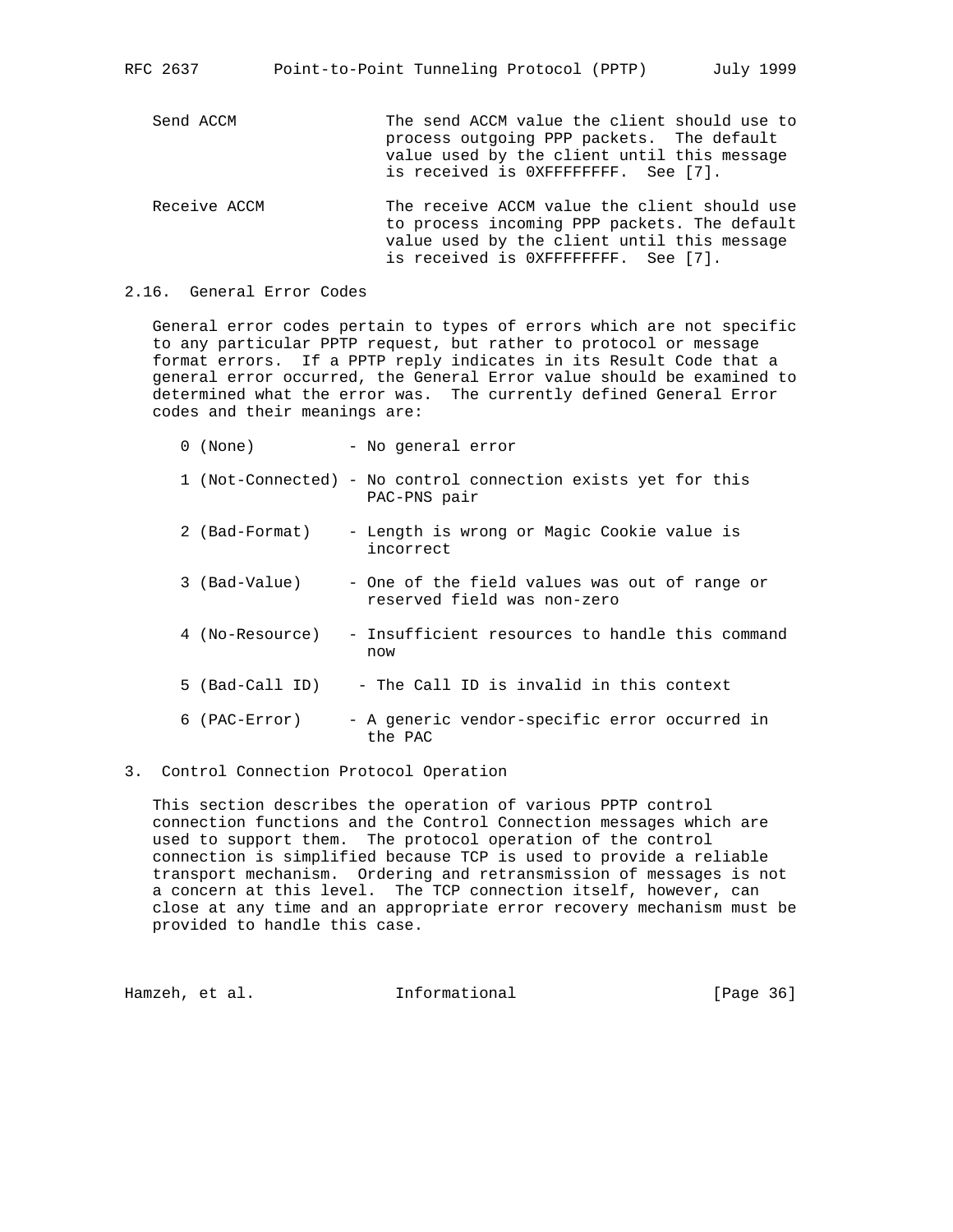Some error recovery procedures are common to all states of the control connection. If an expected reply does not arrive within 60 seconds, the control connection is closed, unless otherwise specified. Appropriate logging should be implemented for easy determination of the problems and the reasons for closing the control connection.

 Receipt of an invalid or malformed Control Connection message should be logged appropriately, and the control connection should be closed and restarted to ensure recovery into a known state.

#### 3.1. Control Connection States

 The control connection relies on a standard TCP connection for its service. The PPTP control connection protocol is not distinguishable between the PNS and PAC, but is distinguishable between the originator and receiver. The originating peer is the one which first attempts the TCP open. Since either PAC or PNS may originate a connection, it is possible for a TCP collision to occur. See section 3.1.3 for a description of this situation.





Hamzeh, et al. 1nformational [Page 37]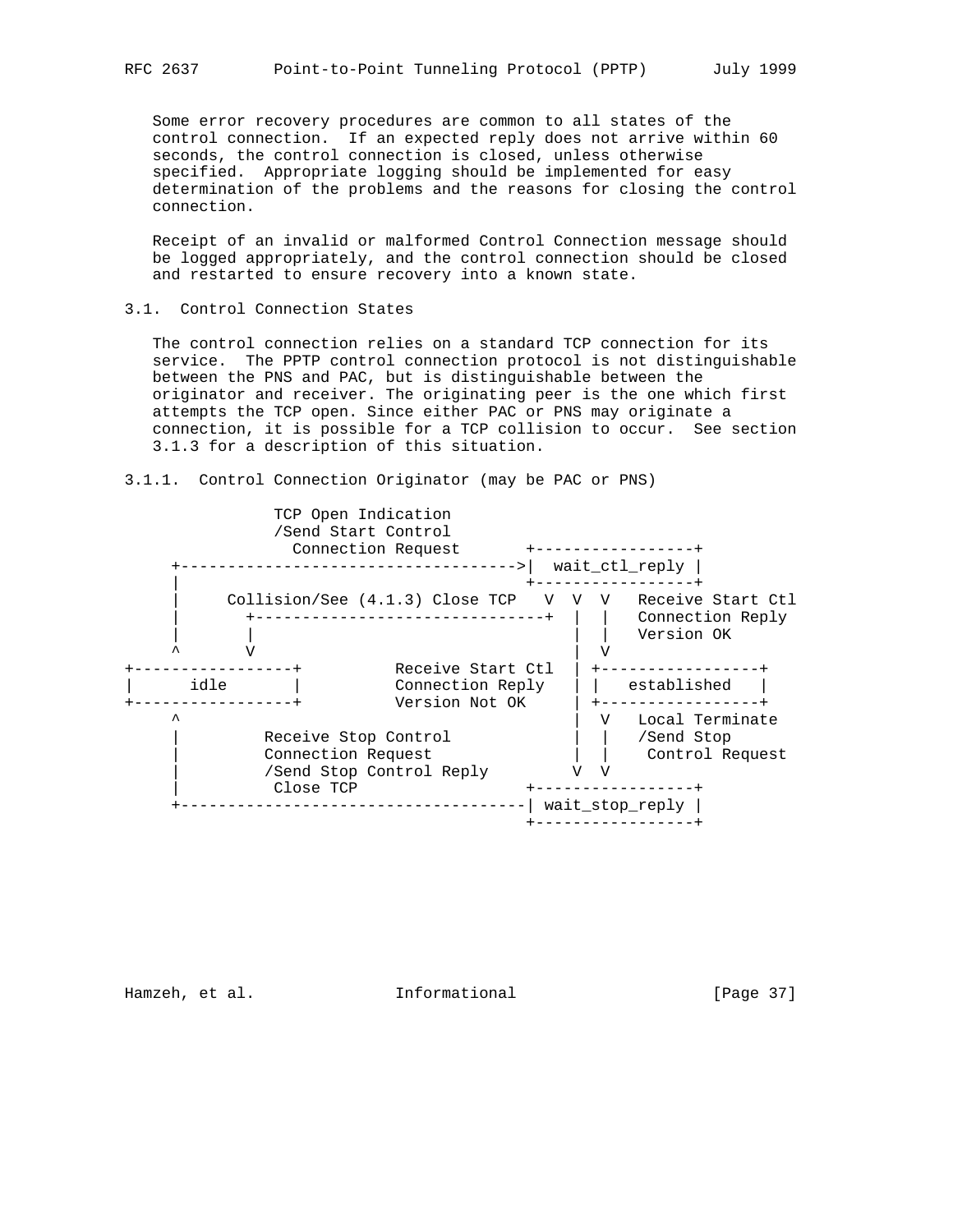idle

 The control connection originator attempts to open a TCP connection to the peer during idle state. When the TCP connection is open, the originator transmits a send Start-Control- Connection-Request and then enters the wait\_ctl\_reply state.

```
 wait_ctl_reply
```
 The originator checks to see if another TCP connection has been requested from the same peer, and if so, handles the collision situation described in section 3.1.3.

 When a Start-Control-Connection-Reply is received, it is examined for a compatible version. If the version of the reply is lower than the version sent in the request, the older (lower) version should be used provided it is supported. If the version in the reply is earlier and supported, the originator moves to the established state. If the version is earlier and not supported, a Stop-Control-Connection-Request SHOULD be sent to the peer and the originator moves into the wait\_stop\_reply state.

#### established

 An established connection may be terminated by either a local condition or the receipt of a Stop-Control-Connection-Request. In the event of a local termination, the originator MUST send a Stop-Control-Connection-Request and enter the wait\_stop\_reply state.

 If the originator receives a Stop-Control-Connection-Request it SHOULD send a Stop-Control-Connection-Reply and close the TCP connection making sure that the final TCP information has been "pushed" properly.

wait\_stop\_reply

 If a Stop-Control-Connection-Reply is received, the TCP connection SHOULD be closed and the control connection becomes idle.

Hamzeh, et al. **Informational** [Page 38]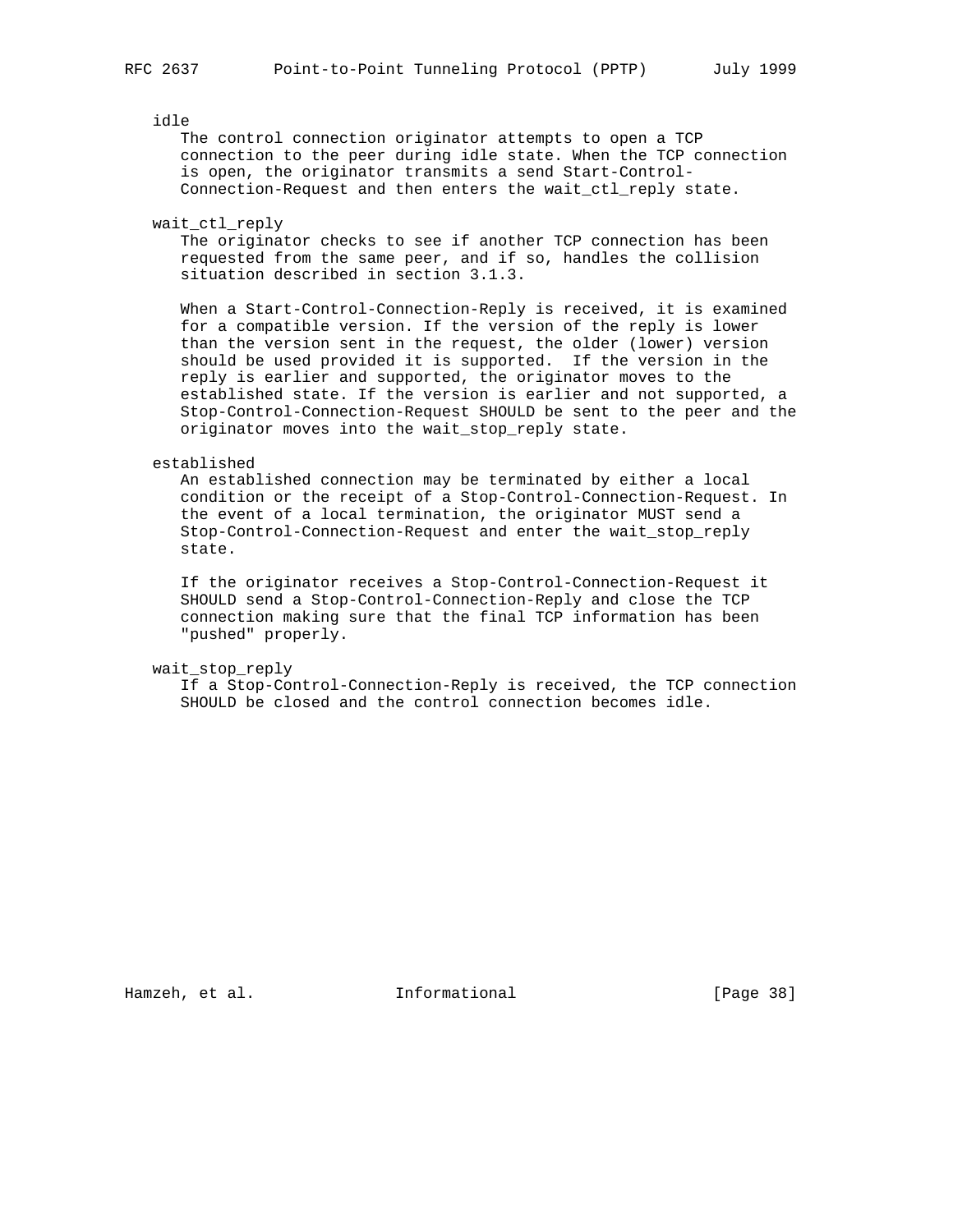# 3.1.2. Control connection Receiver (may be PAC or PNS)

Receive Start Control Connection Request Version Not OK/Send Start Control Connection Reply with Error



idle

 The control connection receiver waits for a TCP open attempt on port 1723. When notified of an open TCP connection, it should prepare to receive PPTP messages. When a Start-Control- Connection-Request is received its version field should be examined. If the version is earlier than the receiver's version and the earlier version can be supported by the receiver, the receiver SHOULD send a Start-Control-Connection-Reply. If the version is earlier than the receiver's version and the version cannot be supported, the receiver SHOULD send a Start-Connection- Reply message, close the TCP connection and remain in the idle state. If the receiver's version is the same as earlier than the peer's, the receiver SHOULD send a Start-Control-Connection-Reply with the receiver's version and enter the established state.

established

 An established connection may be terminated by either a local condition or the reception of a Stop-Control-Connection-Request. In the event of a local termination, the originator MUST send a Stop-Control-Connection-Request and enter the wait\_stop\_reply state.

Hamzeh, et al. 1nformational 1999 [Page 39]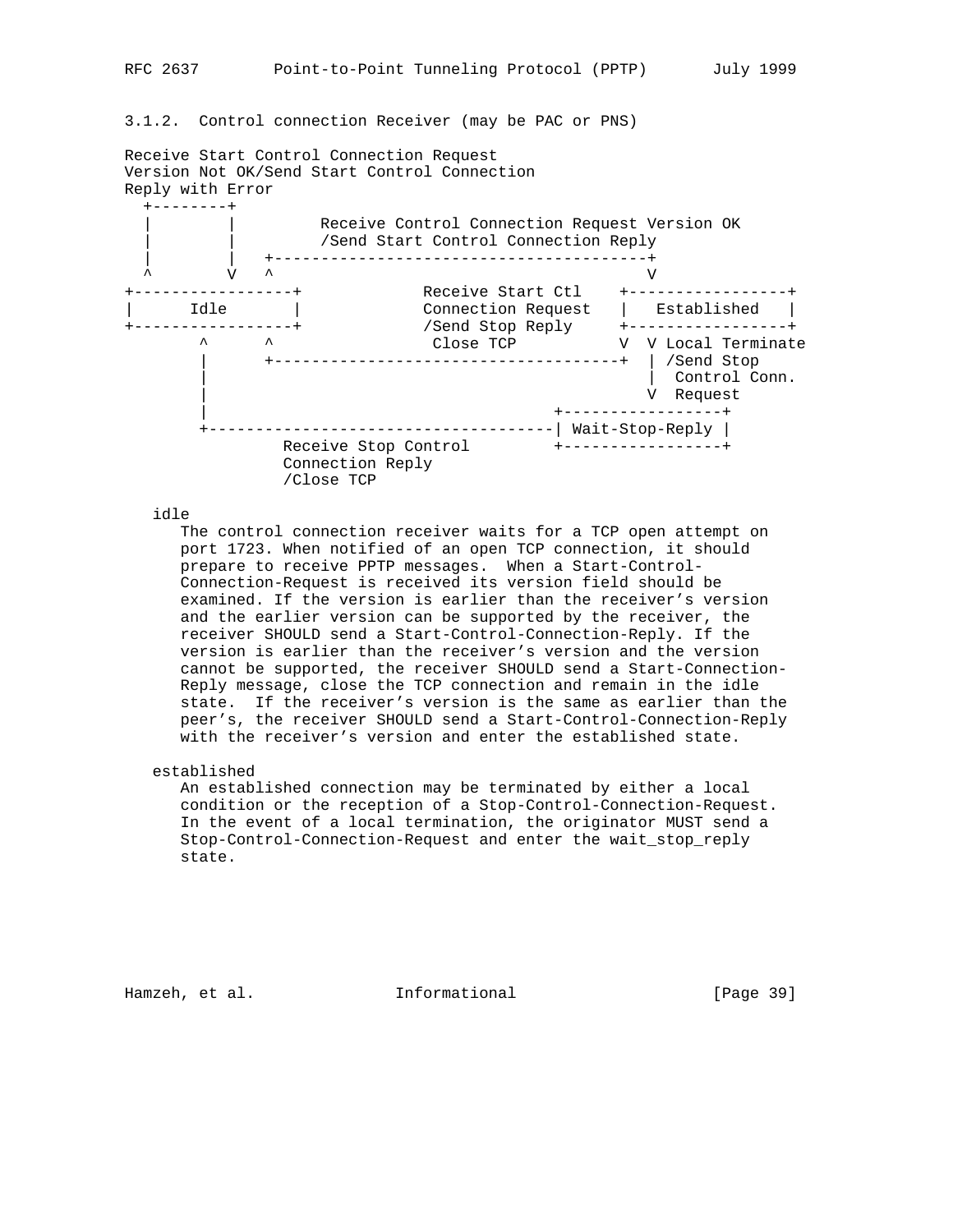If the originator receives a Stop-Control-Connection-Request it SHOULD send a Stop-Control-Connection-Reply and close the TCP connection, making sure that the final TCP information has been "pushed" properly.

```
 wait_stop_reply
```
 If a Stop-Control-Connection-Reply is received, the TCP connection SHOULD be closed and the control connection becomes idle.

# 3.1.3. Start Control Connection Initiation Request Collision

 A PAC and PNS must have only one control connection between them. It is possible, however, for a PNS and a PAC to simultaneously attempt to establish a control connection to each other. When a Start- Control-Connection-Request is received on one TCP connection and another Start-Control-Connection-Request has already been sent on another TCP connection to the same peer, a collision has occurred.

 The "winner" of the initiation race is the peer with the higher IP address (compared as 32 bit unsigned values, network number more significant). For example, if the peers 192.33.45.17 and 192.33.45.89 collide, the latter will be declared the winner. The loser will immediately close the TCP connection it initiated, without sending any further PPTP control messages on it and will respond to the winner's request with a Start-Control-Connection-Reply message. The winner will wait for the Start-Control-Connection-Reply on the connection it initiated and also wait for a TCP termination indication on the connection the loser opened. The winner MUST NOT send any messages on the connection the loser initiated.

3.1.4. Keep Alives and Timers

 A control connection SHOULD be closed by closing the underlying TCP connection under the following circumstances:

- 1. If a control connection is not in the established state (i.e., Start-Control-Connection-Request and Start-Control-Connection- Reply have not been exchanged), a control connection SHOULD be closed after 60 seconds by a peer waiting for a Start-Control- Connection-Request or Start-Control-Connection-Reply message.
- 2. If a peer's control connection is in the established state and has not received a control message for 60 seconds, it SHOULD send a Echo-Request message. If an Echo-Reply is not received 60 seconds after the Echo-Request message transmission, the control connection SHOULD be closed.

Hamzeh, et al. **Informational** [Page 40]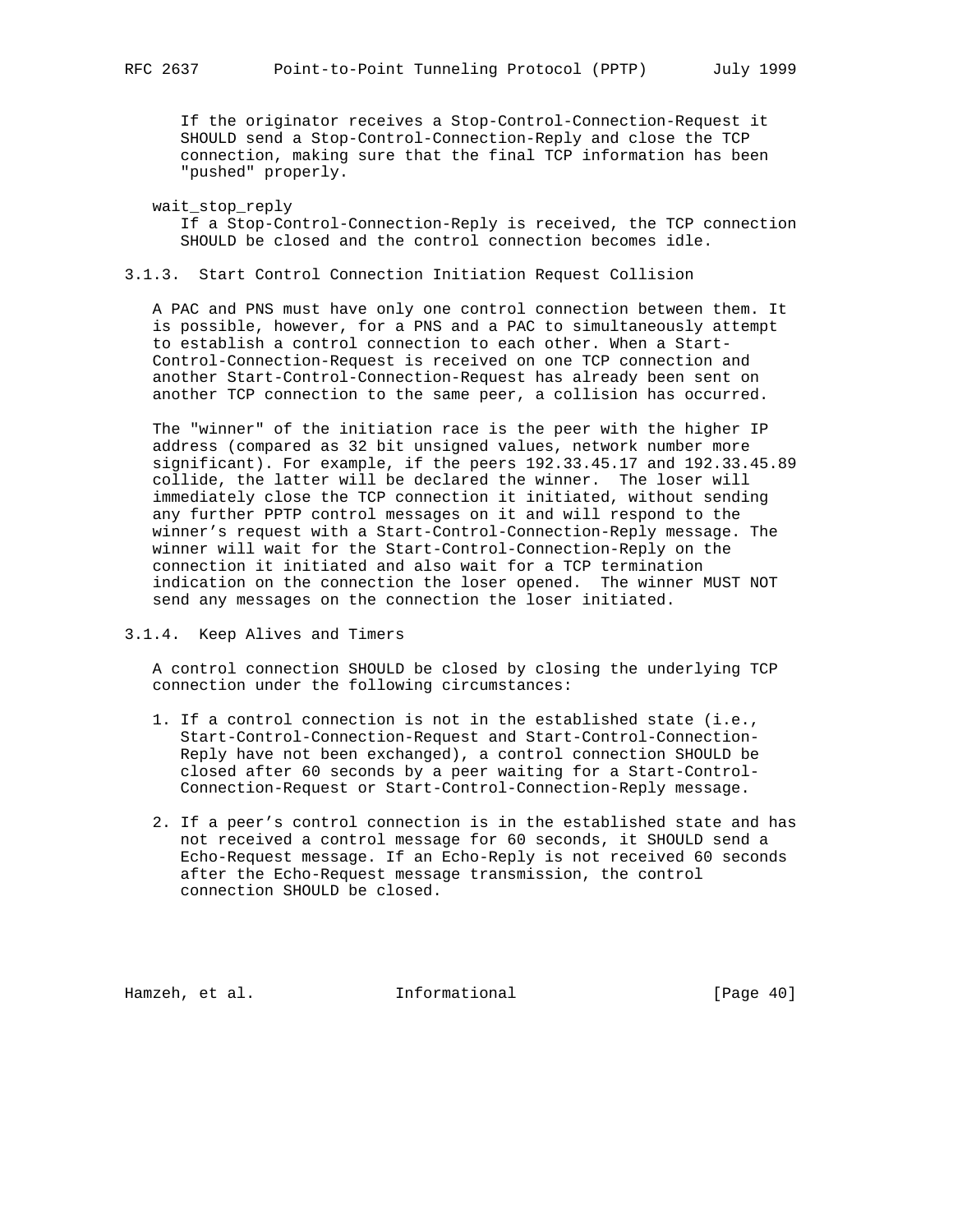# 3.2. Call States

## 3.2.1. Timing considerations

 Because of the real-time nature of telephone signaling, both the PNS and PAC should be implemented with multi-threaded architectures such that messages related to multiple calls are not serialized and blocked. The transit delay between the PAC and PNS should not exceed one second. The call and connection state figures do not specify exceptions caused by timers. The implicit assumption is that since the TCP-based control connection is being verified with keep-alives, there is less need to maintain strict timers for call control messages.

 Establishing outbound international calls, including the modem training and negotiation sequences, may take in excess of 1 minute so the use of short timers is discouraged.

 If a state transition does not occur within 1 minute (except for connections in the idle or established states), the integrity of the protocol processing between the peers is suspect and the ENTIRE CONTROL CONNECTION should be closed and restarted. All Call IDs are logically released whenever a control connection is started. This presumably also helps in preventing toll calls from being "lost" and never cleared.

# 3.2.2. Call ID Values

 Each peer assigns a Call ID value to each user session it requests or accepts. This Call ID value MUST be unique for the tunnel between the PNS and PAC to which it belongs. Tunnels to other peers can use the same Call ID number so the receiver of a packet on a tunnel needs to associate a user session with a particular tunnel and Call ID. It is suggested that the number of potential Call ID values for each tunnel be at least twice as large as the maximum number of calls expected on a given tunnel.

A session is defined by the triple (PAC, PNS, Call ID).

3.2.3. Incoming Calls

 An Incoming-Call-Request message is generated by the PAC when an associated telephone line rings. The PAC selects a Call ID and serial number and indicates the call bearer type. Modems should always indicate analog call type. ISDN calls should indicate digital when unrestricted digital service or rate adaption is used and analog if

Hamzeh, et al. **Informational** [Page 41]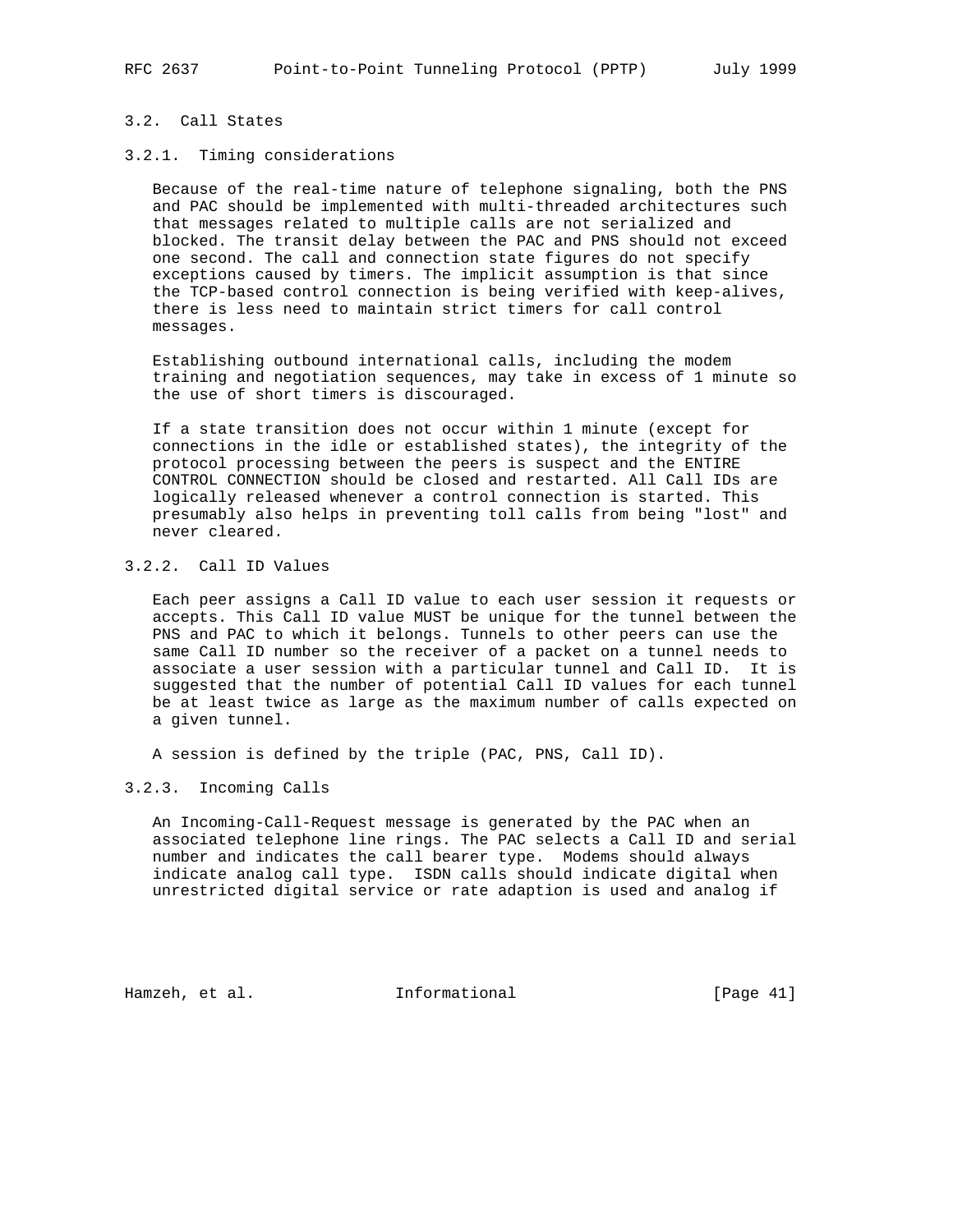digital modems are involved. Dialing number, dialed number, and subaddress may be included in the message if they are available from the telephone network.

 Once the PAC sends the Incoming-Call-Request, it waits for a response from the PNS but does not answer the call from the telephone network. The PNS may choose not to accept the call if:

- No resources are available to handle more sessions
- The dialed, dialing, or subaddress fields are not indicative of an authorized user
- The bearer service is not authorized or supported

 If the PNS chooses to accept the call, it responds with an Incoming- Call-Reply which also indicates window sizes (see section 4.2). When the PAC receives the Outgoing-Call-Reply, it attempts to connect the call, assuming the calling party has not hung up. A final call connected message from the PAC to the PNS indicates that the call states for both the PAC and the PNS should enter the established state.

 When the dialed-in client hangs up, the call is cleared normally and the PAC sends a Call-Disconnect-Notify message. If the PNS wishes to clear a call, it sends a Call-Clear-Request message and then waits for a Call-Disconnect-Notify.

#### 3.2.3.1. PAC Incoming Call States



Hamzeh, et al. 1nformational 1999 [Page 42]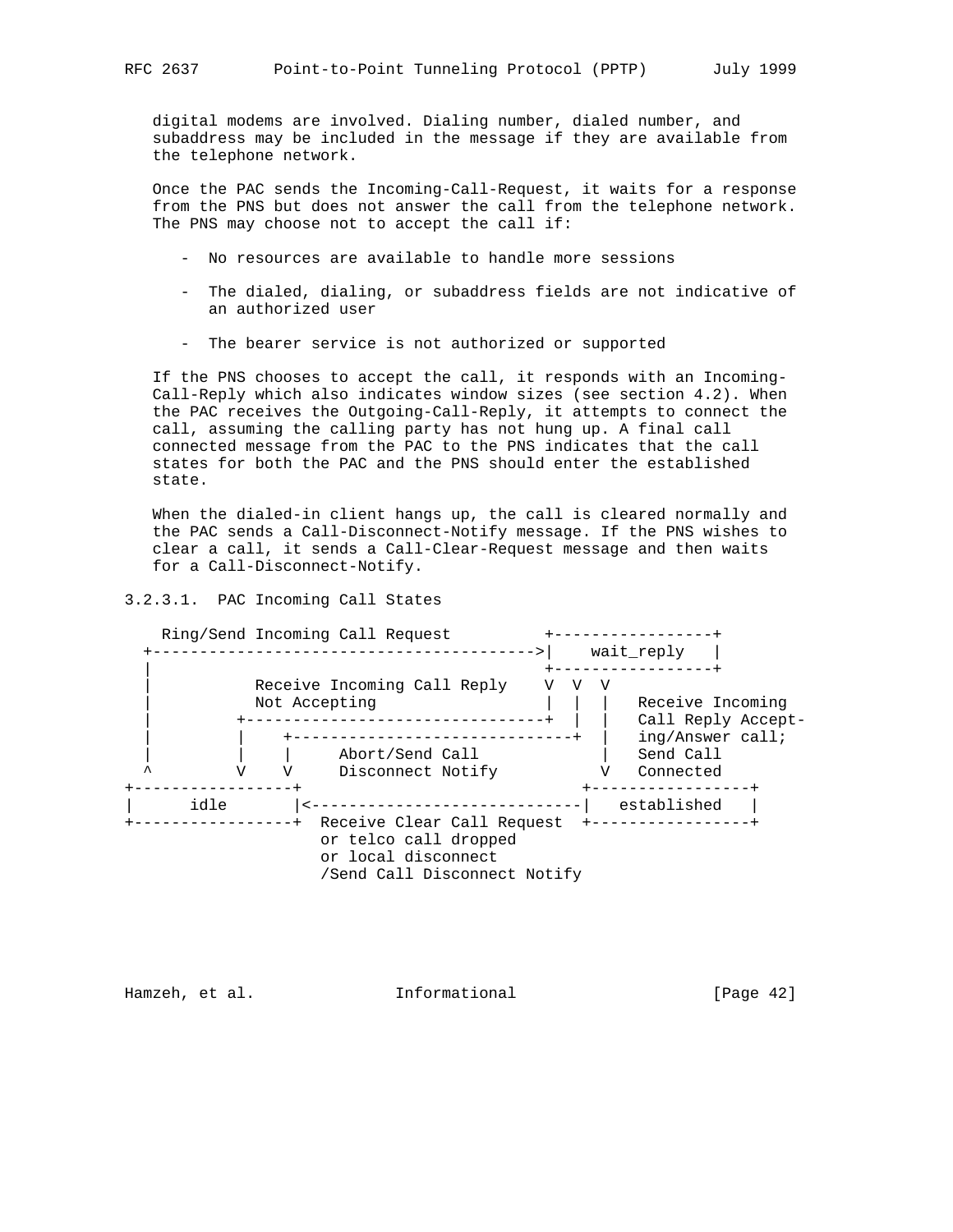The states associated with the PAC for incoming calls are:

idle

 The PAC detects an incoming call on one of its telco interfaces. Typically this means an analog line is ringing or an ISDN TE has detected an incoming Q.931 SETUP message. The PAC sends an Incoming-Call-Request message and moves to the wait\_reply state.

wait reply

 The PAC receives an Incoming-Call-Reply message indicating non willingness to accept the call (general error or don't accept) and moves back into the idle state. If the reply message indicates that the call is accepted, the PAC sends an Incoming-Call- Connected message and enters the established state.

established

 Data is exchanged over the tunnel. The call may be cleared following:

 An event on the telco connection. The PAC sends a Call-Disconnect-Notify message

 Receipt of a Call-Clear-Request. The PAC sends a Call-Disconnect-Notify message

A local reason. The PAC sends a Call-Disconnect-Notify message.

3.2.3.2. PNS Incoming Call States



Hamzeh, et al. 1nformational [Page 43]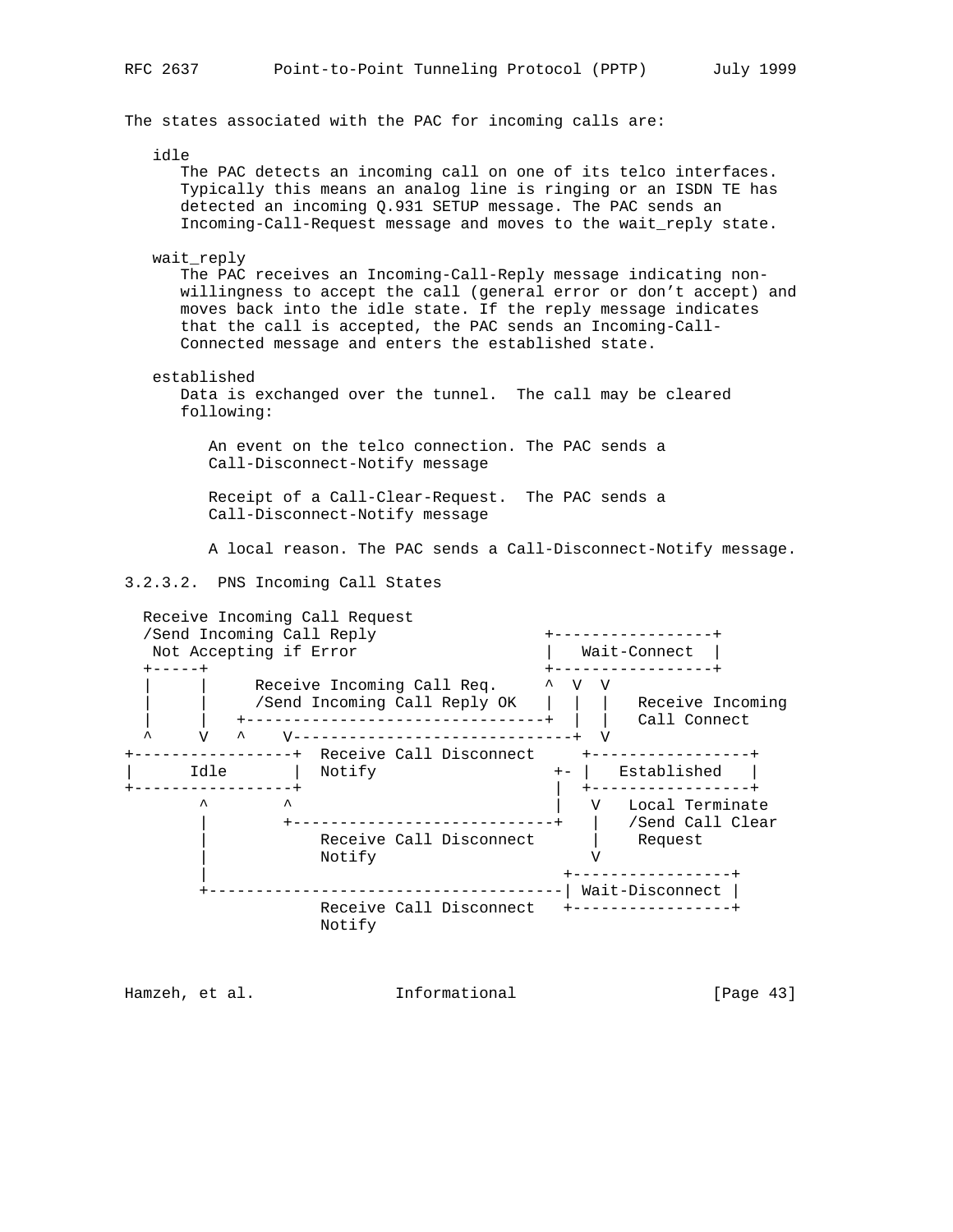The states associated with the PNS for incoming calls are:

idle

 An Incoming-Call-Request message is received. If the request is not acceptable, an Incoming-Call-Reply is sent back to the PAC and the PNS remains in the idle state. If the Incoming-Call-Request message is acceptable, an Incoming-Call-Reply is sent indicating accept in the result code. The session moves to the wait\_connect state.

wait\_connect

 If the session is connected on the PAC, the PAC sends an incoming call connect message to the PNS which then moves into established state. The PAC may send a Call-Disconnect-Notify to indicate that the incoming caller could not be connected. This could happen, for example, if a telephone user accidently places a standard voice call to a PAC resulting in a handshake failure on the called modem.

#### established

 The session is terminated either by receipt of a Call-Disconnect- Notify message from the PAC or by sending a Call-Clear-Request. Once a Call-Clear-Request has been sent, the session enters the wait\_disconnect state.

wait\_disconnect

 Once a Call-Disconnect-Notify is received the session moves back to the idle state.

## 3.2.4. Outgoing Calls

 Outgoing messages are initiated by a PNS and instruct a PAC to place a call on a telco interface. There are only two messages for outgoing calls: Outgoing-Call-Request and Outgoing-Call-Reply. The PNS sends an Outgoing-Call-Request specifying the dialed party phone number and subaddress as well as speed and window parameters. The PAC MUST respond to the Outgoing-Call-Request message with an Outgoing-Call- Reply message once the PAC determines that:

The call has been successfully connected

 A call failure has occurred for reasons such as: no interfaces are available for dial-out, the called party is busy or does not answer, or no dial tone is detected on the interface chosen for dialing

Hamzeh, et al. **Informational** [Page 44]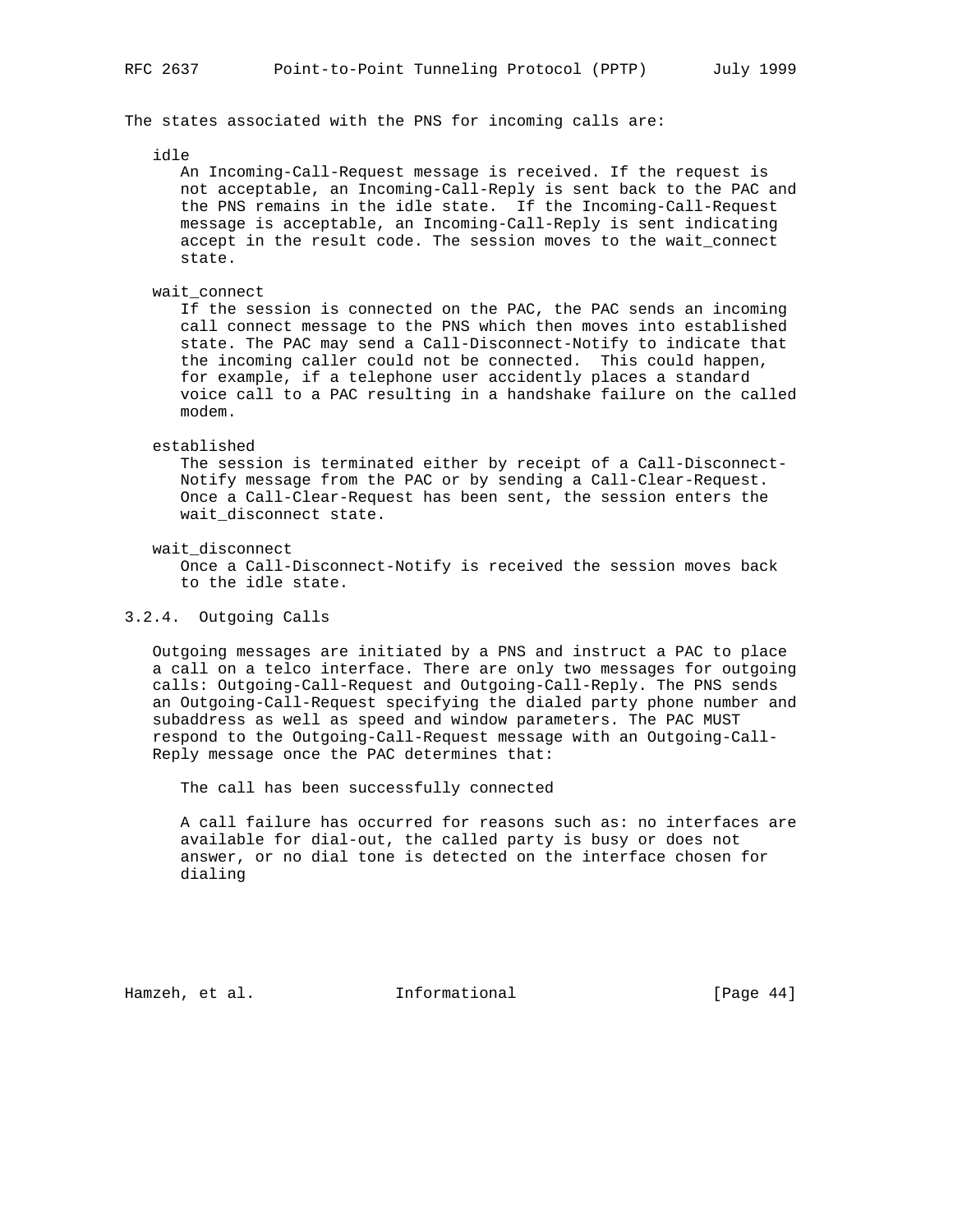# 3.2.4.1. PAC Outgoing Call States



The states associated with the PAC for outgoing calls are:

idle

 Received Outgoing-Call-Request. If this is received in error, respond with an Outgoing-Call-Reply with error condition set. Otherwise, allocate physical channel to dial on. Place the outbound call, wait for a connection, and move to the wait\_cs\_ans state.

#### wait cs ans

 If the call is incomplete, send an Outgoing-Call-Reply with a non-zero Error Code. If a timer expires on an outbound call, send back an Outgoing-Call-Reply with a non-zero Error Code. If a circuit switched connection is established, send an Outgoing- Call-Reply indicating success.

## established

 If a Call-Clear-Request is received, the telco call SHOULD be released via appropriate mechanisms and a Call-Disconnect-Notify message SHOULD BE sent to the PNS. If the call is disconnected by the client or by the telco interface, a Call-Disconnect-Notify message SHOULD be sent to the PNS.

Hamzeh, et al. 1nformational 1999 [Page 45]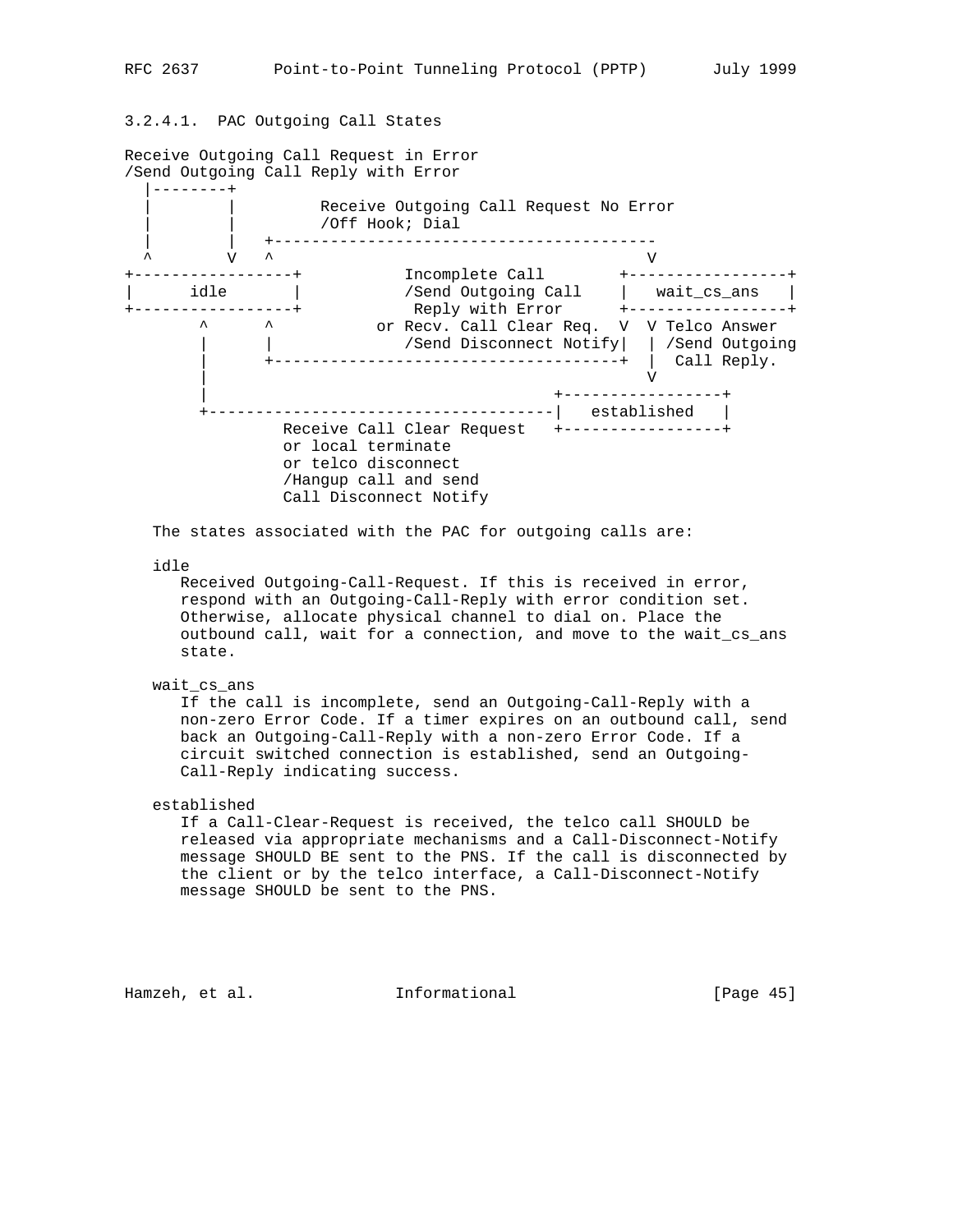# 3.2.4.2. PNS Outgoing Call States

| Open Indication<br>/Send Outgoing Call<br>Request |   | -----------<br>Wait-Reply     | Abort/Send<br>Call Clear<br>-+Request |
|---------------------------------------------------|---|-------------------------------|---------------------------------------|
| Receive Outgoing Call Reply<br>with Error<br>٦Z   | V | V —<br>Call Reply<br>No Error | Receive Outgoing                      |
| Idle<br>Receive Call Disconnect                   |   | Established                   |                                       |
| ᄉ<br>Notify                                       |   | Request                       | Local Terminate<br>/Send Call Clear   |
| Receive Call Disconnect<br>Notify                 |   | Wait-Disconnect               |                                       |

The states associated with the PNS for outgoing calls are:

#### idle

 An Outgoing-Call-Request message is sent to the PAC and the session moves into the wait\_reply state.

wait\_reply

 An Outgoing-Call-Reply is received which indicates an error. The session returns to idle state. No telco call is active. If the Outgoing-Call-Reply does not indicate an error, the telco call is connected and the session moves to the established state.

#### established

 If a Call-Disconnect-Notify is received, the telco call has been terminated for the reason indicated in the Result and Cause Codes. The session moves back to the idle state. If the PNS chooses to terminate the session, it sends a Call-Clear-Request to the PAC and then enters the wait\_disconnect state.

wait\_disconnect

 A session disconnection is waiting to be confirmed by the PAC. Once the PNS receives the Call-Disconnect-Notify message, the session enters idle state.

Hamzeh, et al. **Informational** [Page 46]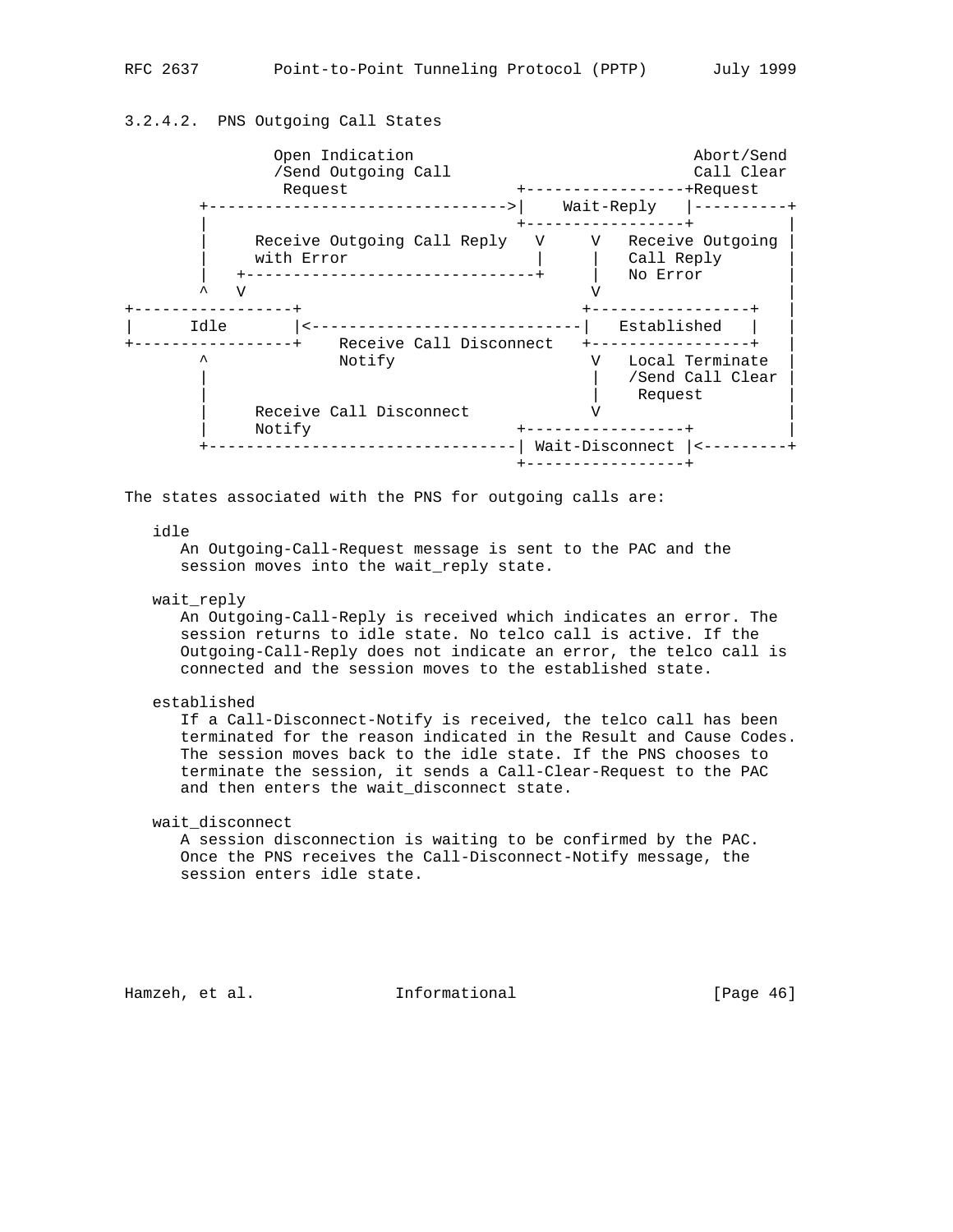# 4. Tunnel Protocol Operation

 The user data carried by the PPTP protocol are PPP data packets. PPP packets are carried between the PAC and PNS, encapsulated in GRE packets which in turn are carried over IP. The encapsulated PPP packets are essentially PPP data packets less any media specific framing elements. No HDLC flags, bit insertion, control characters, or control character escapes are included. No CRCs are sent through the tunnel. The IP packets transmitted over the tunnels between a PAC and PNS has the following general structure:

| Media Header      |  |
|-------------------|--|
| IP Header         |  |
| <b>GRE Header</b> |  |
| PPP Packet        |  |

#### 4.1. Enhanced GRE header

 The GRE header used in PPTP is enhanced slightly from that specified in the current GRE protocol specification [1,2]. The main difference involves the definition of a new Acknowledgment Number field, used to determine if a particular GRE packet or set of packets has arrived at the remote end of the tunnel. This Acknowledgment capability is not used in conjunction with any retransmission of user data packets. It is used instead to determine the rate at which user data packets are to be transmitted over the tunnel for a given user session. The format of the enhanced GRE header is as follows:

|                                  |                                | 0 1 2 3 4 5 6 7 8 9 0 1 2 3 4 5 6 7 8 9 0 1 2 3 4 5 6 7 8 9 |  |  |  |
|----------------------------------|--------------------------------|-------------------------------------------------------------|--|--|--|
|                                  |                                |                                                             |  |  |  |
|                                  | C R K S s Recur A  Flags   Ver | Protocol Type                                               |  |  |  |
|                                  |                                |                                                             |  |  |  |
|                                  | Key (HW) Payload Length        | Key (LW) Call ID                                            |  |  |  |
|                                  |                                |                                                             |  |  |  |
| Sequence Number (Optional)       |                                |                                                             |  |  |  |
|                                  |                                |                                                             |  |  |  |
| Acknowledgment Number (Optional) |                                |                                                             |  |  |  |
|                                  |                                |                                                             |  |  |  |

Hamzeh, et al. **Informational** [Page 47]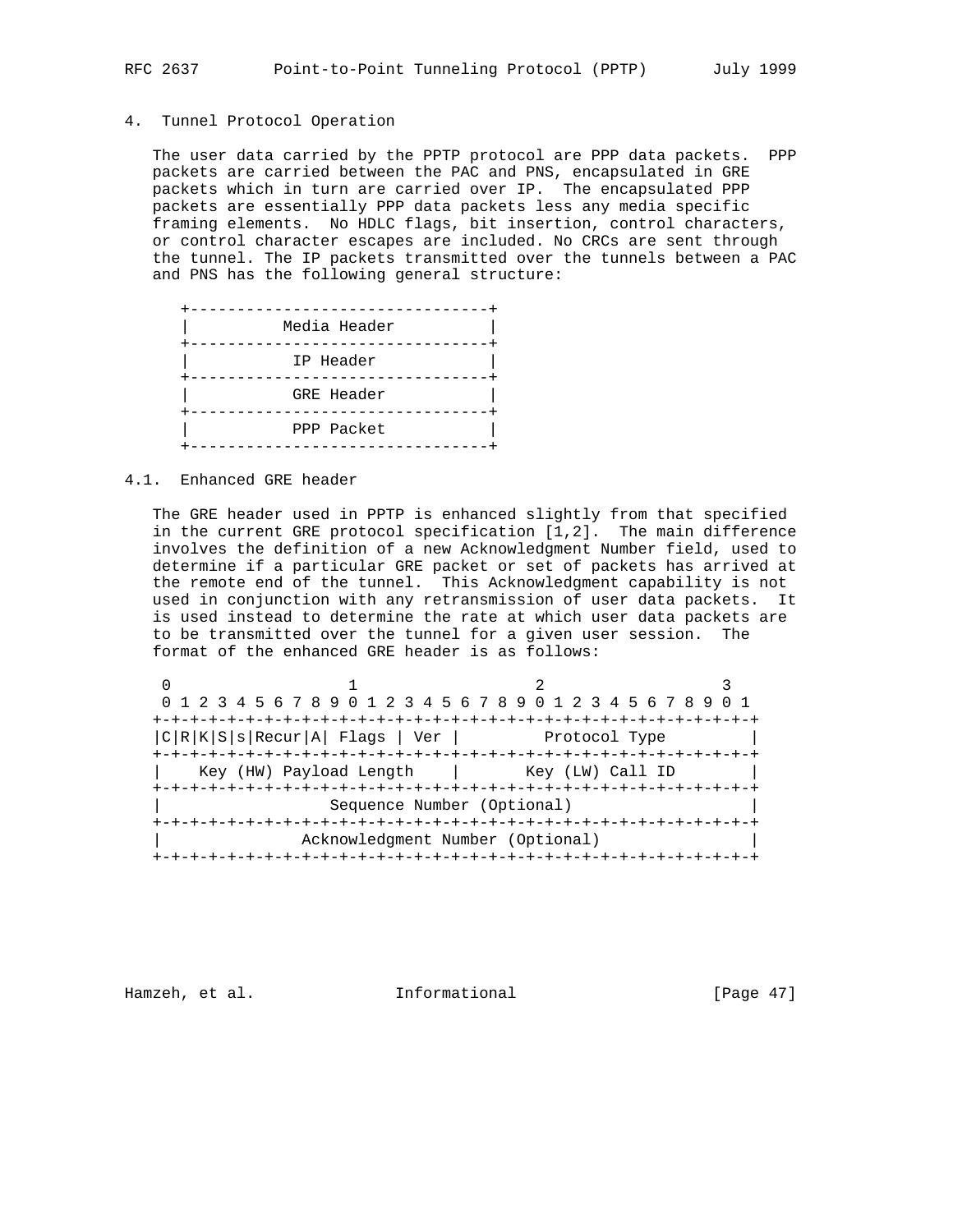```
 C
       (Bit 0) Checksum Present. Set to zero (0).
   R
       (Bit 1) Routing Present. Set to zero (0).
   K
       (Bit 2) Key Present. Set to one (1).
    S
      (Bit 3) Sequence Number Present. Set to one (1) if a payload
       (data) packet is present. Set to zero (0) if payload is not
      present (GRE packet is an Acknowledgment only).
    s
       (Bit 4) Strict source route present. Set to zero (0).
   Recur
      (Bits 5-7) Recursion control. Set to zero (0).
    A
       (Bit 8) Acknowledgment sequence number present. Set to one (1) if
      packet contains Acknowledgment Number to be used for acknowledging
      previously transmitted data.
    Flags
       (Bits 9-12) Must be set to zero (0).
    Ver
       (Bits 13-15) Must contain 1 (enhanced GRE).
    Protocol Type
      Set to hex 880B [8].
   Key
       Use of the Key field is up to the implementation. PPTP uses it as
       follows:
          Payload Length
             (High 2 octets of Key) Size of the payload, not including
             the GRE header
          Call ID
             (Low 2 octets) Contains the Peer's Call ID for the session
             to which this packet belongs.
          Sequence Number
            Contains the sequence number of the payload. Present if S
           bit (Bit 3) is one (1).
Hamzeh, et al. Informational [Page 48]
```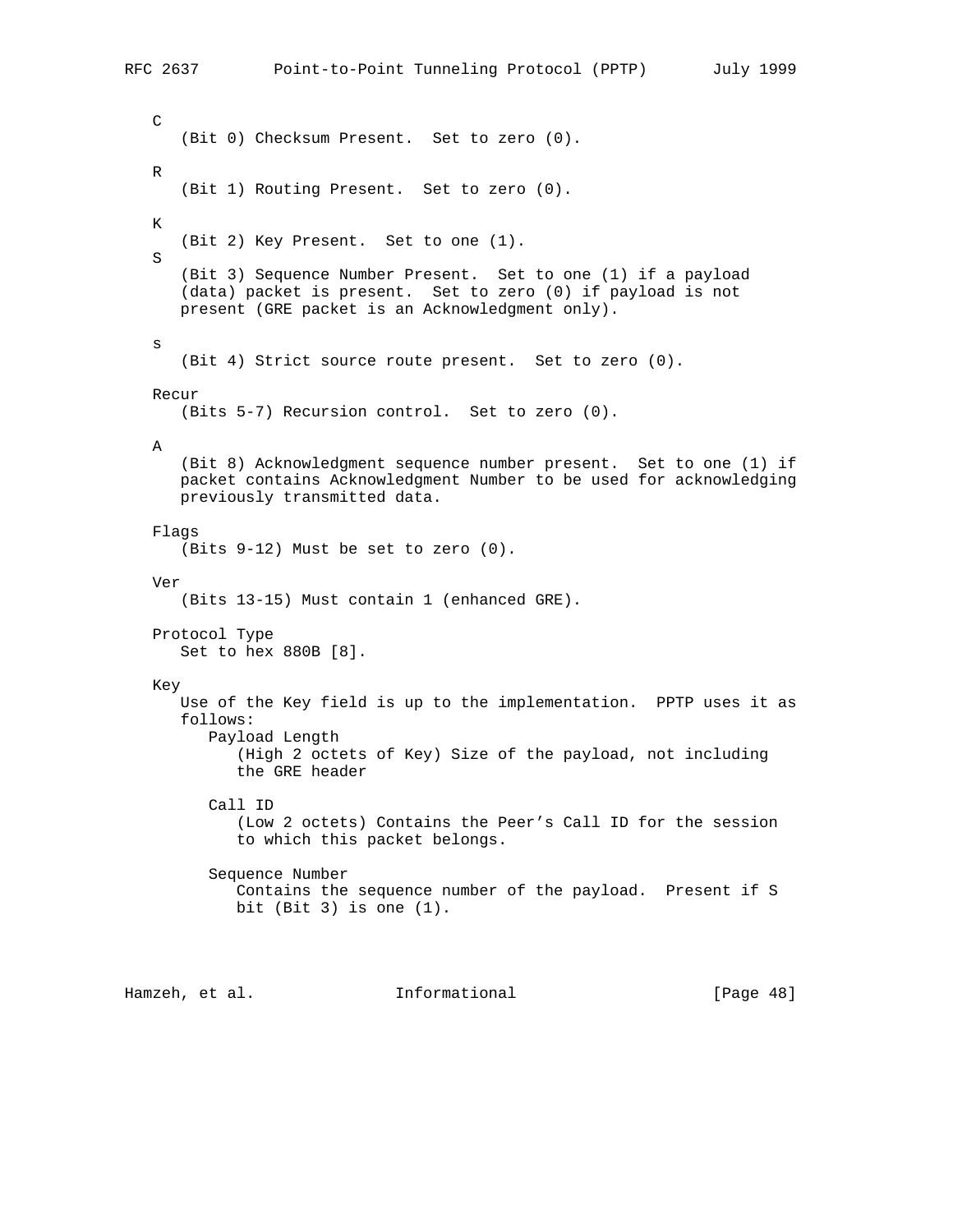#### Acknowledgment Number

 Contains the sequence number of the highest numbered GRE packet received by the sending peer for this user session. Present if A bit (Bit 8) is one (1).

 The payload section contains a PPP data packet without any media specific framing elements.

 The sequence numbers involved are per packet sequence numbers. The sequence number for each user session is set to zero at session startup. Each packet sent for a given user session which contains a payload (and has the S bit (Bit 3) set to one) is assigned the next consecutive sequence number for that session.

 This protocol allows acknowledgments to be carried with the data and makes the overall protocol more efficient, which in turn requires less buffering of packets.

#### 4.2. Sliding Window Protocol

 The sliding window protocol used on the PPTP data path is used for flow control by each side of the data exchange. The enhanced GRE protocol allows packet acknowledgments to be piggybacked on data packets. Acknowledgments can also be sent separately from data packets. Again, the main purpose of the sliding window protocol is for flow control--retransmissions are not performed by the tunnel peers.

# 4.2.1. Initial Window Size

 Although each side has indicated the maximum size of its receive window, it is recommended that a conservative approach be taken when beginning to transmit data. The initial window size on the transmitter is set to half the maximum size the receiver requested, with a minimum size of one packet. The transmitter stops sending packets when the number of packets awaiting acknowledgment is equal to the current window size. As the receiver successfully digests each window, the window size on the transmitter is bumped up by one packet until the maximum is reached. This method prevents a system from flooding an already congested network because no history has been established.

#### 4.2.2. Closing the Window

 When a time-out does occur on a packet, the sender adjusts the size of the transmit window down to one half its value when it failed. Fractions are rounded up, and the minimum window size is one.

Hamzeh, et al. 1nformational [Page 49]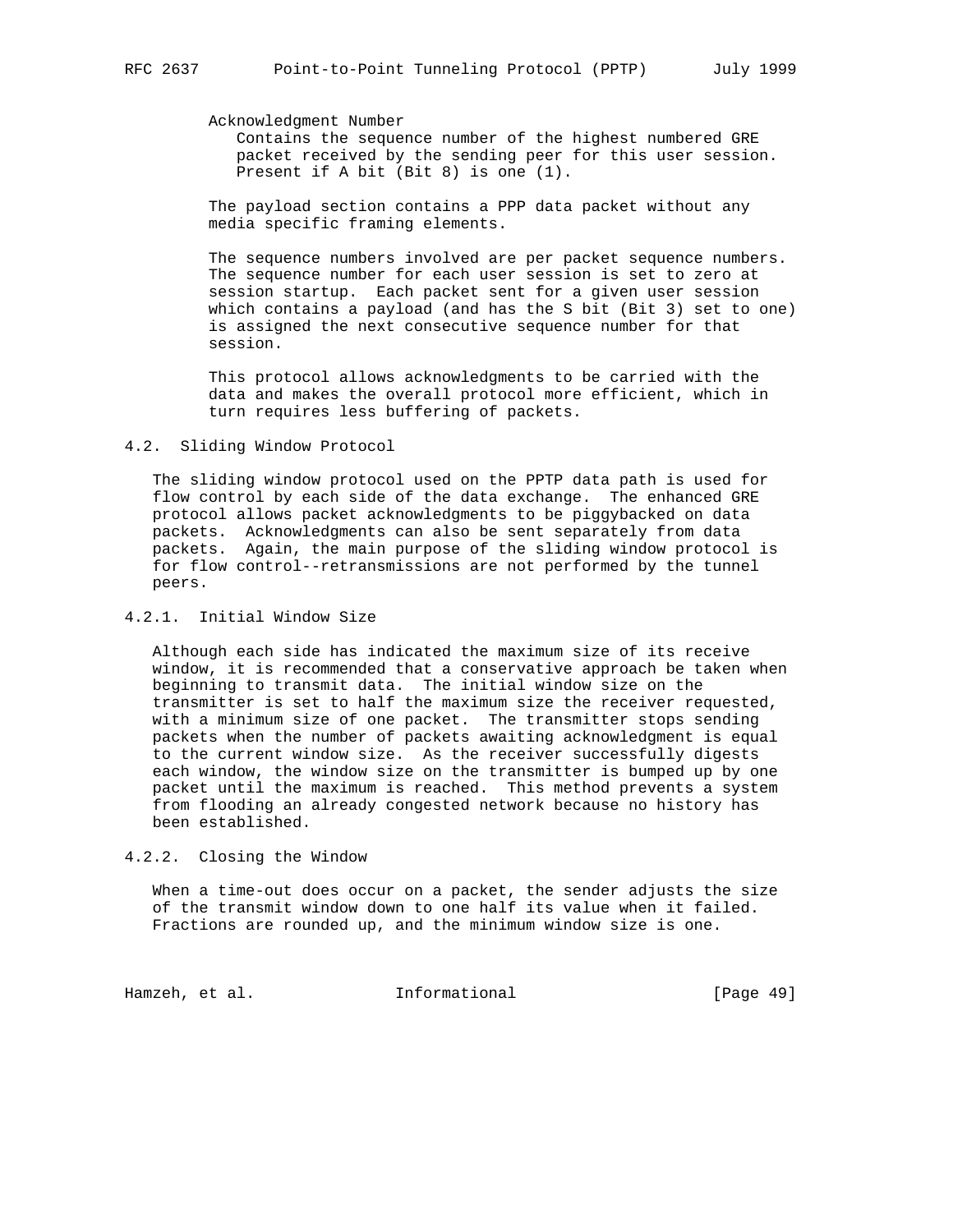### 4.2.3. Opening the Window

 With every successful transmission of a window's worth of packets without a time-out, the transmit window size is increased by one packet until it reaches the maximum window size that was sent by the other side when the call was connected. As stated earlier, no retransmission is done on a time-out. After a time-out, the transmission resumes with the window starting at one half the size of the transmit window when the time-out occurred and adjusting upward by one each time the transmit window is filled with packets that are all acknowledged without time-outs.

## 4.2.4. Window Overflow

 When a receiver's window overflows with too many incoming packets, excess packets are thrown away. This situation should not arise if the sliding window procedures are being properly followed by the transmitter and receiver. It is assumed that, on the transmit side, packets are buffered for transmission and are no longer accepted from the packet source when the transmit buffer fills.

#### 4.2.5. Multi-packet Acknowledgment

 One feature of the PPTP sliding window protocol is that it allows the acknowledgment of multiple packets with a single acknowledgment. All outstanding packets with a sequence number lower or equal to the acknowledgment number are considered acknowledged. Time-out calculations are performed using the time the packet corresponding to the highest sequence number being acknowledged was transmitted.

 Adaptive time-out calculations are only performed when an Acknowledgment is received. When multi-packet acknowledgments are used, the overhead of the adaptive time-out algorithm is reduced. The PAC is not required to transmit multi-packet acknowledgments; it can instead acknowledge each packet individually as it is delivered to the PPP client.

#### 4.3. Out-of-sequence Packets

 Occasionally packets lose their sequencing across a complicated internetwork. Say, for example that a PNS sends packets 0 to 5 to a PAC. Because of rerouting in the internetwork, packet 4 arrives at the PAC before packet 3. The PAC acknowledges packet 4, and may assume packet 3 is lost. This acknowledgment grants window credit beyond packet 4.

Hamzeh, et al. **Informational** [Page 50]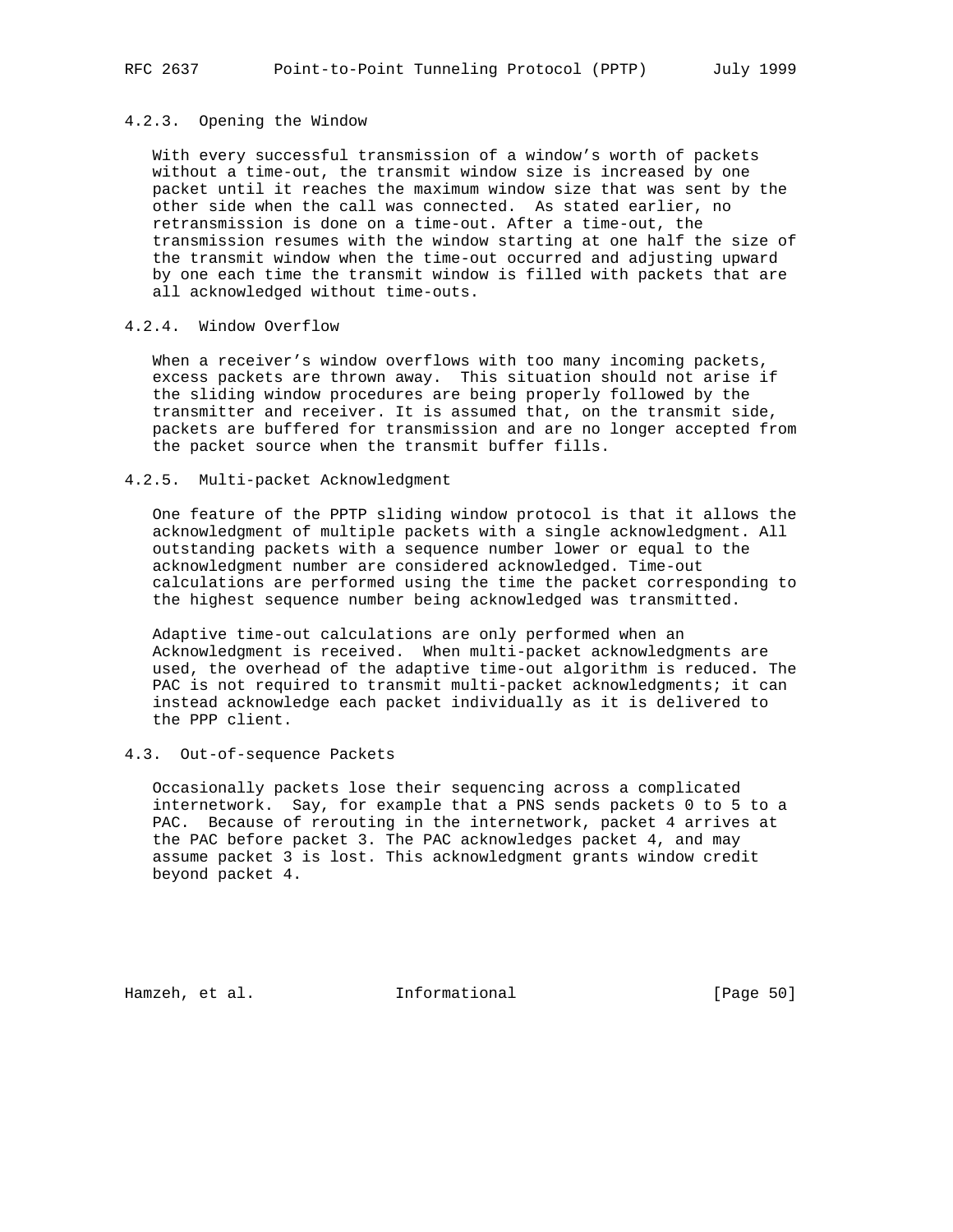When the PAC does receive packet 3, it MUST not attempt to transmit it to the corresponding PPP client. To do so could cause problems, as proper PPP protocol operation is premised upon receiving packets in sequence. PPP does properly deal with the loss of packets, but not with reordering so out of sequence packets between the PNS and PAC MUST be silently discarded, or they may be reordered by the receiver. When packet 5 comes in, it is acknowledged by the PAC since it has a higher sequence number than 4, which was the last highest packet acknowledged by the PAC. Packets with duplicate sequence numbers should never occur since the PAC and PNS never retransmit GRE packets. A robust implementation will silently discard duplicate GRE packets, should it receive any.

#### 4.4. Acknowledgment Time-Outs

 PPTP uses sliding windows and time-outs to provide both user session flow-control across the internetwork and to perform efficient data buffering to keep the PAC-PNS data channels full without causing receive buffer overflow. PPTP requires that a time-out be used to recover from dropped data or acknowledgment packets. The exact implementation of the time-out is vendor-specific. It is suggested that an adaptive time-out be implemented with backoff for congestion control. The time-out mechanism proposed here has the following properties:

 Independent time-outs for each session. A device (PAC or PNS) will have to maintain and calculate time-outs for every active session.

 An administrator-adjustable maximum time-out, MaxTimeOut, unique to each device.

 An adaptive time-out mechanism that compensates for changing throughput. To reduce packet processing overhead, vendors may choose not to recompute the adaptive time-out for every received acknowledgment. The result of this overhead reduction is that the time-out will not respond as quickly to rapid network changes.

 Timer backoff on time-out to reduce congestion. The backed-off timer value is limited by the configurable maximum time-out value. Timer backoff is done every time an acknowledgment time-out occurs.

 In general, this mechanism has the desirable behavior of quickly backing off upon a time-out and of slowly decreasing the time-out value as packets are delivered without time-outs.

Hamzeh, et al. **Informational** [Page 51]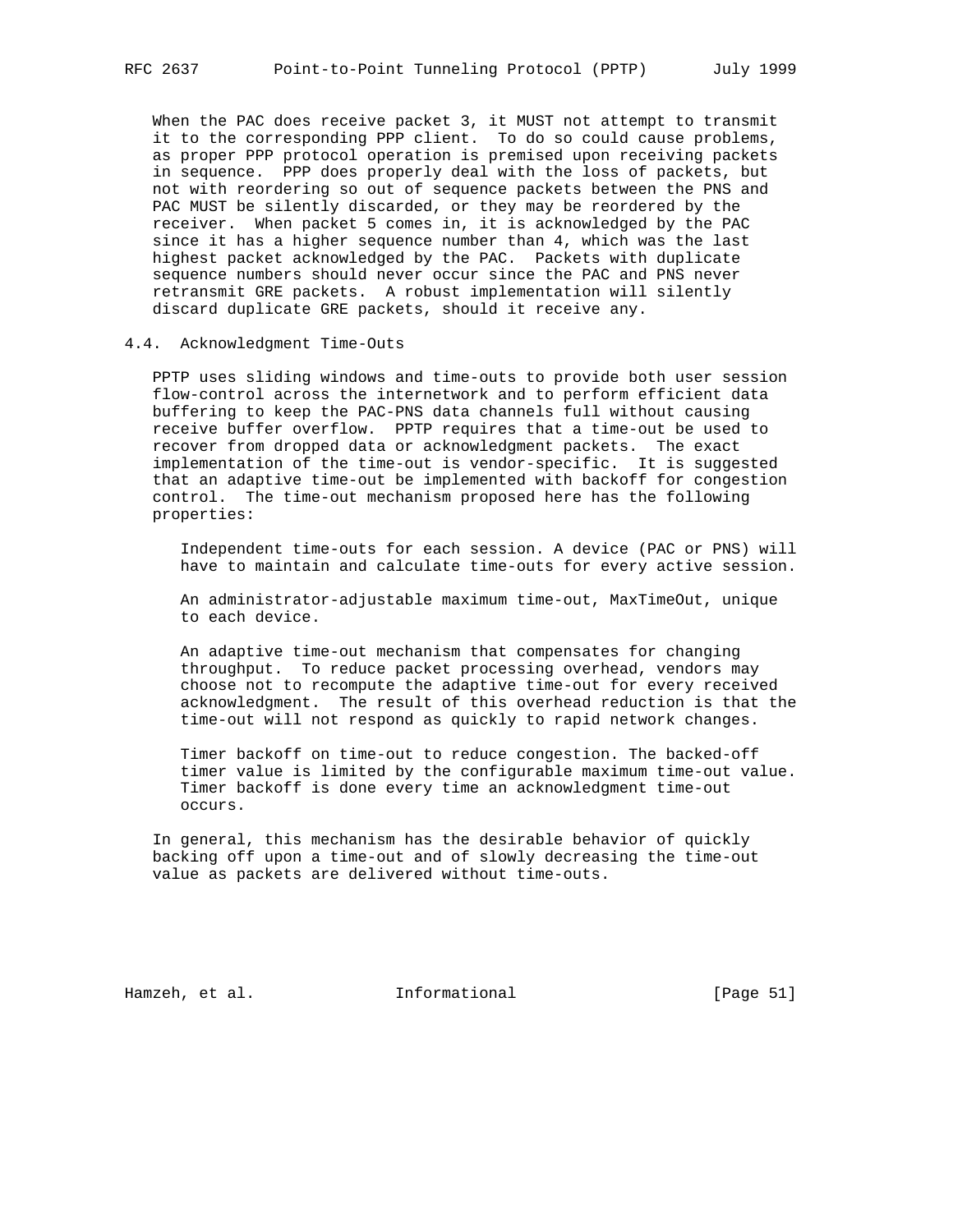Some definitions:

 Packet Processing Delay (PPD) is the amount of time required for each side to process the maximum amount of data buffered in their receive packet sliding window. The PPD is the value exchanged between the PAC and PNS when a call is established. For the PNS, this number should be small. For a PAC making modem connections, this number could be significant.

 Sample is the actual amount of time incurred receiving an acknowledgment for a packet. The Sample is measured, not calculated.

 Round-Trip Time (RTT) is the estimated round-trip time for an Acknowledgment to be received for a given transmitted packet. When the network link is a local network, this delay will be minimal (if not zero). When the network link is the Internet, this delay could be substantial and vary widely. RTT is adaptive: it will adjust to include the PPD and whatever shifting network delays contribute to the time between a packet being transmitted and receiving its acknowledgment.

 Adaptive Time-Out (ATO) is the time that must elapse before an acknowledgment is considered lost. After a time-out, the sliding window is partially closed and the ATO is backed off.

 The Packet Processing Delay (PPD) parameter is a 16-bit word exchanged during the Call Control phase that represents tenths of a second (64 means 6.4 seconds). The protocol only specifies that the parameter is exchanged, it does not specify how it is calculated. The way values for PPD are calculated is implementation-dependent and need not be variable (static time-outs are allowed). The PPD must be exchanged in the call connect sequences, even if it remains constant in an implementation. One possible way to calculate the PPD is:

 PPD' = ((PPP\_MAX\_DATA\_MTU - Header) \* WindowSize \* 8) / ConnectRate PPD = PPD' + PACFudge

 Header is the total size of the IP and GRE headers, which is 36. The MTU is the overall MTU for the internetwork link between the PAC and PNS. WindowSize represents the number of packets in the sliding window, and is implementation-dependent. The latency of the internetwork could be used to pick a window size sufficient to keep the current session's pipe full. The constant 8 converts octets to bits (assuming ConnectRate is in bits per second). If ConnectRate is in bytes per second, omit the 8. PACFudge is not required but can be used to take overall processing overhead of the PAC into account.

Hamzeh, et al. 1nformational [Page 52]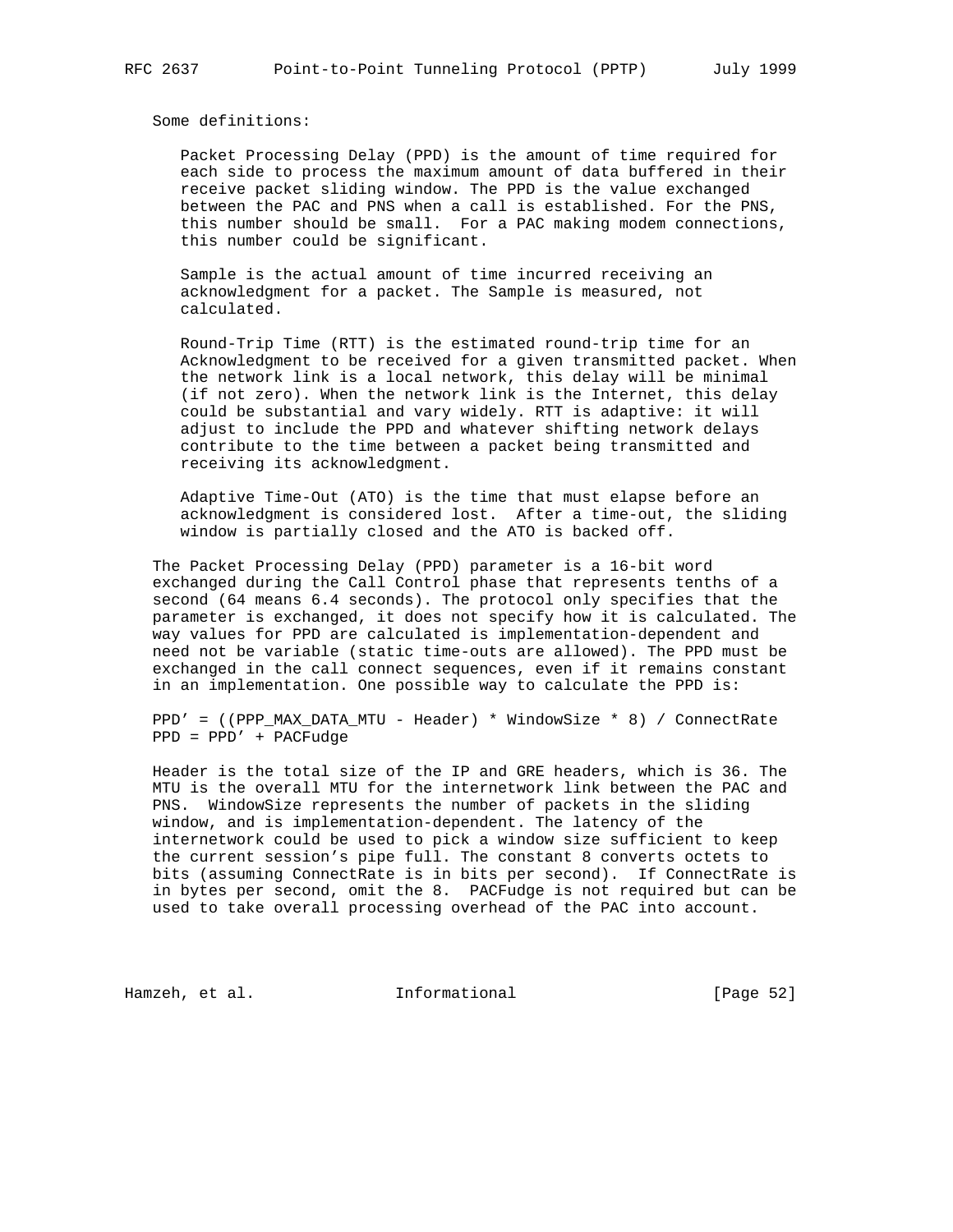The value of PPD is used to seed the adaptive algorithm with the initial RTT[n-1] value.

4.4.1. Calculating Adaptive Acknowledgment Time-Out

 We still must decide how much time to allow for acknowledgments to return. If the time-out is set too high, we may wait an unnecessarily long time for dropped packets. If the time-out is too short, we may time out just before the acknowledgment arrives. The acknowledgment time-out should also be reasonable and responsive to changing network conditions.

 The suggested adaptive algorithm detailed below is based on the TCP 1989 implementation and is explained in [11]. 'n' means this iteration of the calculation, and 'n-1' refers to values from the last calculation.

```
DIFF[n] = SAMPLE[n] - RTT[n-1]DEV[n] = DEV[n-1] + (beta * (DIFF[n)] - DEV[n-1]))RTT[n] = RTT[n-1] + (alpha * DIFF[n])ATO[n] = MAX (MinTimeOut, MIN (RTT[n] + (chi * DEV[n]), MaxTimeOut))
```
 DIFF represents the error between the last estimated round-trip time and the measured time. DIFF is calculated on each iteration.

 DEV is the estimated mean deviation. This approximates the standard deviation. DEV is calculated on each iteration and stored for use in the next iteration. Initially, it is set to 0.

 RTT is the estimated round-trip time of an average packet. RTT is ycalculated on each iteration and stored for use in the next iteration. Initially, it is set to PPD.

 ATO is the adaptive time-out for the next transmitted packet. ATO is calculated on each iteration. Its value is limited, by the MIN function, to be a maximum of the configured MaxTimeOut value.

Alpha is the gain for the average and is typically 1/8 (0.125).

Beta is the gain for the deviation and is typically 1/4 (0.250).

Chi is the gain for the time-out and is typically set to 4.

Hamzeh, et al. 1nformational [Page 53]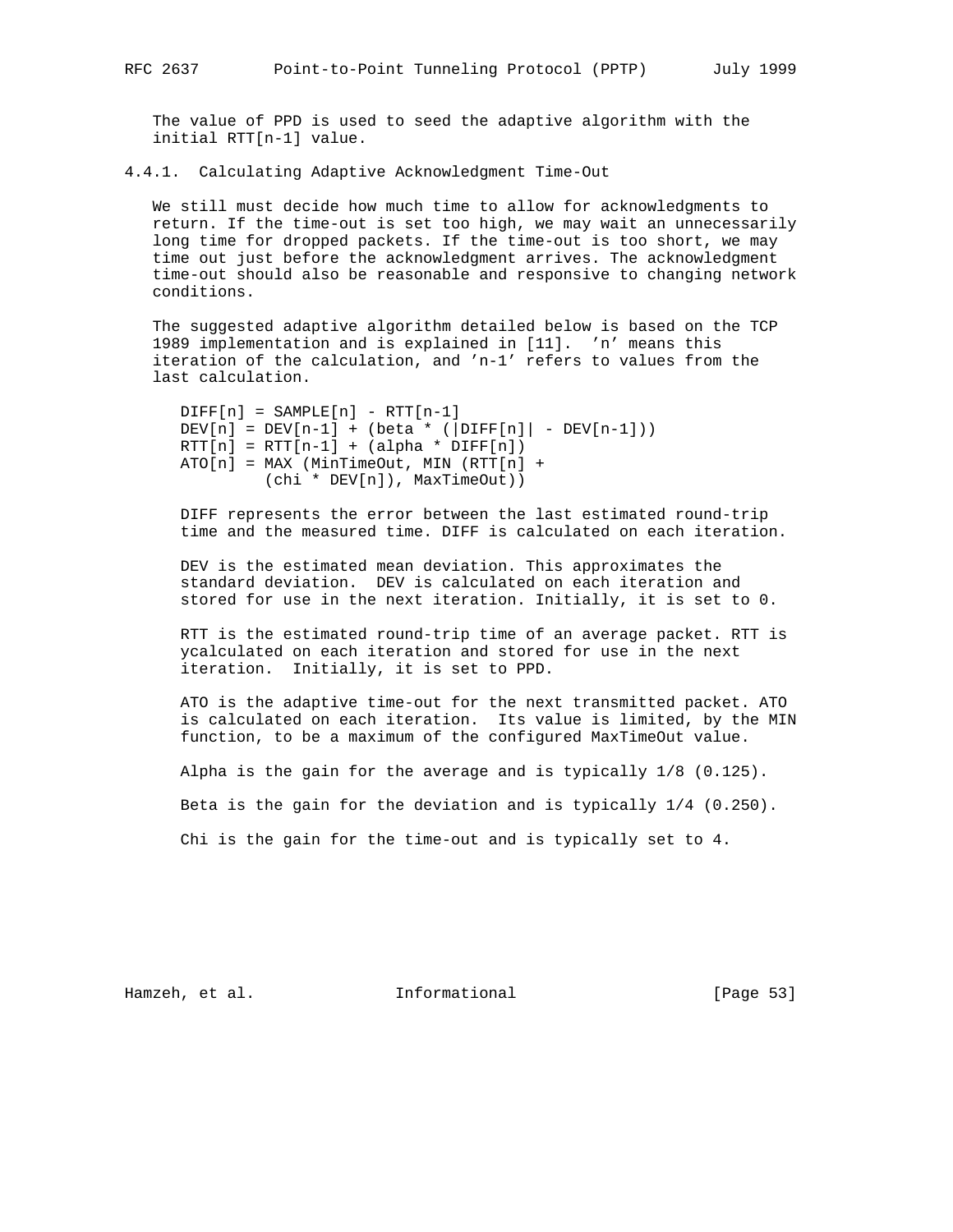To eliminate division operations for fractional gain elements, the entire set of equations can be scaled. With the suggested gain constants, they should be scaled by 8 to eliminate all division. To simplify calculations, all gain values are kept to powers of two so that shift operations can be used in place of multiplication or division.

4.4.2. Congestion Control: Adjusting for Time-Out

 This section describes how the calculation of ATO is modified in the case where a time-out does occur. When a time-out occurs, the time out value should be adjusted rapidly upward. Although the GRE packets are not retransmitted when a time-out occurs, the time-out should be adjusted up toward a maximum limit. To compensate for shifting internetwork time delays, a strategy must be employed to increase the time-out when it expires (notice that in addition to increasing the time-out, we are also shrinking the size of the window as described in the next section). For an interval in which a time out occurs, the new ATO is calculated as:

```
RTT[n] = delta * RTT[n-1]DEV[n] = DEV[n-1]ATO[n] = MAX (MinTimeOut, MIN (RTT[n] + (chi * DEV[n]), MaxTimeOut))
```
 In this calculation of ATO, only the two values that both contribute to ATO and are stored for the next iteration are calculated. RTT is scaled by delta, and DEV is unmodified. DIFF is not carried forward and is not used in this scenario. A value of 2 for Delta, the time out gain factor for RTT, is suggested.

5. Security Considerations

 The security of user data passed over the tunneled PPP connection is addressed by PPP, as is authentication of the PPP peers.

 Because the PPTP control channel messages are neither authenticated nor integrity protected, it might be possible for an attacker to hijack the underlying TCP connection. It is also possible to manufacture false control channel messages and alter genuine messages in transit without detection.

 The GRE packets forming the tunnel itself are not cryptographically protected. Because the PPP negotiations are carried out over the tunnel, it may be possible for an attacker to eavesdrop on and modify those negotiations.

Hamzeh, et al. **Informational** [Page 54]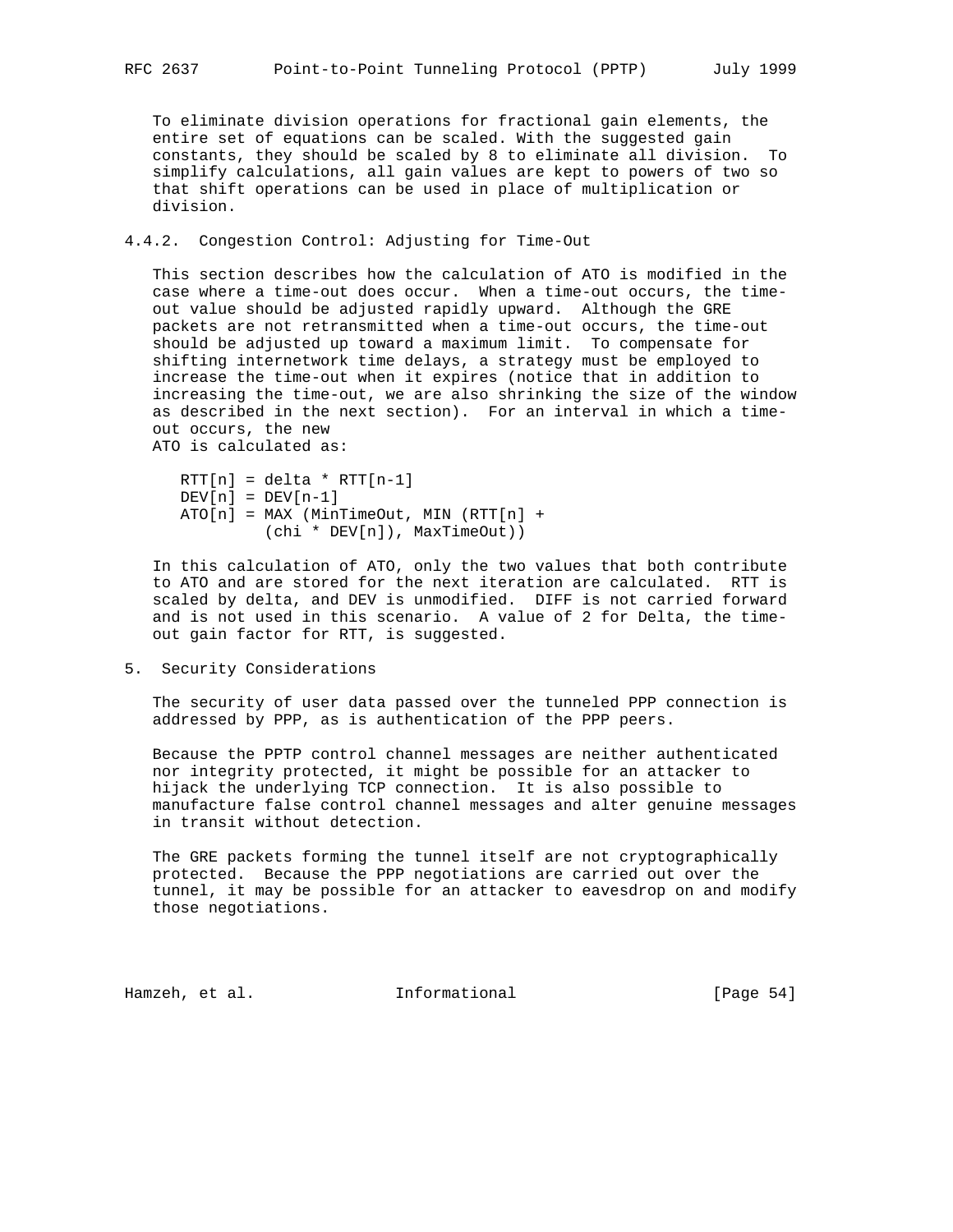Unless the PPP payload data is cryptographically protected, it can be captured and read or modified.

6. Authors' Addresses

 Kory Hamzeh Ascend Communications 1275 Harbor Bay Parkway Alameda, CA 94502

EMail: kory@ascend.com

 Gurdeep Singh Pall Microsoft Corporation Redmond, WA

EMail: gurdeep@microsoft.com

 William Verthein U.S. Robotics/3Com

 Jeff Taarud Copper Mountain Networks

 W. Andrew Little ECI Telematics

 Glen Zorn Microsoft Corporation Redmond, WA

EMail: glennz@microsoft.com

Hamzeh, et al. 1nformational [Page 55]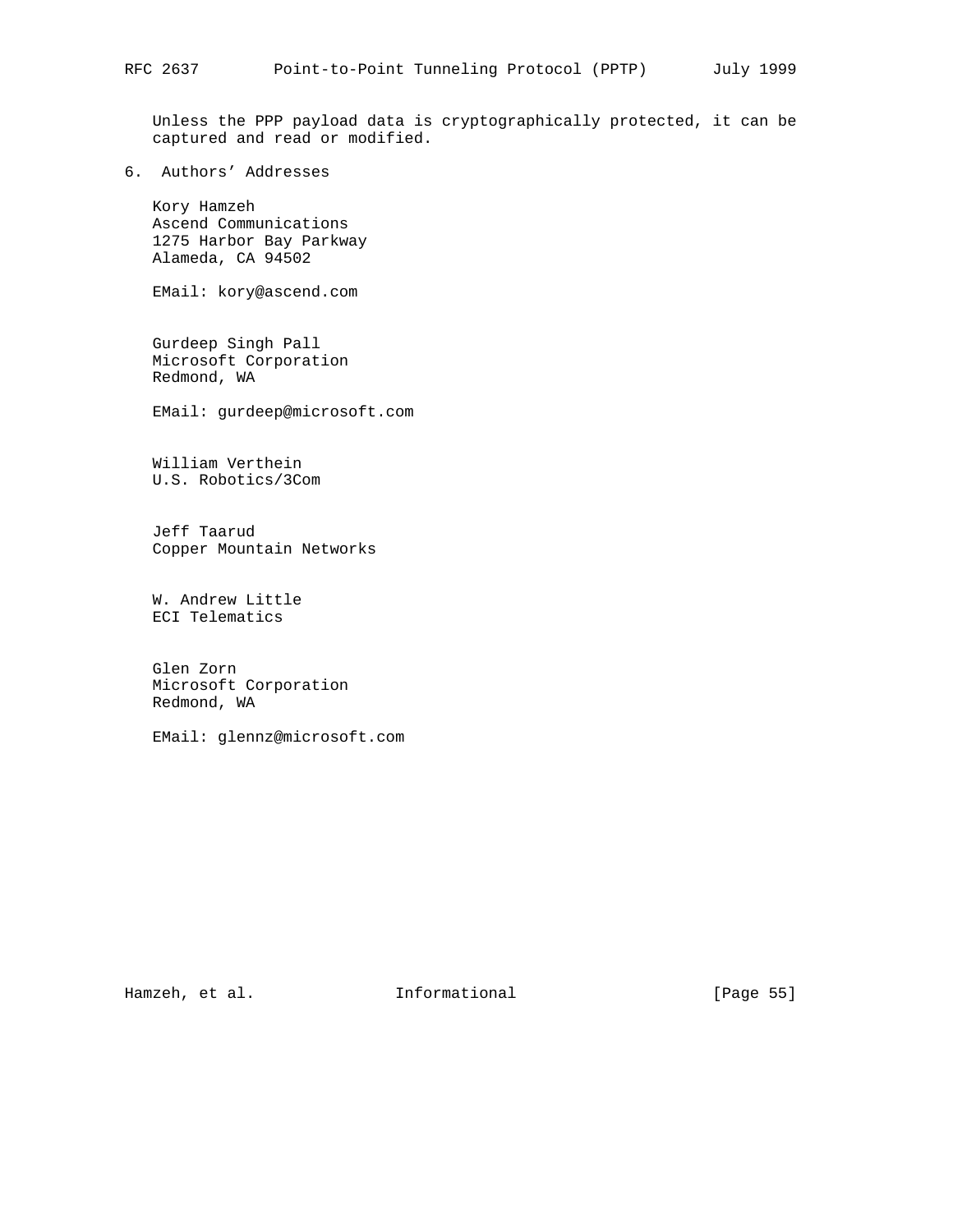RFC 2637 Point-to-Point Tunneling Protocol (PPTP) July 1999

# 7. References

- [1] Hanks, S., Li, T., Farinacci, D. and P. Traina, "Generic Routing Encapsulation (GRE)", RFC 1701, October 1994.
- [2] Hanks, S., Li, T., Farinacci, D. and P. Traina, "Generic Routing Encapsulation (GRE) over IPv4 Networks", RFC 1702, October 1994.
- [3] Lloyd, B. and W. Simpson, "PPP Authentication Protocols", RFC 1334, October 1992.
- [4] Postel, J., "Transmission Control Protocol", STD 7, RFC 793, September 1981.
- [5] Postel, J., "User Data Protocol", STD 6, RFC 768, August 1980.
- [6] Reynolds, J. and J. Postel, "Assigned Numbers", STD 2, RFC 1700, October 1994. See also: http://www.iana.org/numbers.html
- [7] Simpson, W., editor, "The Point-to-Point Protocol (PPP)", STD 51, RFC 1661, July 1994.
- [8] Ethertype for PPP, Reserved with Xerox Corporation.
- [9] Simpson, W., "PPP Challenge Handshake Authentication Protocol (CHAP)", RFC 1994, August 1996.
- [10] Blunk, L. and J Vollbrecht, "PPP Extensible Authentication Protocol (EAP)", RFC 2284, March 1998.
- [11] Stevens, R., "TCP/IP Illustrated, Volume 1", p. 300, Addison-Wesley, 1994.
- [12] Bradner, S., "Key words for use in RFCs to Indicate Requirement Levels", BCP 14, RFC 2119, March 1997.